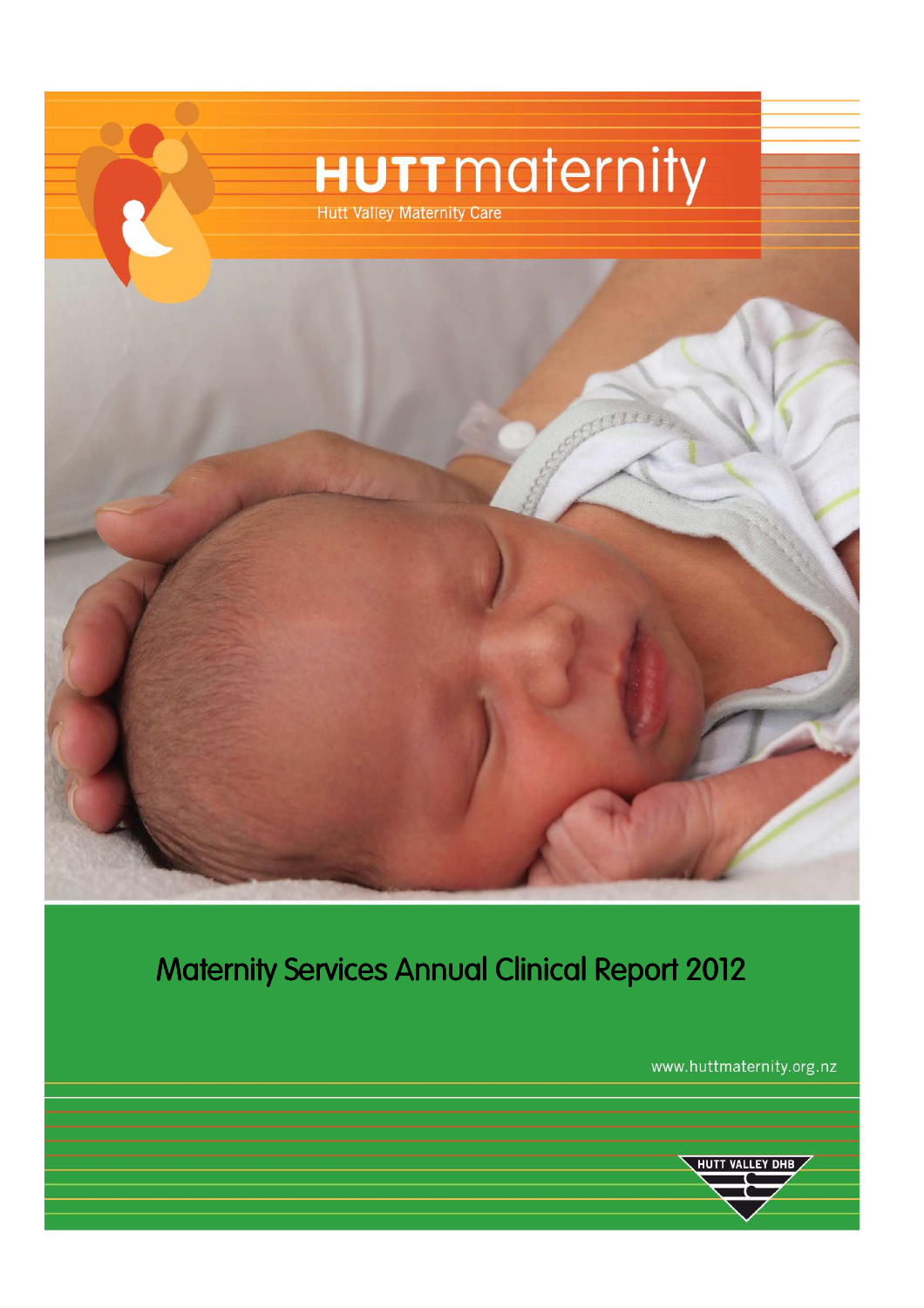We would like to acknowledge the contribution of:

- Alberta Trass, Business Analyst, Information Service, HVDHB
- HVDHB Community Midwives Team
- HVDHB Lactation Consultant
- Maternity Clinical Governance Group
- Sharon Sue, Service Analyst, Service Integration and Development Unit, HVDHB
- Sharon Morse, Business Information Analyst, HVDHB
- Richard Schmidt, Strategic Development Manager, HVDHB

Copyright 2013 Hutt Valley DHB

Hutt Valley DHB Private Bag 31-907 Lower Hutt 5040

Contact: Jo McMullan, Clinical Midwifery Manager, Maternity Unit Telephone: (04) 570 9078 E-mail: joanne.mcmullan@huttvalleydhb.org.nz

Published by Hutt Valley DHB June 2013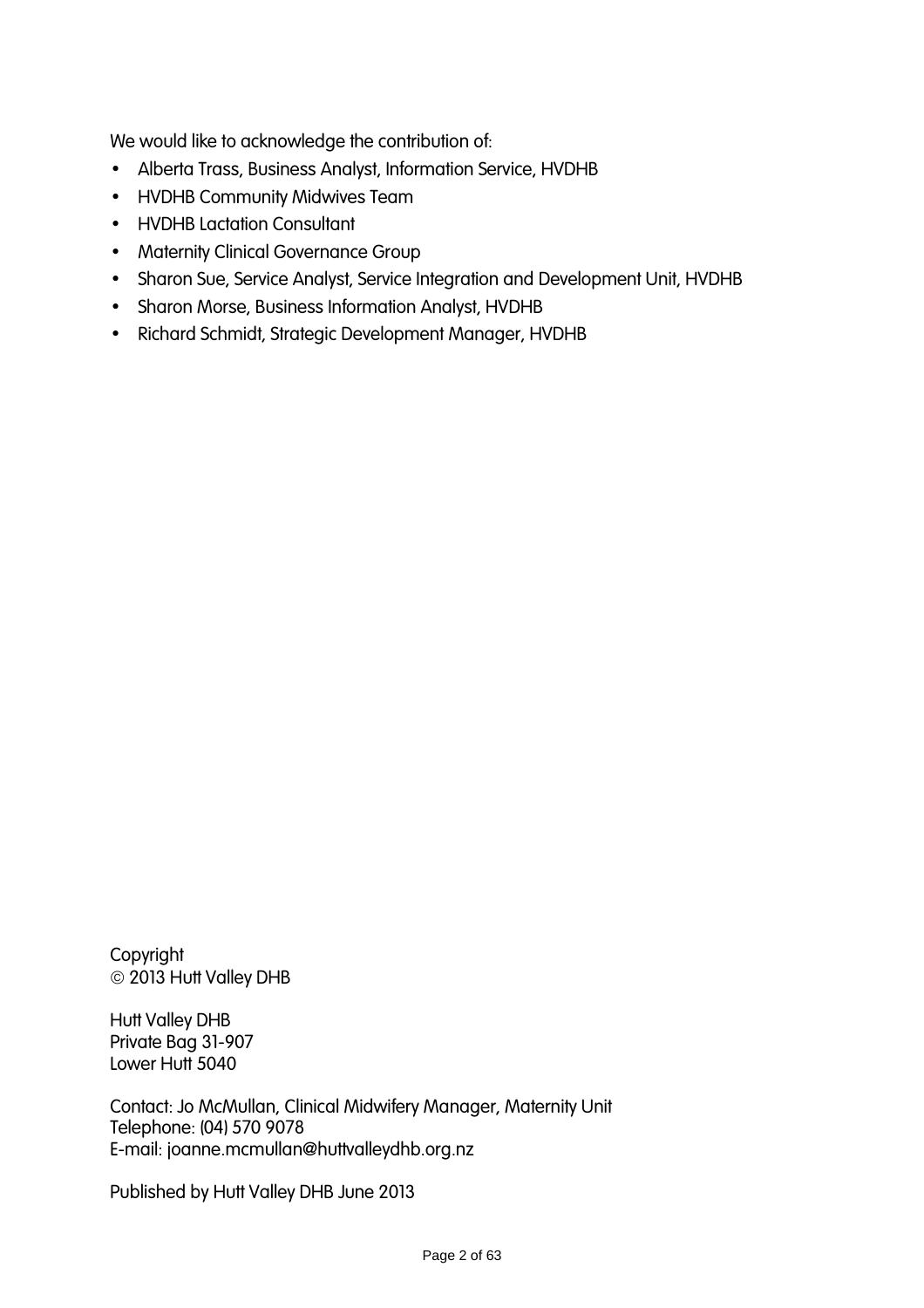### Message from the Executive Officer, Hutt Valley and Wairarapa DHBs

Maternity services are a significant part of the healthcare services we and our partners provide. The staff involved are committed to delivering high quality services, both now and into the future. This annual report, and future reports, will be helpful tools in delivering on that commitment.

The reality and pressure of day to day healthcare means that it is not always easy to look to the future, or to engage in service planning. Having good data and trend analysis easily to hand will make it easier to do so.

The development of a strategic plan in 2012, now being measured against, is also a significant step forward. Having a pathway to guide service development and improvement increases confidence in making changes, and in keeping a clear focus on the future.

I thank those who have been involved in preparing this report, and I encourage them to share the key themes, successes, and opportunities with all staff involved in maternity services. The goal of any report such as this is not simply preparing a report, but for the main points of that report to be shared - so that it can inform and influence the future of services in the Hutt Valley.

Don't keep this report in the bottom drawer. Use it to help us improve services, and to contribute in a concrete way to achieving our vision of healthy people, healthy families, healthy communities.

Richard Schmidt Executive Officer, Wairarapa and Hutt Valley DHBs

### Message from the Chair, Maternity Clinical Governance Group (MCGG)

Welcome to Hutt Maternity's inaugural annual clinical report. Throughout the year the Hutt Maternity team has worked together to provide the best care for our community's mothers and babies. An annual clinical report gives us the opportunity to reflect our core business, it is an opportunity to examine trends, to look at the work we have done well and to see what we can do better. It is a showcase for our innovations.

Maternity is multifaceted with many people working together and increasingly not only are we working across professions but across the sub-region, region and nationally. An annual clinical report is an opportunity to show that 'the whole is more than the sum of its parts'.

Jo McMullan Clinical Midwifery Manager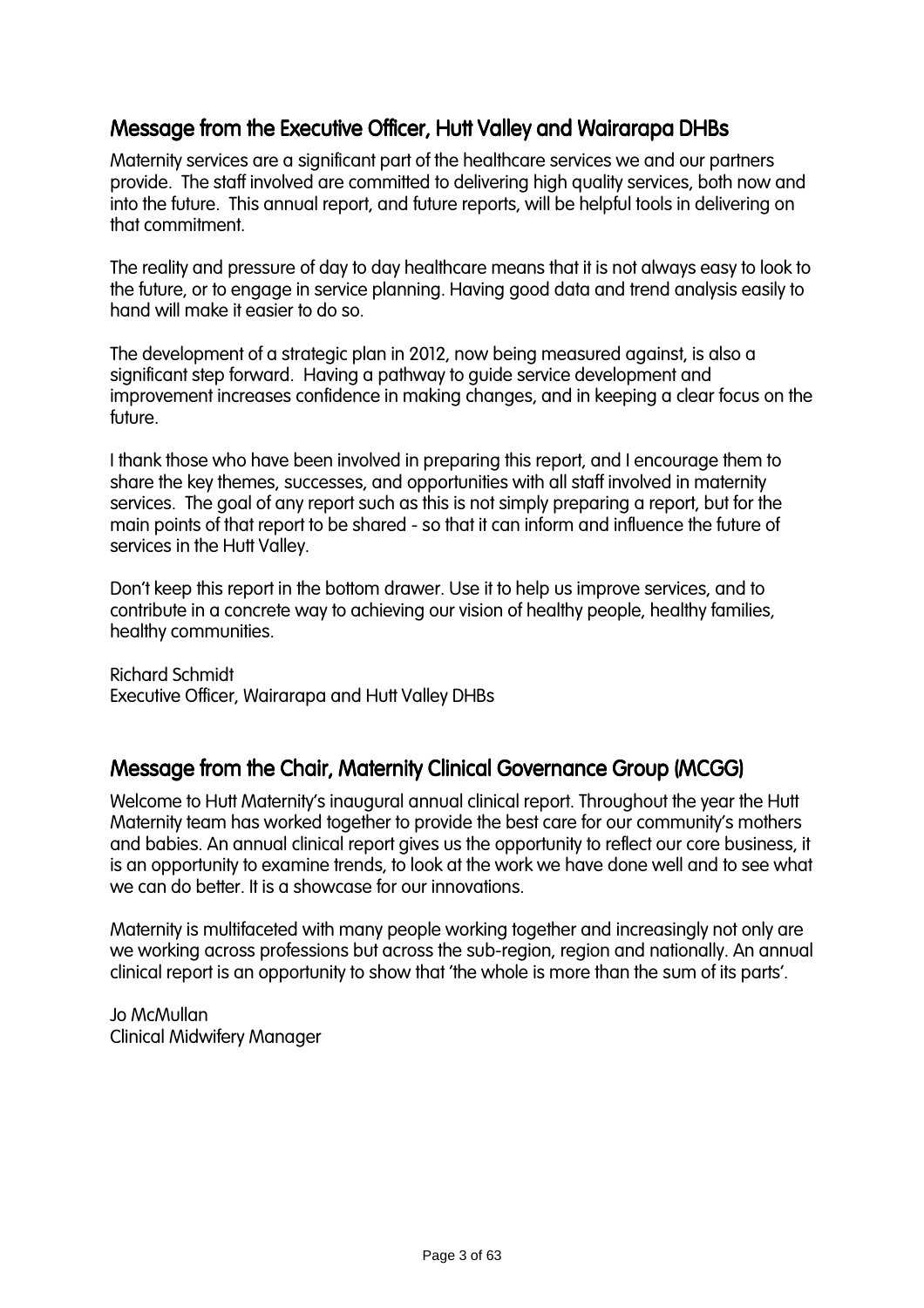## Hutt Valley DHB Vision, Mission and Values

### Whanau Ora ki te Awakairangi



|  | <b>Vision</b>  | Healthy People, Healthy Families, Healthy Communities  |
|--|----------------|--------------------------------------------------------|
|  |                | Whanau Ora ki te Awakairangi                           |
|  | <b>Mission</b> | Working together for health and wellbeing              |
|  | <b>Values</b>  | 'Can do' – leading, innovating and acting courageously |
|  |                | Working together with passion, energy and commitment   |
|  |                | Trust through openness, honesty, respect and integrity |
|  |                | Striving for excellence                                |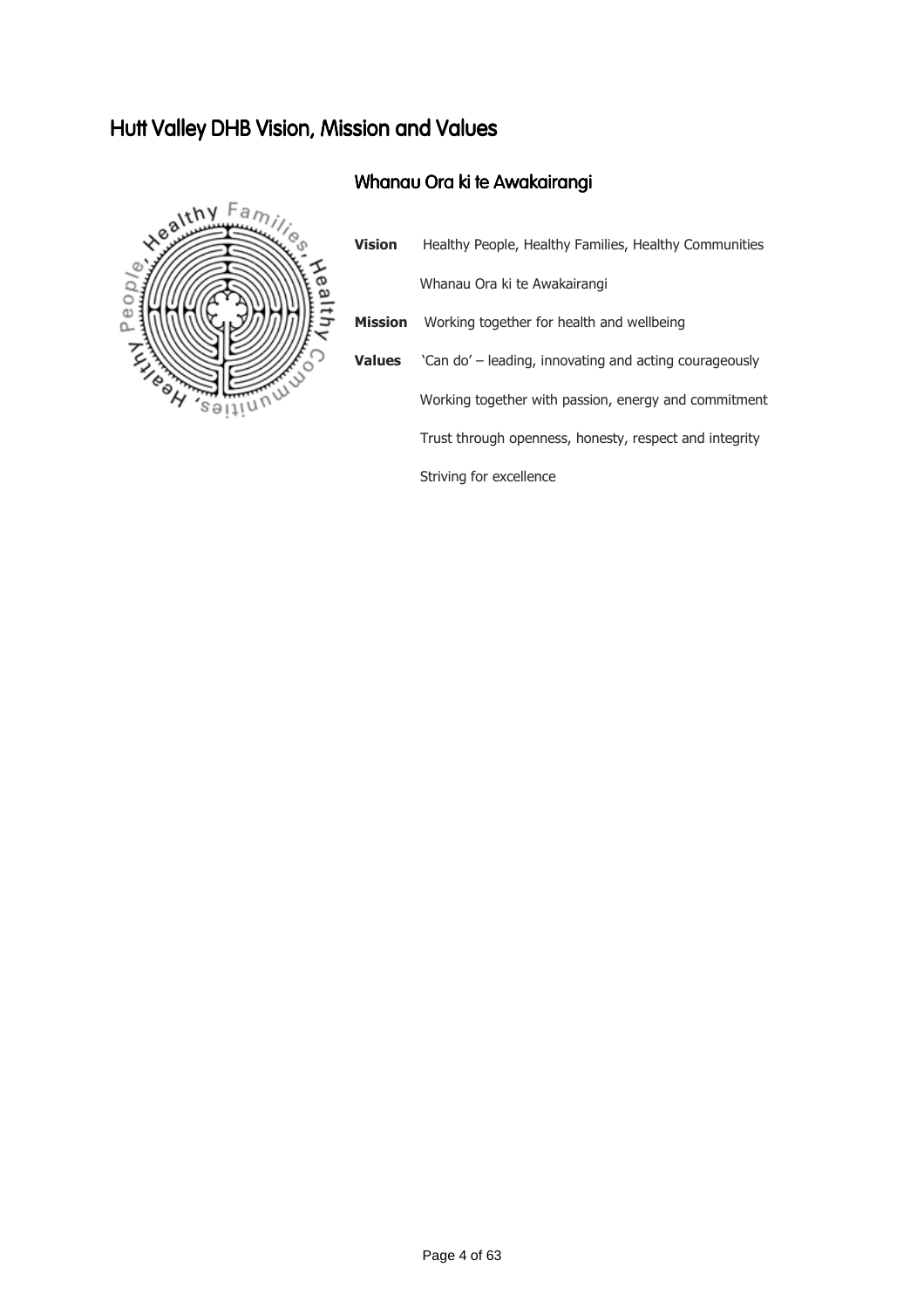## **Contents**

| Section One: Hutt Valley Population and Health Profile Demographics 8                                                                      |  |
|--------------------------------------------------------------------------------------------------------------------------------------------|--|
|                                                                                                                                            |  |
|                                                                                                                                            |  |
|                                                                                                                                            |  |
|                                                                                                                                            |  |
|                                                                                                                                            |  |
|                                                                                                                                            |  |
|                                                                                                                                            |  |
|                                                                                                                                            |  |
|                                                                                                                                            |  |
|                                                                                                                                            |  |
|                                                                                                                                            |  |
|                                                                                                                                            |  |
|                                                                                                                                            |  |
|                                                                                                                                            |  |
|                                                                                                                                            |  |
|                                                                                                                                            |  |
|                                                                                                                                            |  |
|                                                                                                                                            |  |
|                                                                                                                                            |  |
|                                                                                                                                            |  |
|                                                                                                                                            |  |
|                                                                                                                                            |  |
| Table 5.                                                                                                                                   |  |
|                                                                                                                                            |  |
|                                                                                                                                            |  |
|                                                                                                                                            |  |
|                                                                                                                                            |  |
|                                                                                                                                            |  |
|                                                                                                                                            |  |
|                                                                                                                                            |  |
|                                                                                                                                            |  |
|                                                                                                                                            |  |
|                                                                                                                                            |  |
|                                                                                                                                            |  |
|                                                                                                                                            |  |
|                                                                                                                                            |  |
|                                                                                                                                            |  |
|                                                                                                                                            |  |
| Indicator Five: Standard primiparae with an intact lower genital tract (no 1 <sup>st</sup> -4 <sup>th</sup> degree tear or episiotomy)  31 |  |
| Indicator Six: Standard primiparae undergoing episiotomy and no 3rd/4 <sup>th</sup> degree perineal tear 32                                |  |
| Indicator Seven; Standard primiparae sustaining a 3 <sup>rd</sup> /4 <sup>th</sup> degree perineal tear and no episiotomy 33               |  |
| Indicator Eight: Standard primiparae undergoing episiotomy and sustaining a 3 <sup>rd</sup> /4 <sup>th</sup> degree perineal tear 34       |  |
|                                                                                                                                            |  |
|                                                                                                                                            |  |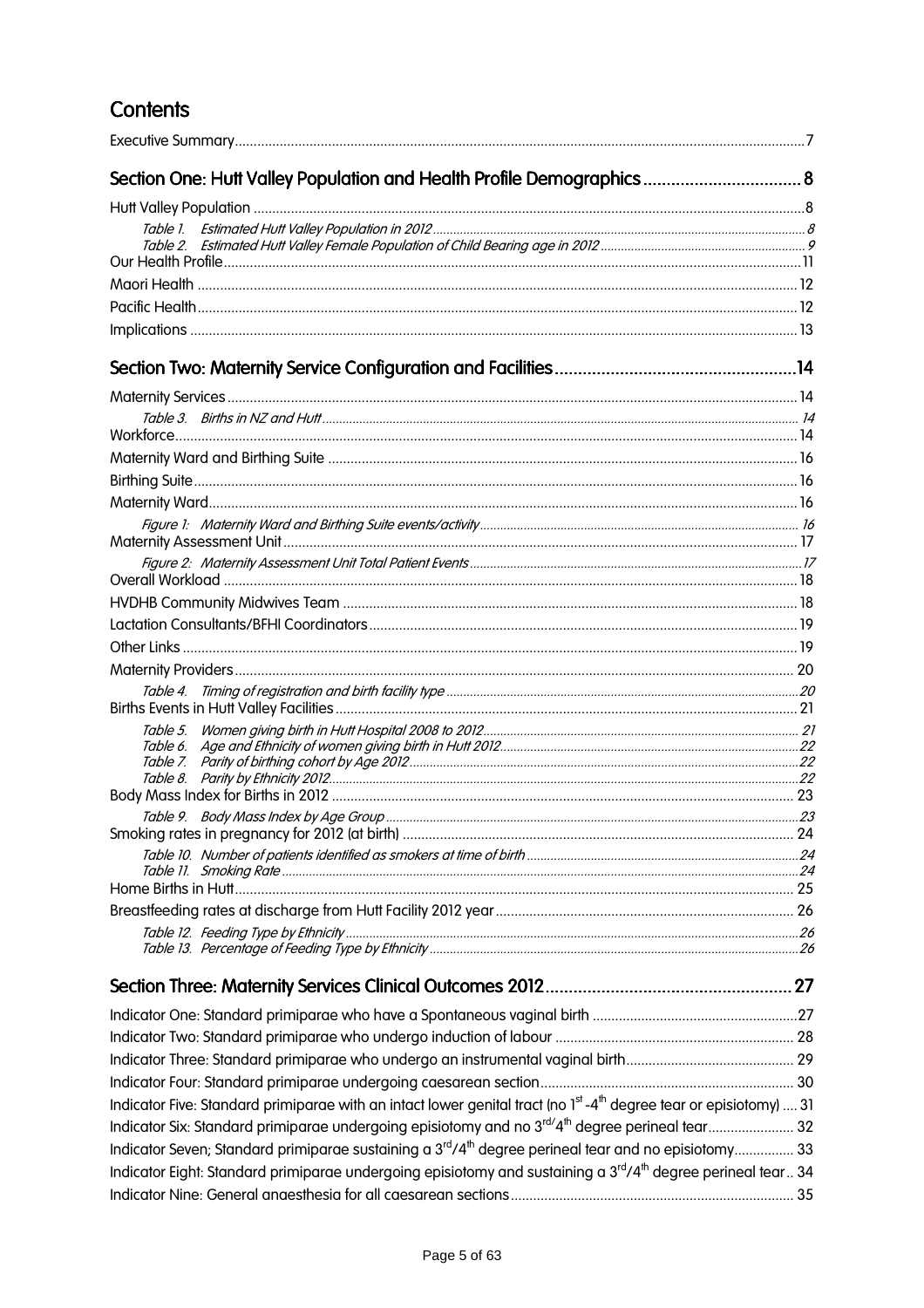| Indicator Eleven: Postpartum haemorrhage and blood transfusion after caesarean section37 |
|------------------------------------------------------------------------------------------|
|                                                                                          |
|                                                                                          |
|                                                                                          |
|                                                                                          |
|                                                                                          |
|                                                                                          |
|                                                                                          |
|                                                                                          |
|                                                                                          |
|                                                                                          |
|                                                                                          |
|                                                                                          |
|                                                                                          |
|                                                                                          |
|                                                                                          |
|                                                                                          |
|                                                                                          |
|                                                                                          |
|                                                                                          |
|                                                                                          |
|                                                                                          |
|                                                                                          |
|                                                                                          |
|                                                                                          |
|                                                                                          |
|                                                                                          |
|                                                                                          |
|                                                                                          |
|                                                                                          |
|                                                                                          |
|                                                                                          |
|                                                                                          |
|                                                                                          |
|                                                                                          |
|                                                                                          |
|                                                                                          |
|                                                                                          |
|                                                                                          |
|                                                                                          |
|                                                                                          |
|                                                                                          |
|                                                                                          |
|                                                                                          |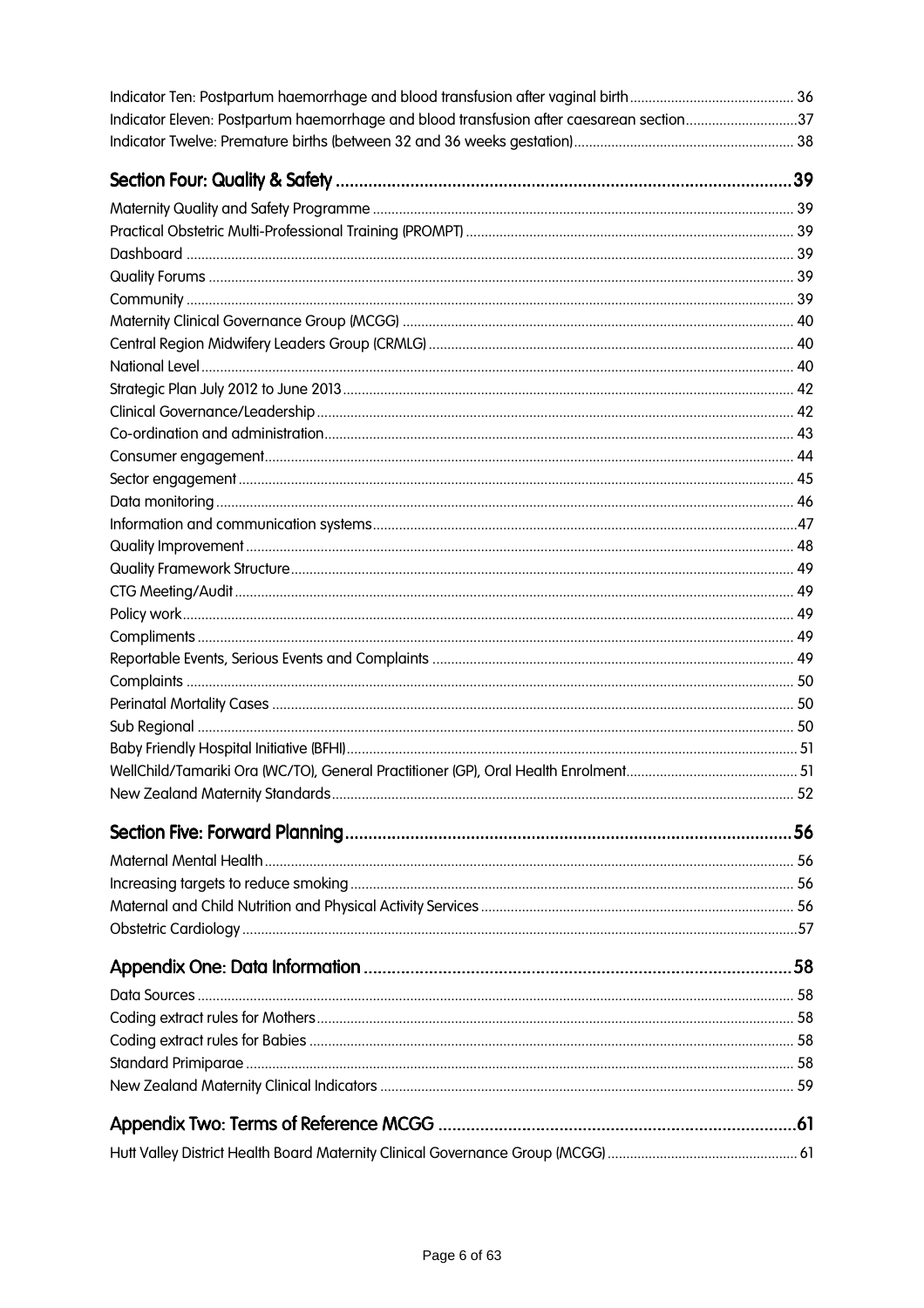### **Executive Summary**

The resourced focus on quality improvement, through the Maternity Quality and Safety Programme (MQSP) has afforded us the opportunity to publish our first annual maternity clinical report. The ability to pull together existing and new data has assisted in identifying not only our areas of development but also our areas of strength. This report is part of Ministry of Health requirements under the Maternity Quality and Safety Programme introduced in the 2012 calendar year. The Maternity Quality and Safety Programme aims to improve maternity care in New Zealand for women and their babies.

Our report, in the first section, sets the context of our service by describing our DHB's demographic which is slightly more Maori, younger and urban than the national average; with Maori and Pacific people over-represented in the most deprived areas.

The second section describes our service and how we work. In our district we care for approximately 2000 births per year. Although the birth numbers have decreased over the last five years the complexity of the health of our women has increased, leading to the relocation of our antenatal services and introduction of an early pregnancy assessment clinic and combined obstetric/diabetic clinic.

The New Zealand Maternity Clinical Indicators are reviewed in section three. The indicators provide clinically based information and analysis on Hutt Maternity services for the twelve national Key Performance Indicators. There is a small increase in vaginal births above the national average and, although it is not statistically significant, may be the beginning of a trend in conjunction with the decrease in caesarean section and induction of labour rates. The increase in blood transfusions after caesarean section has led us to look more closely at our postpartum haemorrhage management through a comprehensive audit due to commence late 2013.

Section four concentrates on quality and safety: how we engage nationally, regionally and internally with quality processes. The establishment of the Maternity Clinical Governance Group is envisioned to facilitate recommendations, govern implementation and accountability through the specific work streams: data, dashboard and documentation; sector and consumer engagement, and strategic planning.

The last section of the report indicates our response to the data collected 2009-2011, recommendations from the Perinatal Maternal Mortality Review Committee (PMMRC), Ministry of Health imperatives and the needs of our community. Our intention is to focus on innovations in the areas of maternal mental health, reduction in smoking, early registration with a maternity carer, maternal and child nutrition, and seamless linkages between obstetrics and medicine.

We envisage that subsequent reports will evolve in time and the opportunity to concentrate on refining our data to reflect accurately what we do is an area that needs further work. The key driver of quality and safety will be the Maternity Clinical Governance Group (MCGG), working alongside the DHB maternity stakeholders, to drive our commitment to improve care for the women, babies and whanau of our community.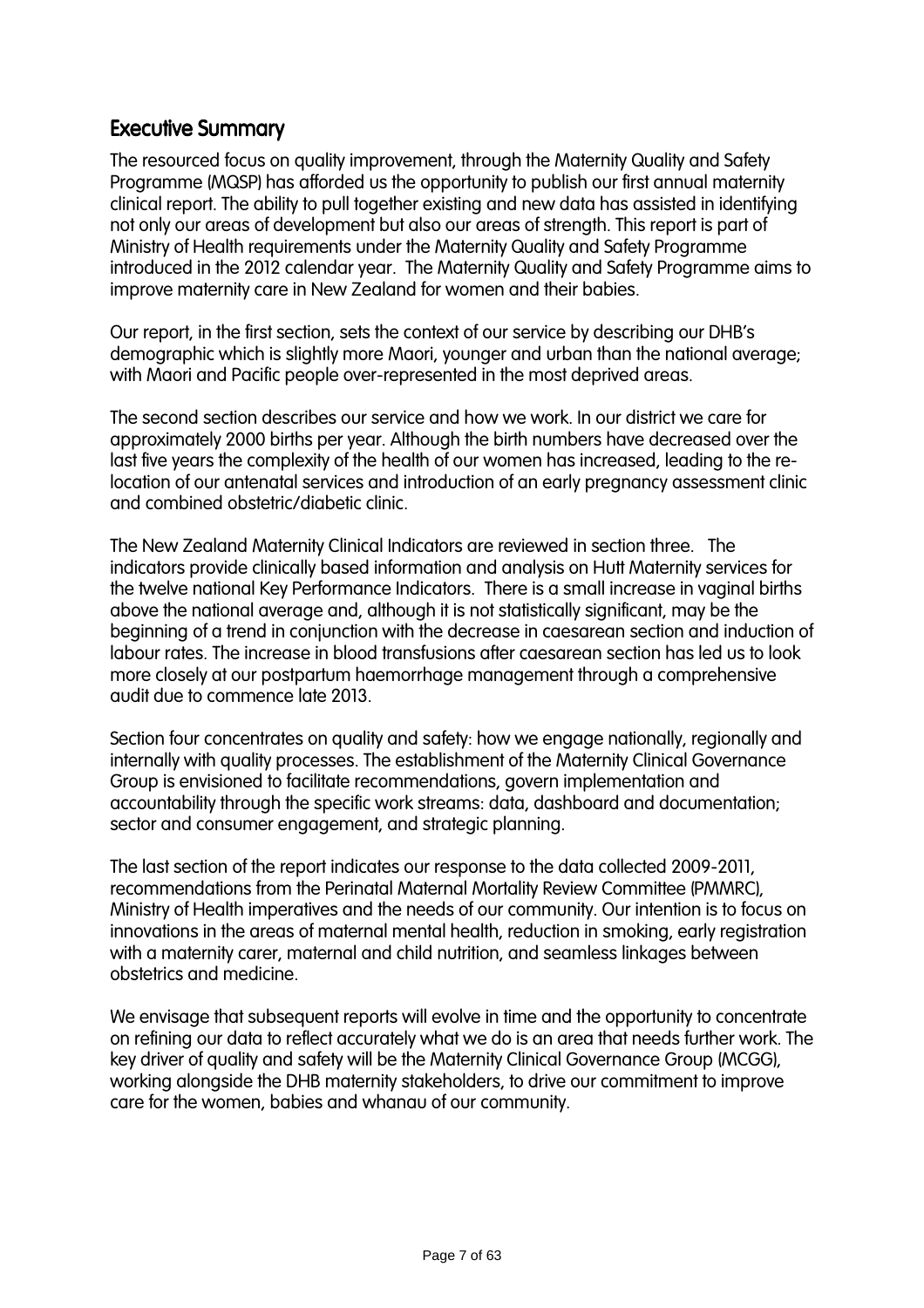## Section One: Hutt Valley Population and Health Profile **Demographics**

### Hutt Valley Population

Hutt Valley DHB is home to 3 percent of the national population. Geographically it is an urban DHB, covering two territorial authorities: Hutt City and Upper Hutt City. Our neighbouring DHBs are Capital & Coast DHB, and Wairarapa DHB.



| Table 1. Estimated Hutt Valley Population in 2012 |  |
|---------------------------------------------------|--|
|                                                   |  |

| Age Band     | Maori  |     | Pacific |     | Asian  |     | Other  |     | Total   |
|--------------|--------|-----|---------|-----|--------|-----|--------|-----|---------|
| $<$ 15 yrs   | 8,620  | 28% | 3,620   | 12% | 2,760  | 9%  | 16,030 | 52% | 31,030  |
| $15-19$      | 2,440  | 23% | 1,070   | 10% | 790    | 8%  | 6,110  | 59% | 10,410  |
| $20 - 24$    | 2,260  | 22% | 1,020   | 10% | 870    | 9%  | 6,040  | 59% | 10,190  |
| $25 - 29$    | 1,660  | 19% | 900     | 10% | 1,070  | 12% | 5,230  | 59% | 8,860   |
| $30 - 34$    | 1,610  | 18% | 870     | 10% | 980    | 11% | 5,280  | 60% | 8,740   |
| $35 - 39$    | 1,680  | 18% | 880     | 9%  | 880    | 9%  | 6,020  | 64% | 9,460   |
| $40+$        | 6,980  | 11% | 3,620   | 5%  | 4,860  | 7%  | 50,590 | 77% | 66,050  |
| <b>Total</b> | 25,250 |     | 11,980  |     | 12,210 |     | 95,300 |     | 144,740 |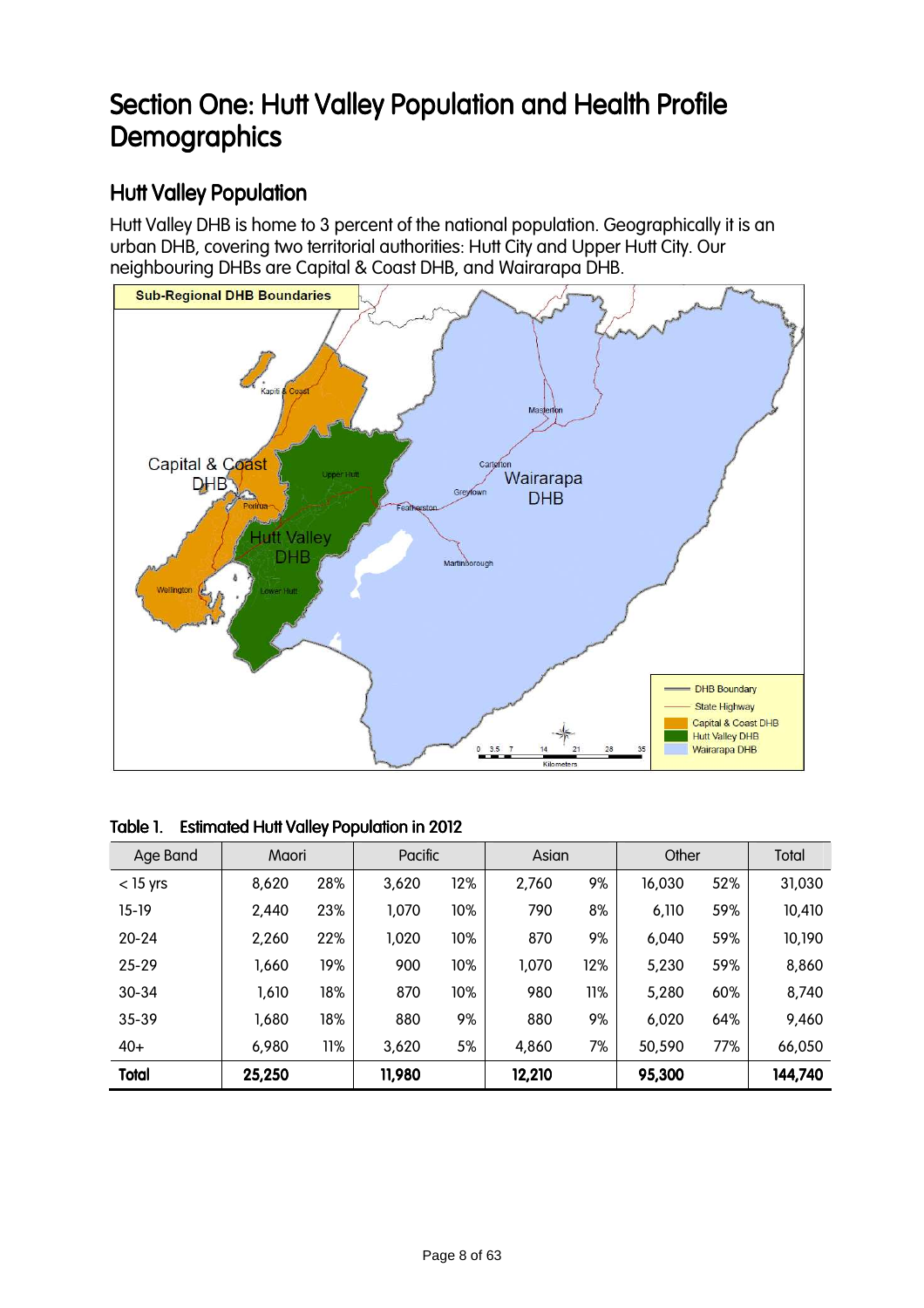| Age Band     | Maori |     | Pacific |     | Asian |     | Other  |     | Total  |
|--------------|-------|-----|---------|-----|-------|-----|--------|-----|--------|
| $15-19$      | ,200  | 24% | 510     | 10% | 380   | 7%  | 2,970  | 59% | 5,060  |
| $21 - 24$    | 1,100 | 23% | 500     | 10% | 430   | 9%  | 2,840  | 58% | 4,870  |
| $25 - 29$    | 890   | 20% | 450     | 10% | 510   | 11% | 2,640  | 59% | 4,490  |
| $30 - 34$    | 830   | 18% | 450     | 10% | 490   | 11% | 2,750  | 61% | 4,520  |
| $35 - 39$    | 900   | 18% | 420     | 8%  | 480   | 10% | 3,140  | 64% | 4,940  |
| $40 - 44$    | 880   | 16% | 370     | 7%  | 440   | 8%  | 3,770  | 69% | 5,460  |
| <b>Total</b> | 5,800 |     | 2,700   |     | 2,730 |     | 18,110 |     | 29,340 |

Table 2. Estimated Hutt Valley Female Population of Child Bearing age in 2012



### Key features of our population:

Our population is currently approximately  $144,740^1$ , projected to increase to around 146,805 by 2026

- Population distribution (age, gender, ethnicity) is similar to the New Zealand population, but with a slightly higher proportion of Maori (17.6%) and Pacific people (8%), when compared to the national average
- Our population is currently slightly younger than the national average
- 70% of the population reside in Lower Hutt

 $\overline{a}$ 

<sup>&</sup>lt;sup>1</sup> 2012 NZ Stats Population Projections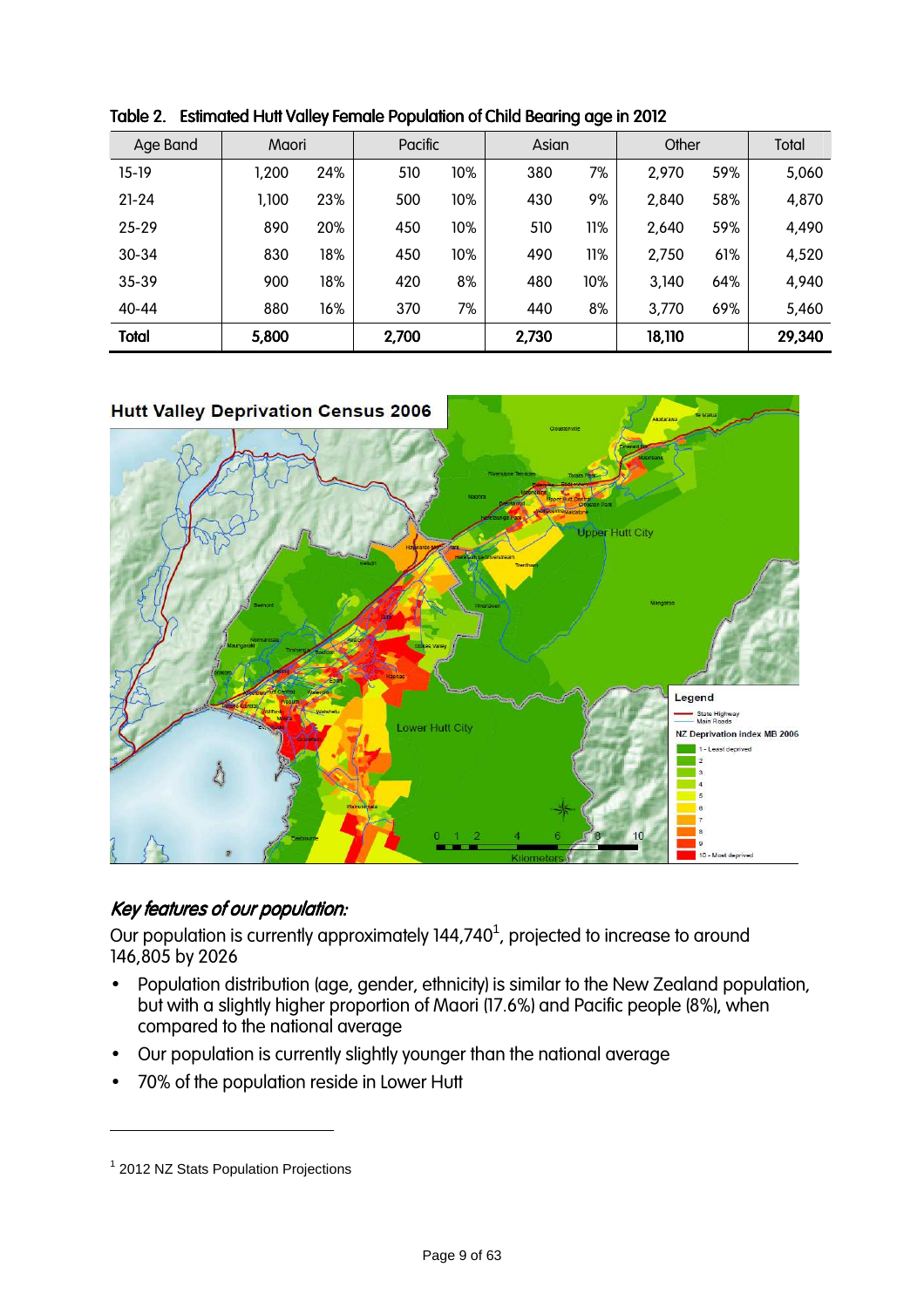- The proportion of people residing in urban areas (98.1%) is higher than the national rate (86%).
- There is variation in the level of deprivation across the Hutt Valley, with 25% of Lower Hutt within Quintile 5, compared with 11% within Upper Hutt (compared to an average of 20%). This is shown in the graph below.



- Maori and Pacific people are over represented in the most deprived areas.
- Information available from Census data indicates that an estimated 27,000 (17%) Hutt Valley residents have some form of disability and around 16,000 of those people are younger than 65 years. Most disabled people live in the community, with only 13% of older disabled people in residential care and less than 1% of disabled people under the age of 65 in residential care.

Our population demographic is projected to change over time. On current projections, by  $2026$ 

- We will have more Maori (20%) and Pacific people (10%).
- We will have more people who are older (19% of our population will be 65 years+.

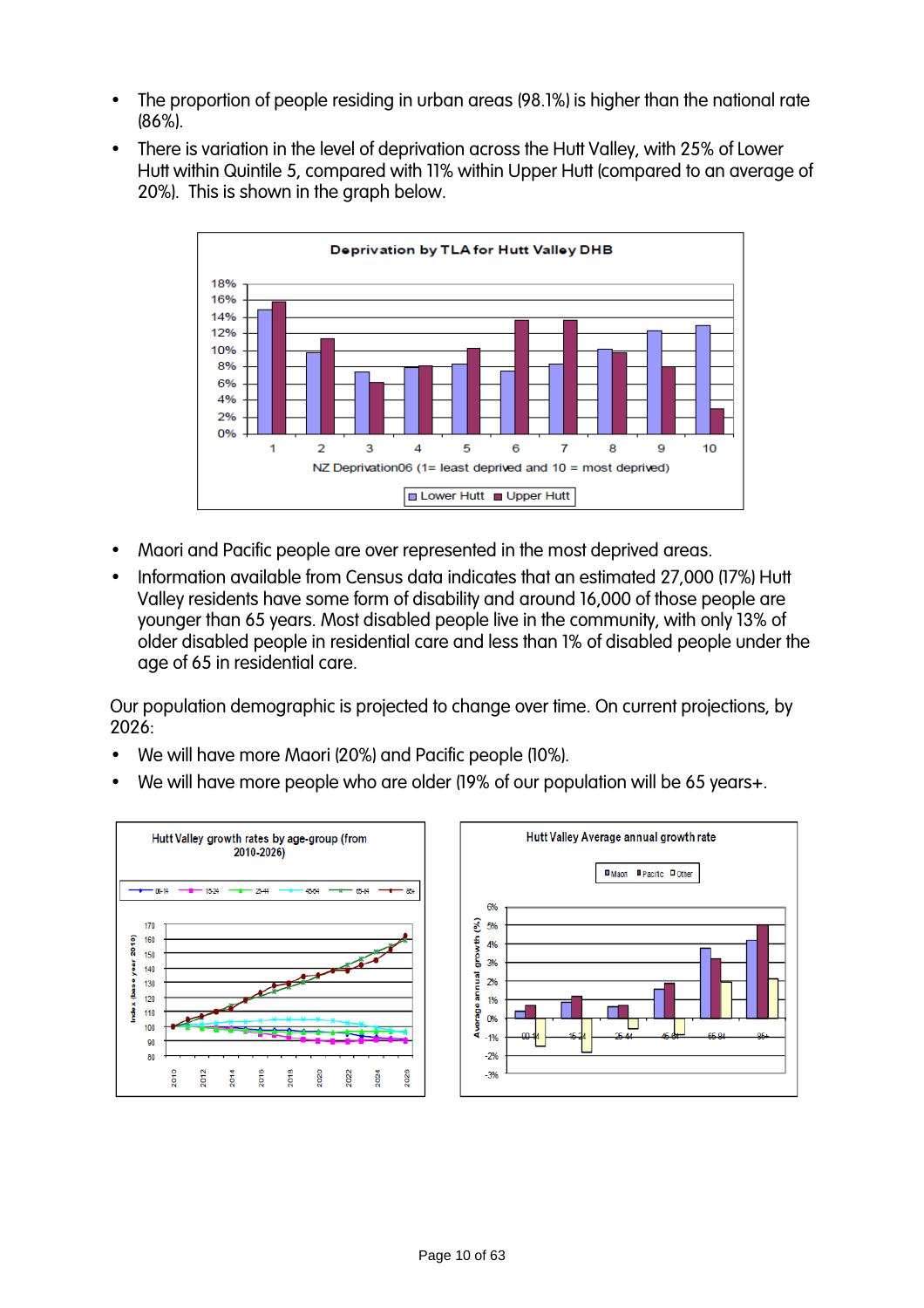### **Our Health Profile**

The Hutt Valley DHB's health profile is gained through a comprehensive Health Needs Assessment (HNA)<sup>2</sup> that describes our population and their health status. A clear understanding of our population's health status and the conditions and illnesses prevalent in our district helps us focus on the right priorities to meet the needs of our population. The following information is drawn from the 2008 HNA and is being revised during 2012. Key features include:

#### Health behaviours and risk factors

Our population's rates for health risk factors are broadly similar to the national rates, i.e. for smoking prevalence, physical activity, hazardous drinking, obesity, high cholesterol, and high blood pressure. Worse or significantly worse rates, when compared with national figures, occur for:

- Consumption of fruit and vegetables.
- Breastfeeding.

#### **Health status**

 $\overline{a}$ 

When compared with national figures, our population experiences:

- Higher population rates of chronic conditions; diabetes prevalence, asthma prevalence, chronic obstructive pulmonary disease prevalence, and chronic mental health disorder prevalence
- Similar leading causes of mortality, with the addition of stroke.

#### **Health service utilisation**

When compared with national figures, our population has:

- Similar leading causes of hospitalisation, with the exception that asthma is a leading cause of hospitalisation for Maori, Pacific and Asian children aged 0 to 4 years, and diabetes is a leading cause of hospitalisation for Maori and Pacific people 65 years and over
- Significantly higher rates of avoidable hospitalisation, in particular for diabetes, cardiovascular disease – especially ischaemic heart disease, and asthma
- Significantly higher rates for prescriptions in the last 12 months
- Significantly higher rates for emergency department attendances
- Lower number of GPs per 10,000 population.

 $^2$  Ministry of Health Public Health Intelligence, September 2008 and Central Technical Advisory Services, June 2008 as published on our website www.huttvalleydhb.org.nz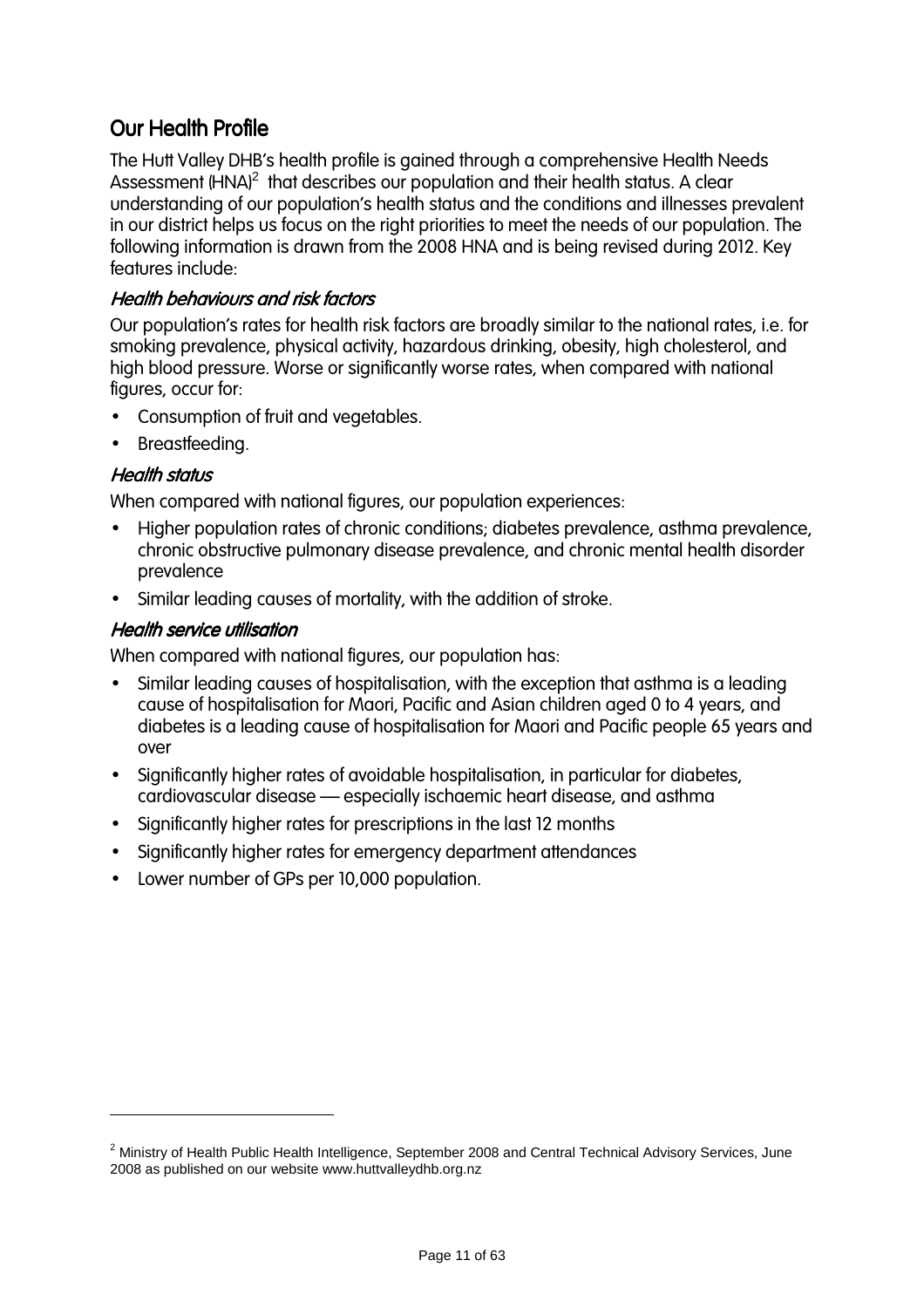### Maori Health

Our current Maori population is around 25,585 people, which makes up 17.6% of the population in the Hutt Valley. Our Maori population is generally younger than the rest of the population, and experiences higher levels of deprivation than non-Maori. If Maori are to achieve the same level of health as other New Zealanders their health status should be understood in the context of the broader determinants of health, particularly social and economic status.

Strategies to improve Maori health should be effective at improving access to quality health care services for Maori. The Hutt Valley DHB HNA identifies a range of factors where significant disparities exist for Maori.

#### Health behaviours and risk factors:

When compared with non-Maori in the district, Maori experience:

- Higher prevalence of smoking
- Lower consumption of vegetables and fruit
- Lower rates of breastfeeding
- Higher rates of hazardous drinking
- Higher prevalence of obesity.

#### **Health status**

When compared with non-Maori in the region, Maori experience:

- Higher rates of death from cancer (especially lung), cardiovascular disease, stroke, and suicide
- Higher prevalence of asthma, diabetes, and depression
- Poorer oral health

#### **Health service utilisation**

When compared with non-Maori in the region, Maori experience:

- Higher rates of avoidable hospital admissions
- Higher rates of hospitalisation of children for dental conditions and asthma
- Greater unmet need for a GP.

### **Pacific Health**

Hutt Valley has a relatively high Pacific population, and is one of seven District Health Boards (DHBs) with specific responsibility for addressing Pacific Health inequalities. The current Hutt Valley Pacific population is around 12,085 people, or 8.3 percent of total population. By 2031 the Hutt Valley Pacific population is projected to grow to around 14,750, or around 10 percent of the total Hutt Valley population.

The Pacific population in the Hutt Valley is generally younger than the rest of the population and experience higher levels of deprivation than both Maori and non-Maori. Around 60% of the Pacific population in Hutt Valley is Samoan, with the next biggest island groupings being Cook Island Maori and Tokelauan.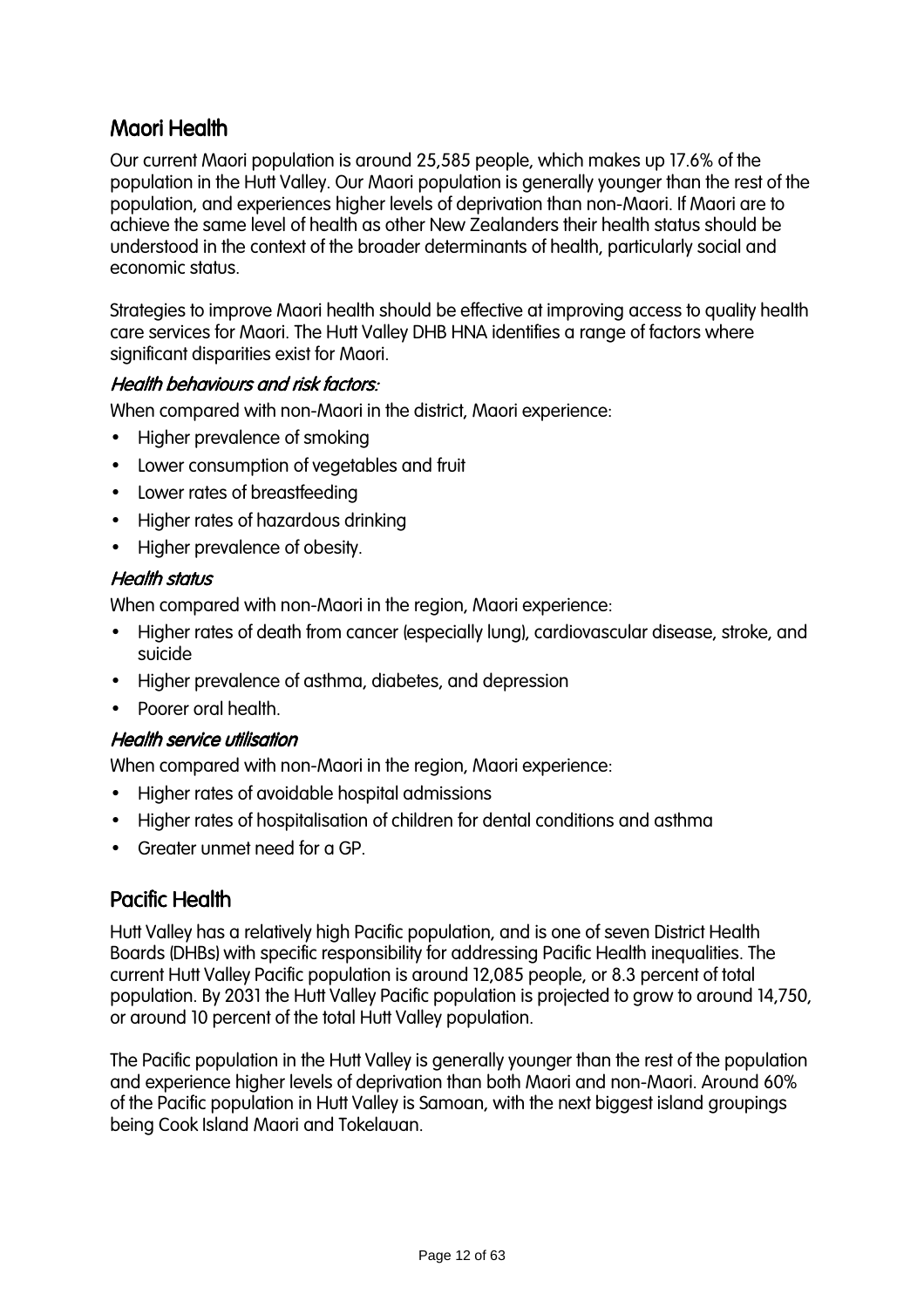Pacific people experience significantly poorer health than other New Zealanders, excluding Maori. In particular, they experience high rates of chronic diseases such as diabetes, and higher rates of avoidable hospitalisations.

#### Health behaviours and risk factors:

When compared with non Pacific/non Maori people in the region, Pacific people experience:

- Lower consumption of vegetables and fruit
- Higher prevalence of obesity.
- Lower rates of breastfeeding

#### Health status:

When compared with non Pacific/non Maori people in the region, Pacific people experience:

- Higher rates of death from cardiovascular disease, stroke, cancer,
- Higher prevalence of diabetes, stroke, depression, and TB
- Poorer oral health.

#### **Health service utilisation**

When compared with non Pacific/non Maori people in the region, Pacific people experience:

- Higher rates of avoidable hospital admissions
- Higher rates of hospitalisation of children for dental conditions and asthma
- Poorer access to oral health checks, diabetes checks, breast and cervical cancer screening

### **Implications**

These factors indicate that our existing activities in the following areas need to continue and increase in emphasis:

- Working closely with primary care to address long term conditions and avoidable hospitalisation, and to reinforce education and prevention, particularly amongst Maori and Pacific and people with higher needs.
- Continuing our positive engagement with our community providers, including through the cluster of Whanau Ora providers, with a focus on education, prevention and outreach services particularly amongst Maori and Pacific people
- Continuing our emphasis on undertaking actions to better link our hospital with our primary care providers; and
- Positioning ourselves to meet the changed demand for services which will result from an aging population.

We would like to acknowledge the above information has been sourced from the Hutt Valley DHB, 2012/2013 Annual Plan, with Statement of Intent 2012-15.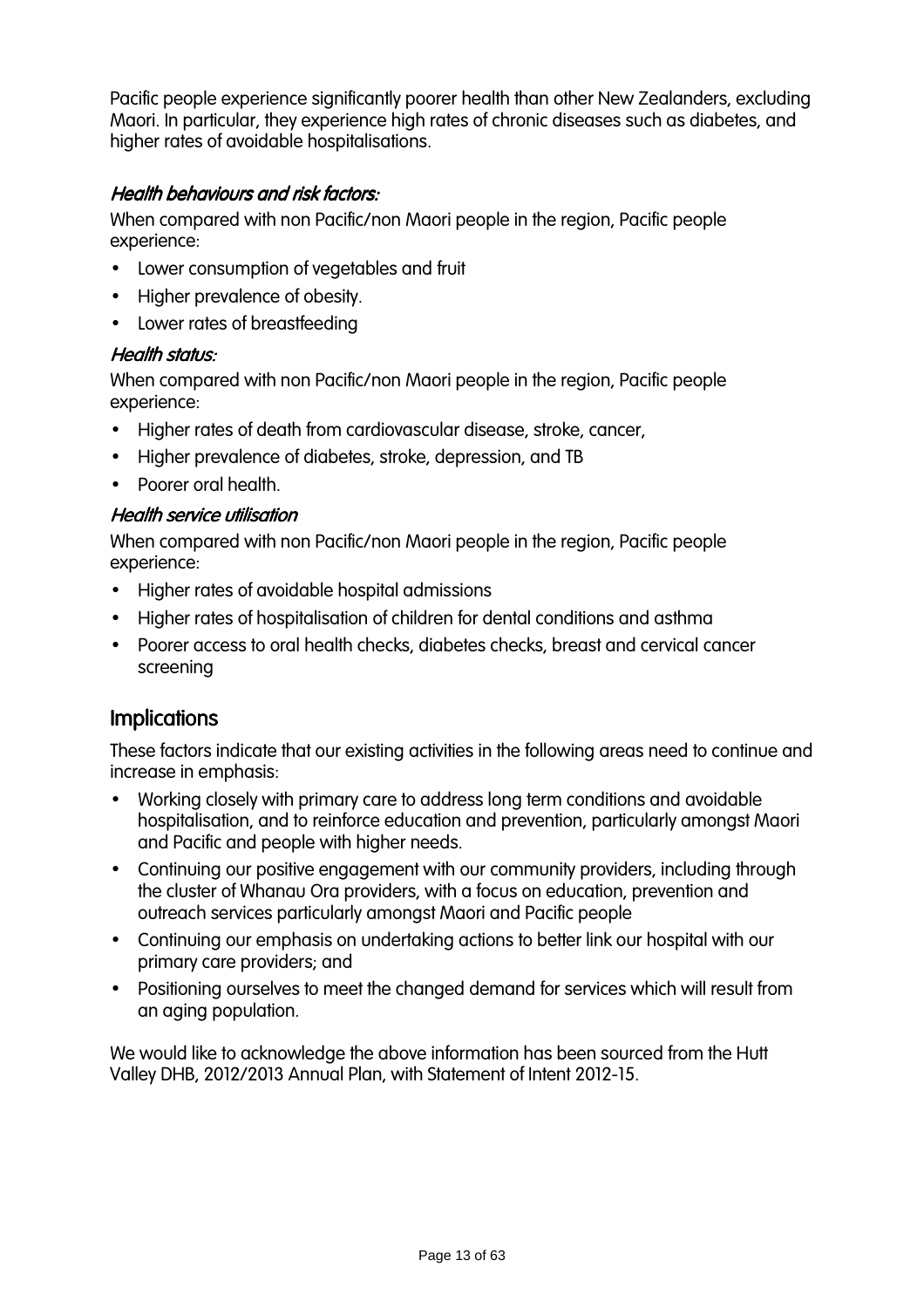# Section Two: Maternity Service Configuration and Facilities

### **Maternity Services**

The Hutt Valley DHB is a mid sized service providing both primary and secondary facilities. Hutt Valley DHB maternity service supports 2000 - 2,200 births annually from an urban population of 144,740. Of the almost 30,000 women of child-bearing age: 20% are Maori, 9% Pacific Island, 9% Asian and 62% are NZ European or belong to other ethnic groups.

The Hutt maternity unit is the only birthing facility in the DHB. The number of homebirths per 100 births is 2.0-3.9 (Maternity Fact sheet 2001-2010, Ministry of Health).

Table 3. Births in NZ and Hutt

|                              | 2008   | 2009    | 2010   | 2011   | 2012      |
|------------------------------|--------|---------|--------|--------|-----------|
| Births in NZ (NZ Statistics) | 64.850 | 62.927  | 64.315 | 61.923 | Not avail |
| Births at Hutt Valley DHB    | 2,198  | 2,205   | 2,161  | 1.969  | 1,982     |
| % of all NZ births in Hutt   | 3.3%   | $3.5\%$ | 3.3%   | 3.1%   | Not avail |

Primary maternity care is provided by LMCs (midwives and obstetricians), who have an access agreement to use the facility.

In the Hutt Valley there are two choices of primary maternity care for women:

- LMC Midwife: The DHB has on average 40 community-based case loading midwives with primary access agreements providing lead maternity care for approximately 68% of women in the district (based on 09/10 financial year).
- LMC Private Obstetrician: There are 3 LMC Obstetricians (2 are also employed by the DHB). Midwifery care for women in who have a private obstetric LMC is subcontracted either by the hospital and/or community based midwives.

There are no GPs practicing obstetrics in the Hutt Valley.

Women requiring Secondary Care services, as outlined in the Guidelines for Consultation and Referral (MOH, 2012) are cared for by hospital obstetricians and midwives.

Women who are unable to engage with a Lead Maternity Carer are able to be cared for by the HVDHB community midwives.

### **Workforce**

The majority of the midwives have worked within the DHB for many years and fluidity between core and community based practice is supported. This long term relationship and our willingness to be flexible assists us with the challenge of integrating community based LMCs into hospital based clinical reviews and other quality processes.

The maternity service includes the following clinical staff:

- Director of Operations, Surgical, Women's and Children's
- Clinical Head of Department (CHOD) Obstetrics and Gynaecology
- Clinical Midwifery Manager (CMM)
- Associate Clinical Midwifery Manager (ACMM) Birthing Unit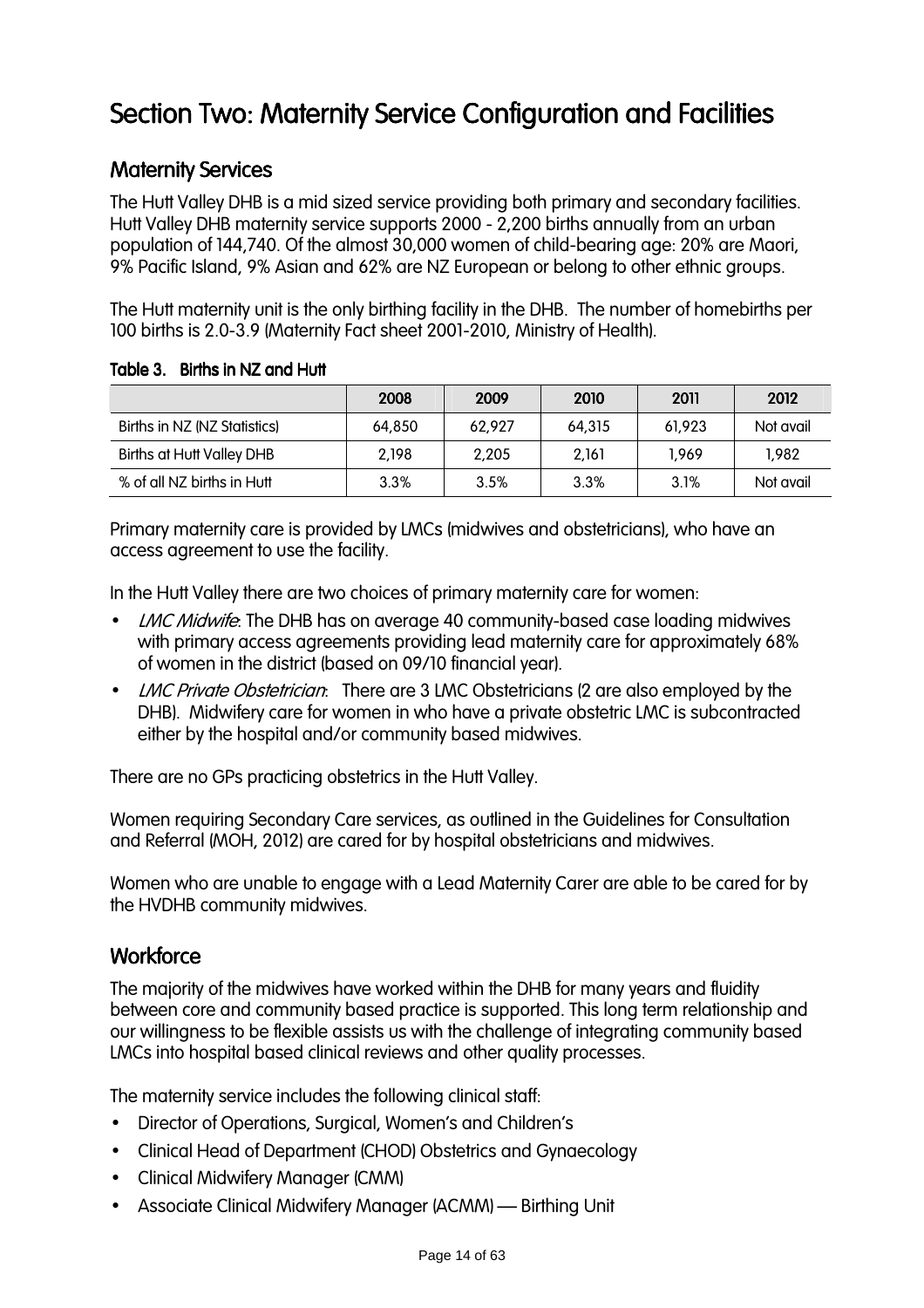- Associate Clinical Midwifery Manager (ACMM) Postnatal
- Midwifery Educator
- Lactation Consultants x 2
- 4 Obstetrics and Gynaecology consultants, Registrars (one ITP training post), House Surgeons, trainee interns on rotation, and medical students
- We have a core DHB employed team of approximately 50 midwives, registered nurse, enrolled nurses, and healthcare assistants
- Midwifery students on rotation

The DHB is currently developing an Operations Centre and will be introducing Trend Care to the organisation. These tools will provide better utilisation of workforce and bed management across the DHB.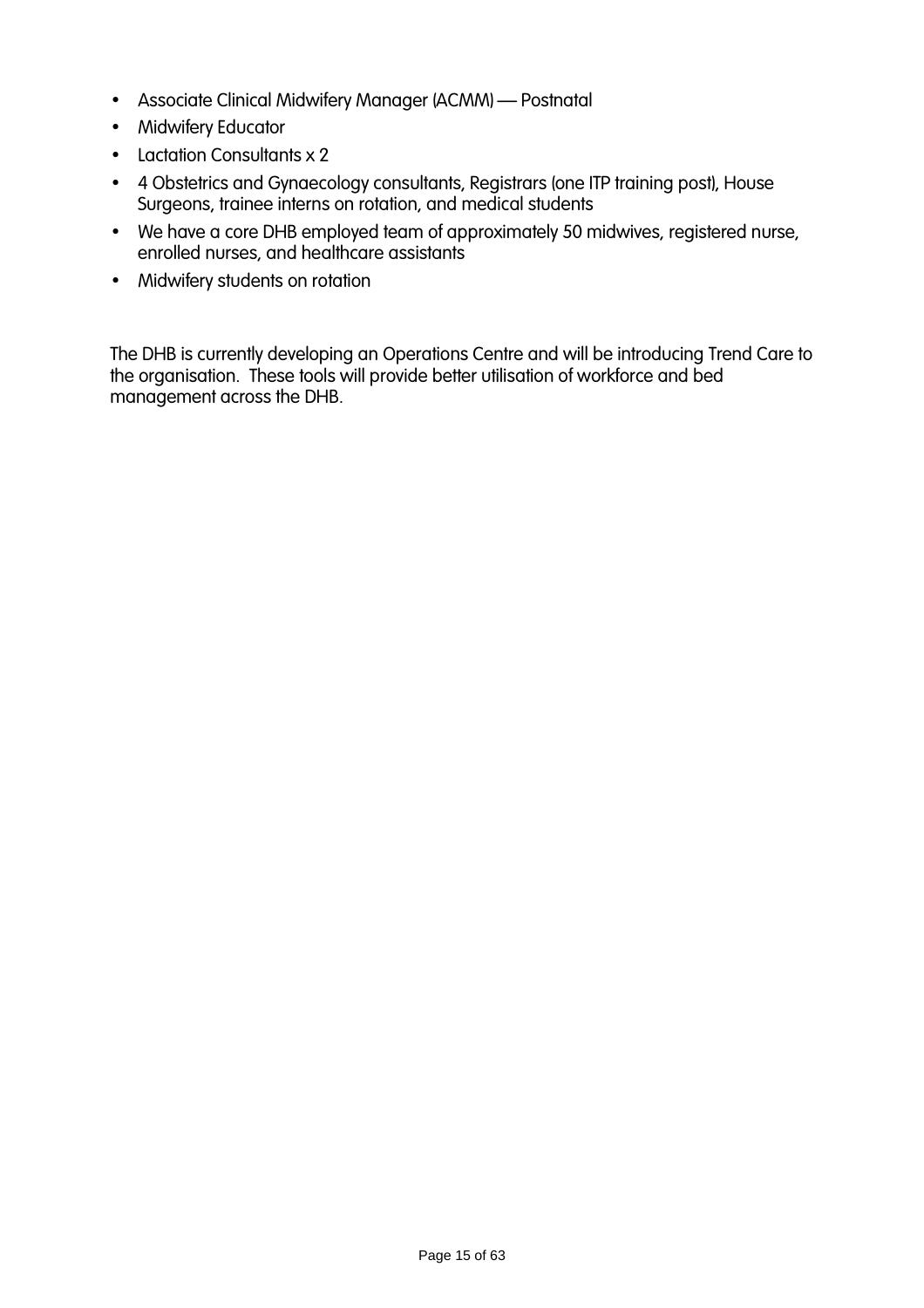# **Maternity Ward and Birthing Suite**

### **Birthing Suite**

The Birthing suite consists of 8 birthing rooms and an acute assessment room. Each birthing room is fully equipped for labour and birth, including a neonatal resuscitation station and private bathroom facilities. The rooms have a large deep corner bath for water births. A portable inflatable birthing pool is also available.

The Birthing suite is staffed by core midwives, providing midwifery care for DHB primary and secondary care women, as well as those women under a private LMC obstetrician. The midwives provide emergency care 24 hours a day, 7 days a week, and support LMC midwives as required.

Medical staff are rostered to cover an on call system 24 hours a day. This consists of a Consultant Obstetrician, Senior Registrar or Senior House Officer.

### **Maternity Ward**

The maternity ward is made up of 13 single rooms, 2 double rooms and the facility for an extra 5 bed spaces within the unit. The maternity ward caters for both antenatal and post natal inpatients, and also if required, provides rooms for women 'rooming in' with babies in the Special Care Baby Unit (SCBU). The ward is staffed by Midwives with assistance from Nurses and Health Care Assistants (HCAs).

The below graph indicates all **inpatient** birth events, non birth admissions and urgent obstetric assessments undertaken in the Maternity Unit on level 2. HVDHB has a Maternity Assessment Unit (MAU) as describe below with a separate table outlining the events/activity of MAU (see Figure 2).



Figure 1: Maternity Ward and Birthing Suite events/activity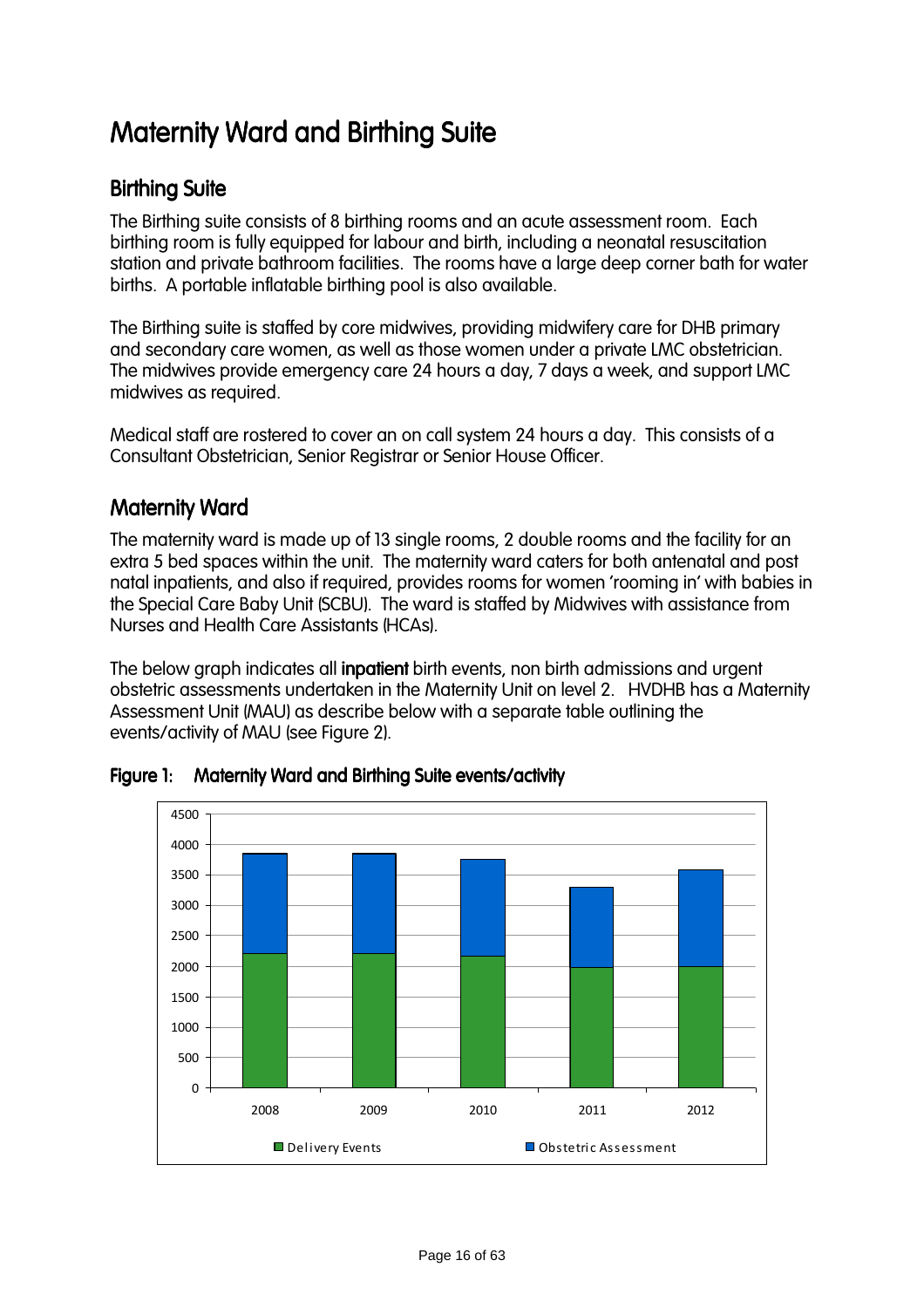### **Maternity Assessment Unit**

As a response to the increase in births up to 2008, and associated activity, there was a need to move non urgent assessments and day cases to free up birthing rooms. The development of our Maternity Assessment Unit commenced in 2009 and opened on the 4<sup>th</sup> of October 2010. MAU is a Monday to Friday acute assessment area, and works as an outpatient facility. The facility is utilised by both community based LMC and women under DHB maternity care. Women requiring inpatient care are transferred to the birthing suite or ward.

The unit expanded further to incorporate the Secondary Care Clinics in late 2010 and an early pregnancy assessment service at the beginning of 2011.



Figure 2: Maternity Assessment Unit Total Patient Events

There are now three main work streams in MAU:

Secondary Care Clinic episodes refer to women seen by an Obstetrician at the Secondary Care Obstetric Clinic in MAU. These women have been referred to the Secondary Care Obstetric Clinic under the Guidelines for Referral and Consultation (2012) for an obstetric opinion.

Obstetric Assessments in the MAU include acute assessments of women who are stable enough to be seen in an outpatient setting. Those that required assessment outside of MAU hours or need a higher level of care are assessed in the Maternity Unit on level 2 and are included in the Figure 1 statistics. Examples of this include women with pre eclampsia for day case assessment, women with reduced fetal movements, or those requiring Anti D administration etc.

Early Pregnancy Assessments include women experiencing pain and/or bleeding in early pregnancy who are seen for assessment and management. Prior to 2011, these women were managed by Emergency Department.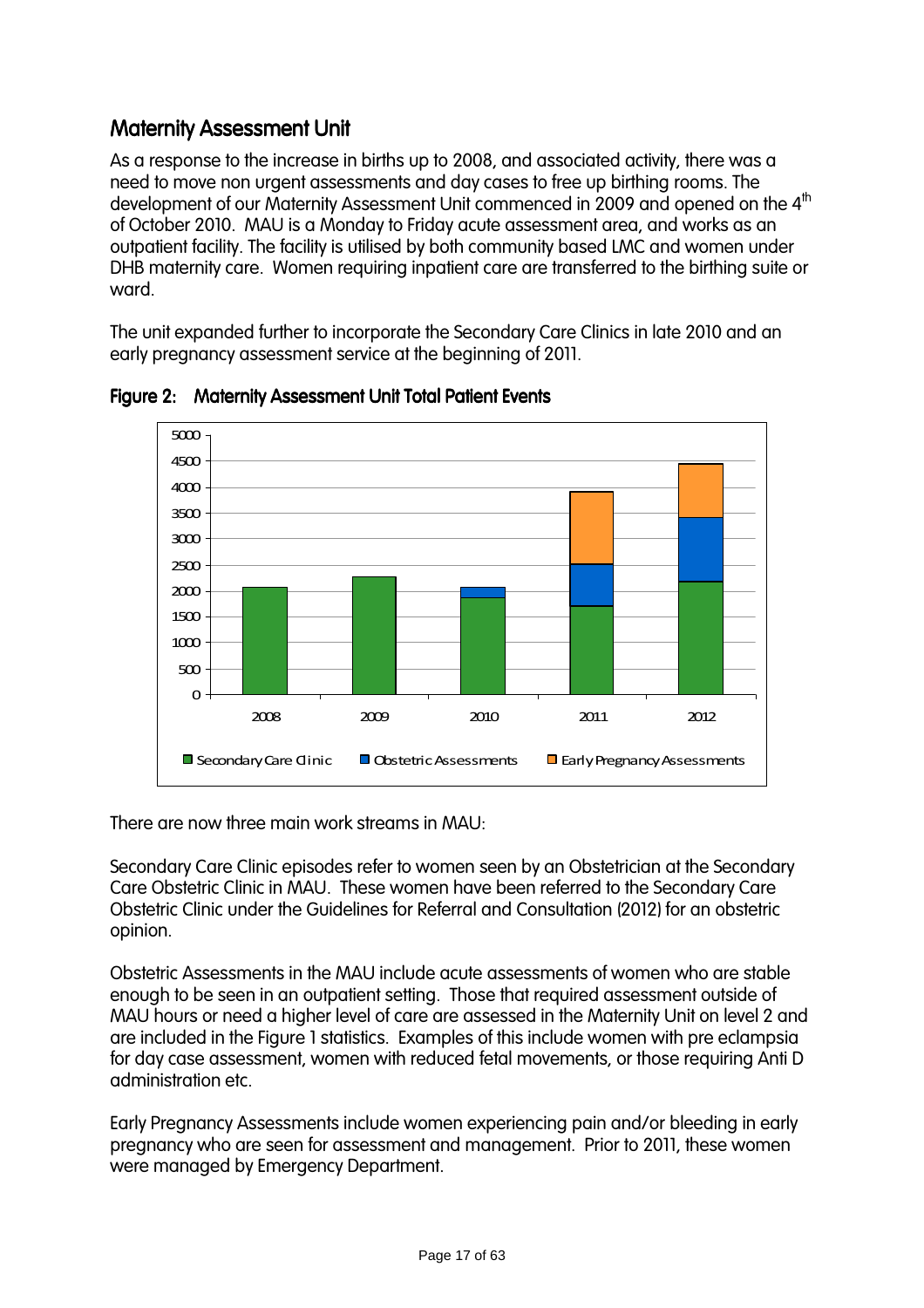## Overall Workload



### Comment: Comment:

Although the total birth numbers at Hutt Maternity has decreased, the workload of the service has shown marked increase since 2011. Our service opened a Maternity Assessment Unit (MAU) late in 2010 as a response to increasing pressure on the maternity unit beds

MAU introduced an early pregnancy assessment service early in 2011 to provide women with better access and timeliness of care when experiencing early pregnancy difficulties, rather than being managed through the Emergency Department.

There has also been a significant demand for non-delivery obstetric assessments relating to the increased co-morbidities in the general population.

### **HVDHB Community Midwives Team**

Historically we have had a small team of community midwives providing purely postnatal care for Secondary and for women who have a private obstetrician LMC. However in response to a fluctuating population and workforce needs in the community, our midwives team has evolved to include primary care of women who have been unable to engage LMC care.

We initially commenced the primary service with antenatal clinics based in the community. Over the 2012 year we have altered the focus of this service to home based visits, offering more responsive women-centred care.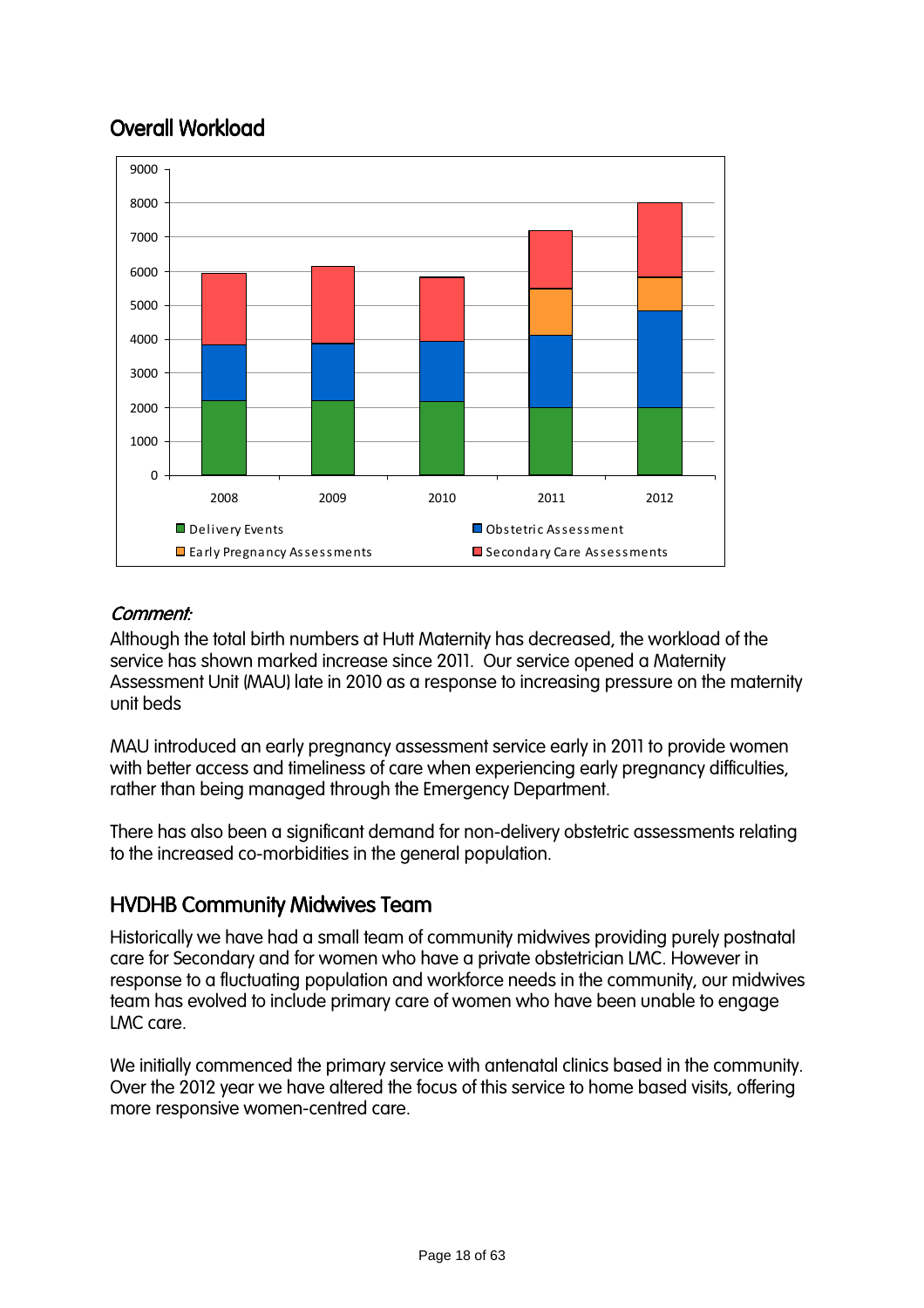### Lactation Consultants/BFHI Coordinators

HVDHB employs two Lactation Consultants (1.1 fte) covering Monday to Friday. They are based in the Maternity Ward.

The Lactation Consultants provide specialist assistance with breastfeeding for inpatients throughout the hospital and for outpatients up to six weeks postnatally.

A significant part of their role is the ongoing education of DHB staff and external stakeholders to maintain BFHI accreditation and midwifery recertification, and continuous quality improvements e.g. audits and policies to maintain standard of care.

### Other Links

#### Social Worker

We have a dedicated women's health social worker available Monday to Friday. Women can be referred by a health practitioner or they can self refer.

#### CYF Liaison CYF Liaison

A CYF Liaison Social Worker is on site and provides support for Maternity Services to address the needs of our vulnerable women and babies.

#### Operating Theatre

There is no operating theatre facilities attached to the Birthing Suite. Trial of forceps, caesarean sections and manual removal of placenta or any other theatre requirements need to transfer to the main DHB theatres.

#### **SCBU**

There is a level 2 Special Care Baby Unit, with 12 cots and 2 ventilators. This unit provides care for babies above 32 weeks gestation.

#### Acupuncture Clinic

Hutt Maternity provides a free acupuncture service in conjunction with The NZ School of Acupuncture and Traditional Chinese Medicine.

#### Stretch Class and Physiotherapy Services

Stretch classes are run once a week by our Women's Health Physiotherapist. She is also available to women for consultation on issues in pregnancy eg carpel tunnel, back pain on referral from their LMC or self referral. She visits the postnatal ward Monday – Friday.

#### Ionazone Treatment

Our Women's Health Physiotherapist provides this free service.

#### **Antenatal Education**

DHB funded Antenatal Education is subcontract to an external agency. There is also one private provide in the district.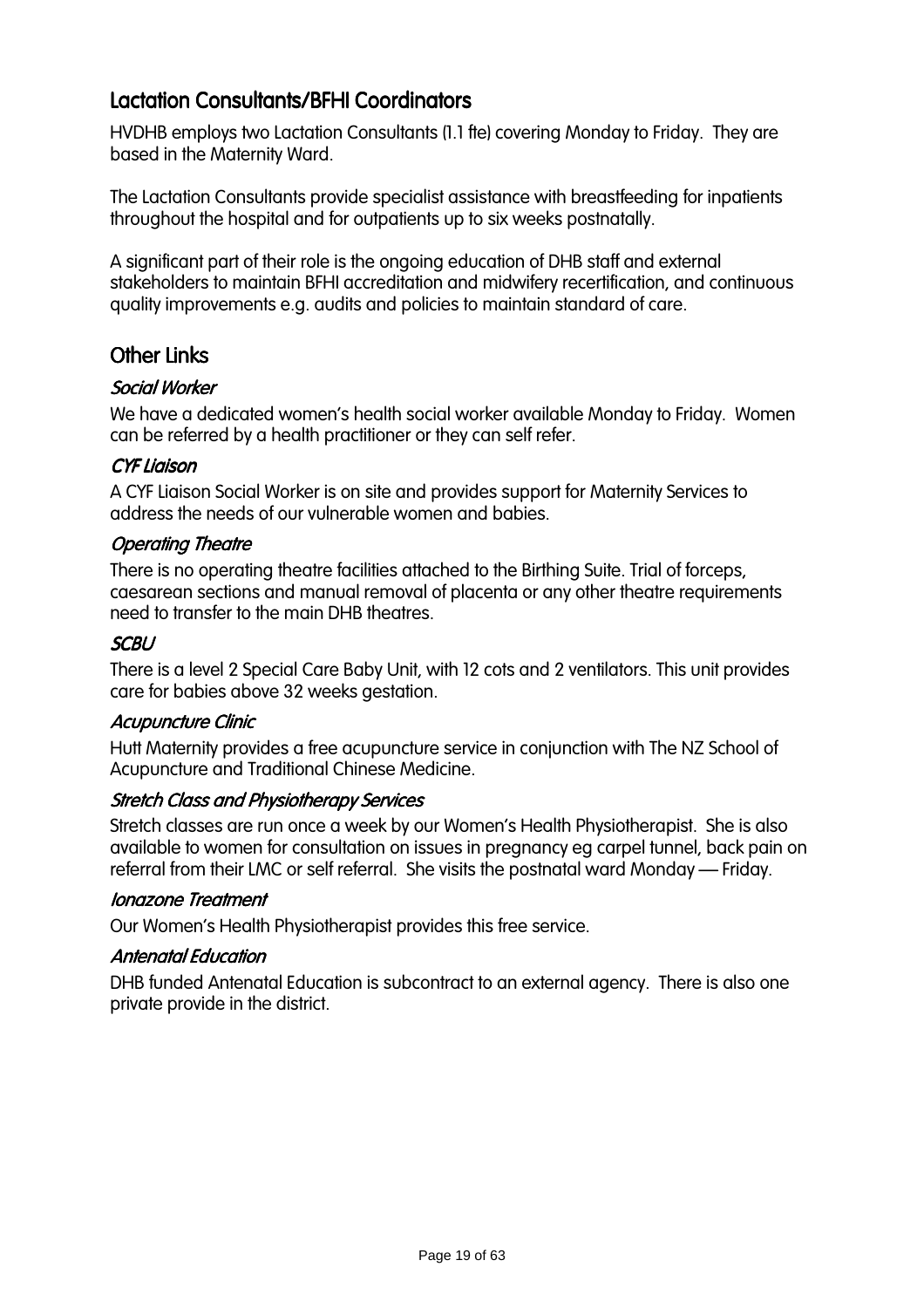### Maternity Providers

Maternity provider at time of registration data is not currently collected by the DHB. We are investigating ways that this may be collated; this will require a review period for robustness. MOH have provided data from HealthPac for the 2011 year. This table depicts the facility where women birthed, and at what point in the pregnancy their registrations document by HealthPac.

| <b>Trimester of Registration</b> | <b>Tertiary</b> | Secondary | Primary | homebirth | unknown | Grand<br>Total |
|----------------------------------|-----------------|-----------|---------|-----------|---------|----------------|
|                                  | 68              | 889       |         | 45        | 4       | 1007           |
| $\overline{2}$                   | 35              | 727       |         | 15        | 11      | 789            |
| 3                                |                 | 41        |         |           |         | 43             |
| Postnatal                        |                 |           |         |           |         |                |
| Unknown                          | 41              | 180       |         |           |         | 221            |
| <b>Grand Total</b>               | 145             | 1838      |         | 61        | 15      | 2061           |

### Table 4. Timing of registration and birth facility type

Birth facility type/location

National maternity Collection, Ministry of Health, 2011

#### Comment: Comment:

Hutt Valley DHB LMC registration in the first trimester sits at 55% for the 2011 year, as provided by the National Maternity Monitoring Group.

Some of the issues that may attribute to this low percentage may include:

- LMCs not registering at first visit
- Accuracy of claim forms
- The exclusion of 221 women with unknown timing of registration includes the women which come under Hutt Primary Maternity care. This relates to the constraints that MOH have in criteria/allocation of women with no LMC under Section 88.
- The 15 women of unknown birth location may include BBA, unclaimed births fee especially homebirth, data entry error

The Maternity Clinical Governance Group (MCGG) is aware this is a national priority and is currently investigating ways to encourage early engagement with maternity care and subsequently early registration with an LMC. The national rate was 63% in 2011.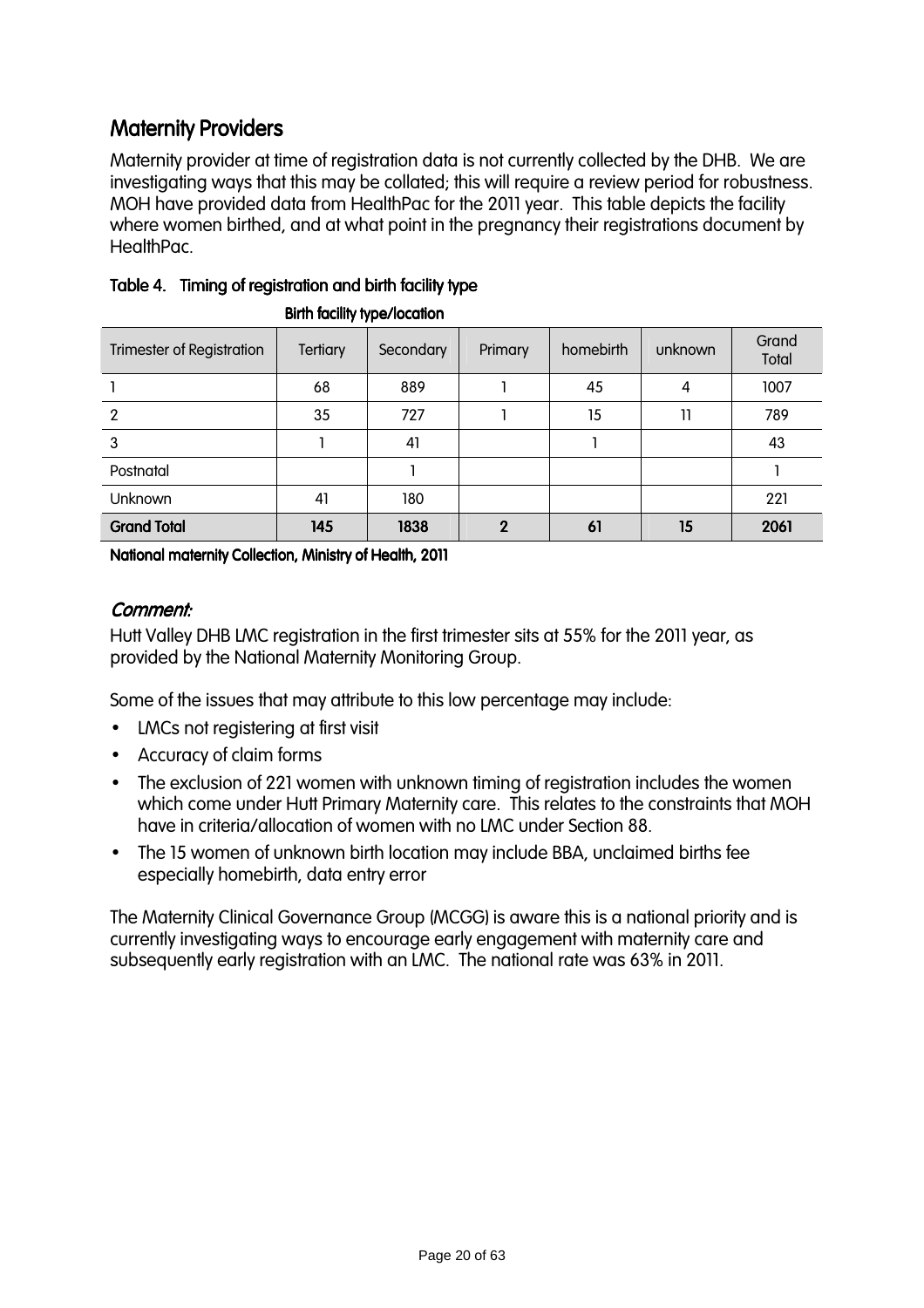

## **Births Events in Hutt Valley Facilities**

#### Table 5. Women giving birth in Hutt Hospital 2008 to 2012

| ParityType                 | 2008 | 2009 | 2010 | 2011 | 2012 |
|----------------------------|------|------|------|------|------|
| Previous Pregnancy         | 1326 | 1345 | 1299 | 1187 | 1109 |
| Non-Standard Primiparae    | 482  | 489  | 481  | 436  | 519  |
| <b>Standard Primiparae</b> | 390  | 371  | 381  | 345  | 354  |
| <b>Grand Total</b>         | 2198 | 2205 | 2161 | 1968 | 1982 |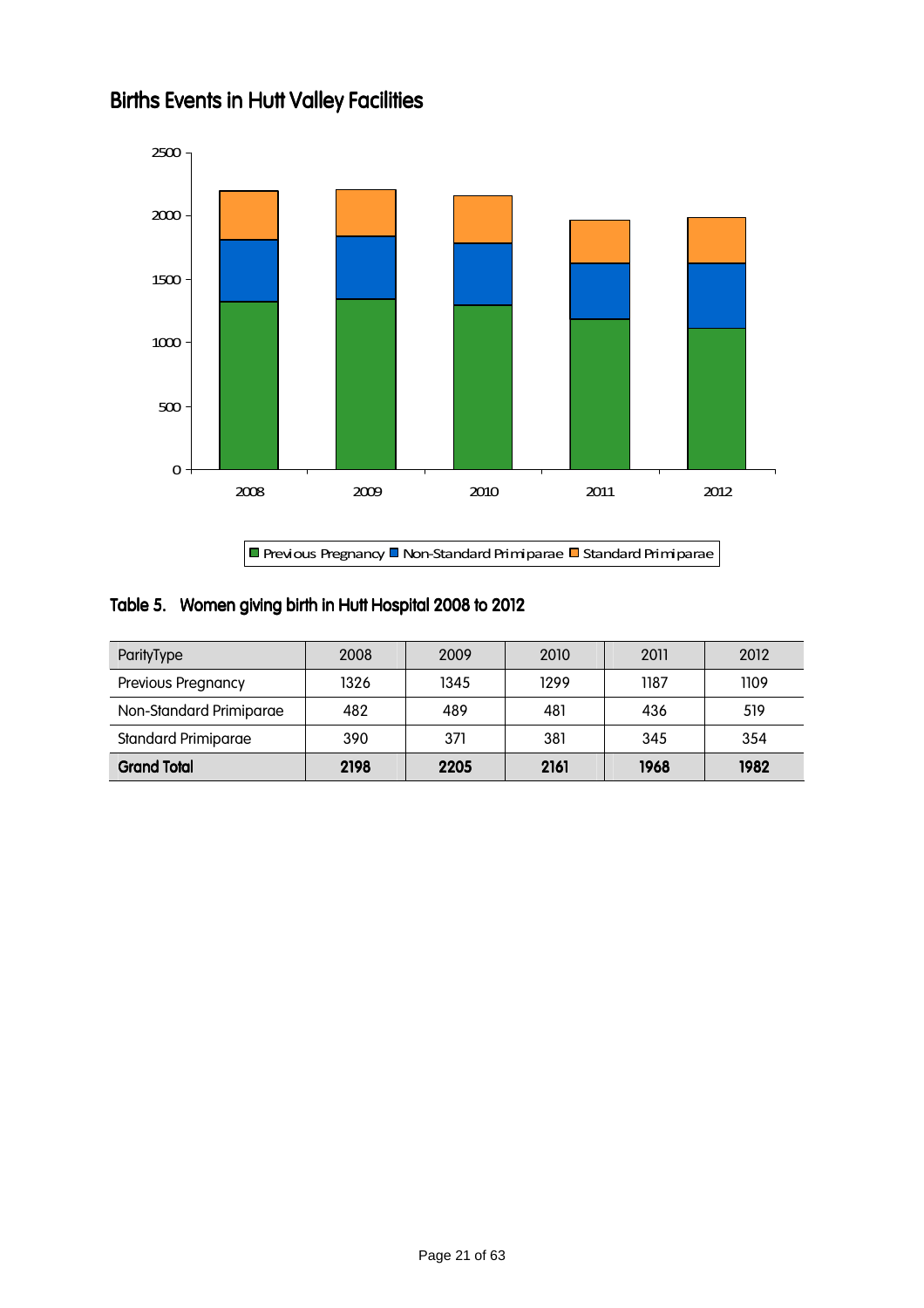| Ethnicity & Age    | Under 16<br>Years | 16 to 19<br>Years | 20 to 24<br>Years | 25 to 29<br>Years | 30 to 34<br>Years | 35 to 39<br>Years | 40 plus<br>Years | Grand<br>Total |
|--------------------|-------------------|-------------------|-------------------|-------------------|-------------------|-------------------|------------------|----------------|
| Maori              |                   | 60                | 143               | 88                | 71                | 32                | 10               | 405            |
| Pacific            |                   | 15                | 42                | 54                | 37                | 32                | 8                | 189            |
| Asian              |                   |                   | 8                 | 55                | 63                | 32                | 13               | 172            |
| Indian             |                   |                   | 5                 | 28                | 31                | 6                 |                  | 70             |
| European           |                   | 34                | 166               | 256               | 371               | 214               | 57               | 1099           |
| Other              |                   |                   | 6                 | 6                 | 13                | 7                 |                  | 32             |
| <b>Not Stated</b>  |                   | $\overline{2}$    | 3                 |                   | 5                 | 4                 |                  | 15             |
| <b>Grand Total</b> | 3                 | 112               | 373               | 487               | 591               | 327               | 89               | 1982           |

Table 6. Age and Ethnicity of women giving birth in Hutt 2012

The raw data suggests that the number of women giving birth peaks at different ages for different ethnicities. For example for Maori women this is 20-29, compared with European at 30-34. Further statistical analysis needs to be undertaken when there is more data is available.

| Parity Type &<br>Age       | Under 16<br>Years | 16 to 19<br>Years | 20 to 24<br>Years | 25 to 29<br>Years | 30 to 34<br>Years | 35 to 39<br>Years | 40 plus<br>Years | Grand<br>Total |
|----------------------------|-------------------|-------------------|-------------------|-------------------|-------------------|-------------------|------------------|----------------|
| Standard<br>Primiparae     |                   |                   | 117               | 130               | 107               |                   |                  | 354            |
| Non-Standard<br>Primiparae | 3                 | 88                | 90                | 106               | 117               | 88                | 27               | 519            |
| Previous<br>Pregnancy      |                   | 24                | 166               | 251               | 367               | 239               | 62               | 1109           |
| <b>Grand Total</b>         | 3                 | 112               | 373               | 487               | 591               | 327               | 89               | 1982           |

Table 7. Parity of birthing cohort by Age 2012

#### Table 8. Parity by Ethnicity 2012

| Parity &<br>Ethnicity      | Maori | Pacific | Asian | Indian | European | Other | <b>Not Stated</b> | Grand<br>Total |
|----------------------------|-------|---------|-------|--------|----------|-------|-------------------|----------------|
| Standard<br>Primiparae     | 54    | 26      | 43    | 16     | 203      | 10    | 2                 | 354            |
| Non-Standard<br>Primiparae | 89    | 40      | 47    | 25     | 306      | 6     | 6                 | 519            |
| Previous<br>Pregnancy      | 262   | 123     | 82    | 29     | 590      | 16    |                   | 1109           |
| <b>Grand Total</b>         | 405   | 189     | 172   | 70     | 1099     | 32    | 15                | 1982           |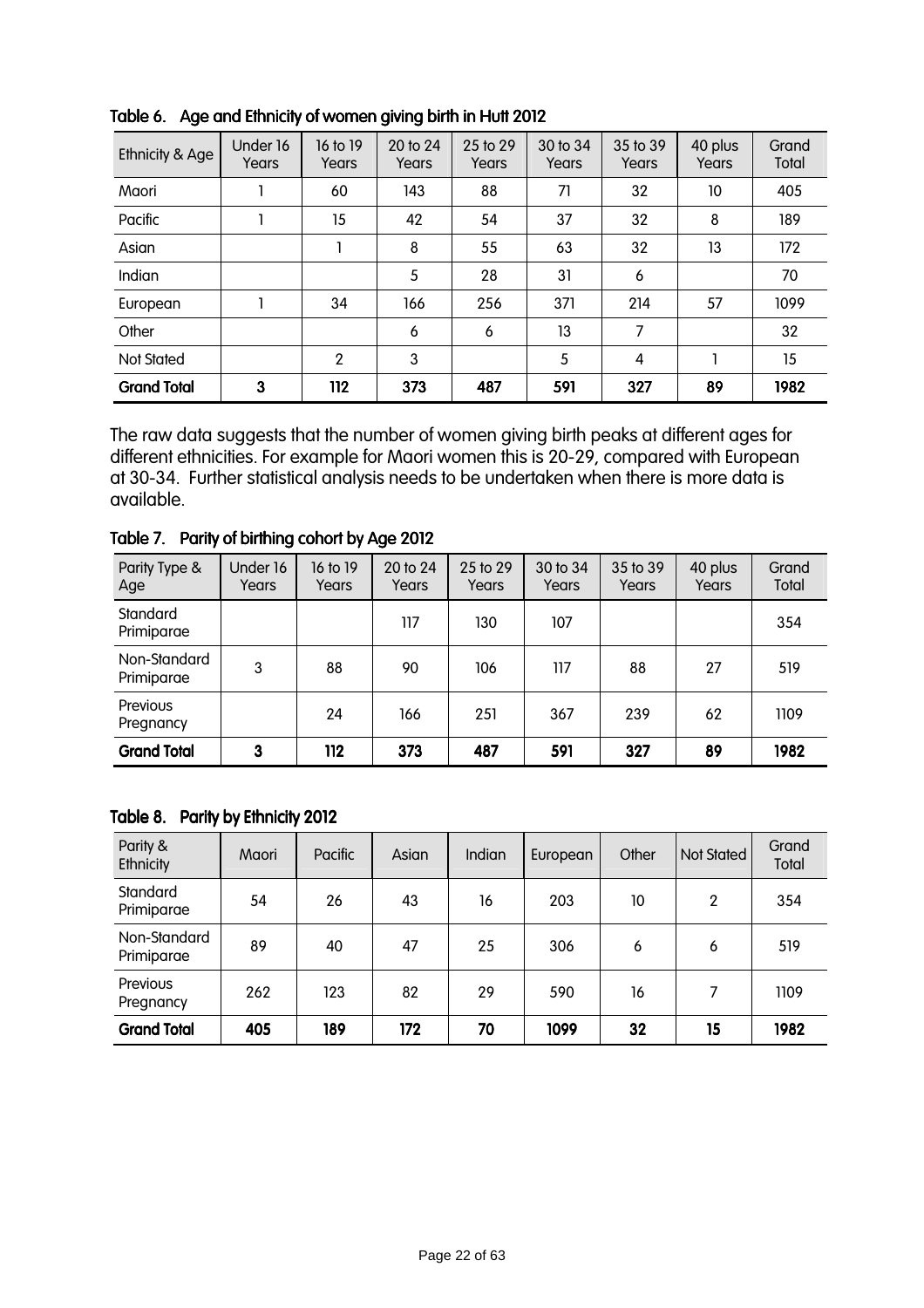### Body Mass Index for Births in 2012

| <b>BMI</b>         | Number | Percentage |
|--------------------|--------|------------|
| $<$ 35             | 1717   | 86.63%     |
| $35 - 49$          | 237    | 11.96%     |
| $>= 50$            | 14     | 0.71%      |
| <b>Not Stated</b>  | 14     | 0.71%      |
| <b>Grand Total</b> | 1982   | 100.00%    |

#### Table 9. Body Mass Index by Age Group

The rate of overweight women (BMI>25) at booking taken from the National Maternity Collection from 2008 - 2010 was 50%. The rate of obesity (BMI>30) in the same years was 21-22%. The criteria differ across data collections so it is difficult to compare data. The link between obesity and poor pregnancy outcomes has been shown to be directly co-related. It will be important as a region to develop strategies to ensure our community is given correct advice in regards to healthy eating and activity in pregnancy.

#### Comment:

HVDHB Data collection for BMI be standardised with PMMRC criteria.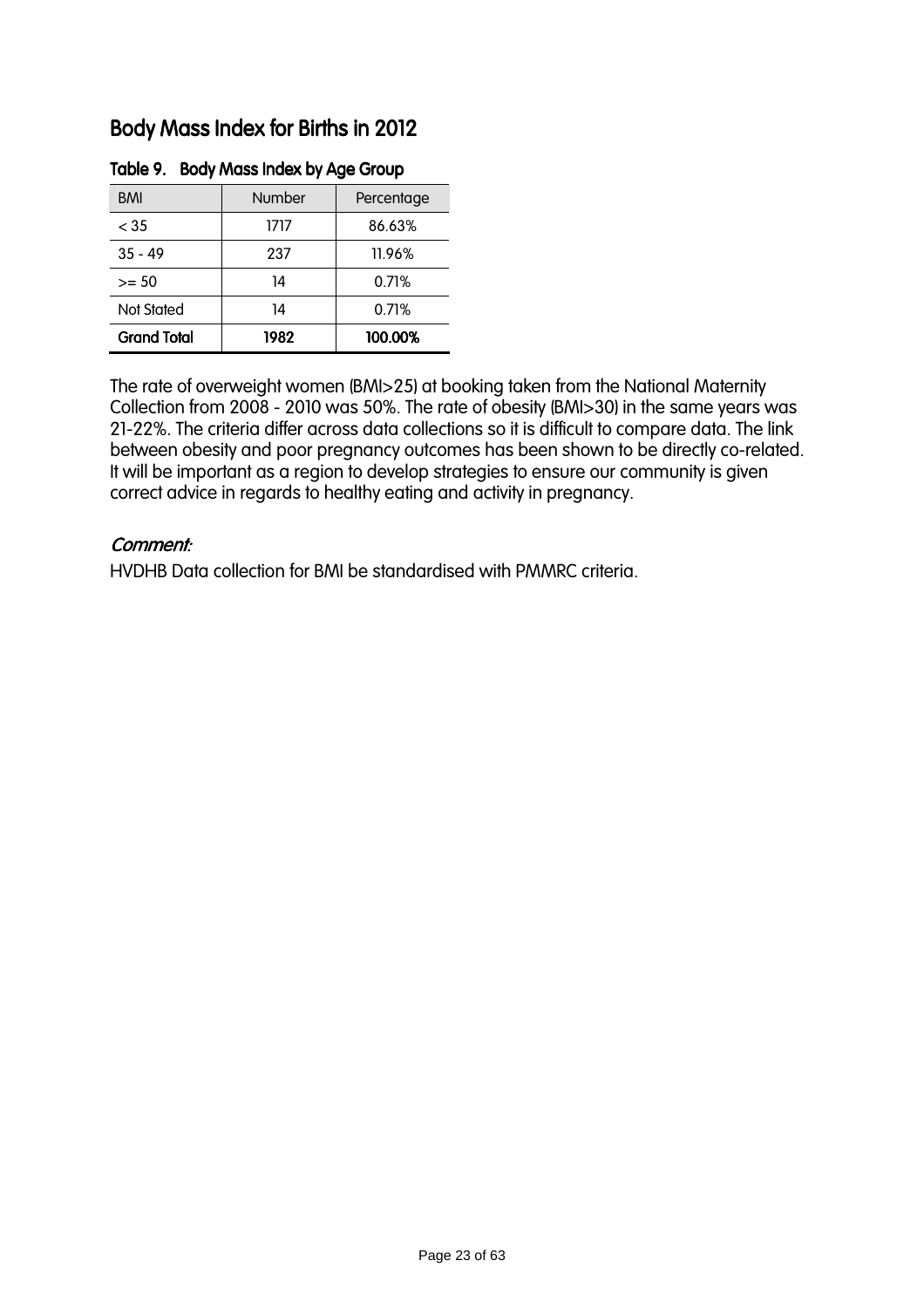## Smoking rates in pregnancy for 2012 (at birth)

| Number of<br>Smokers | Maori | Pacific        | Asian                      | <b>Indian</b> | European | Other | Not<br>Stated | Grand<br>Total |
|----------------------|-------|----------------|----------------------------|---------------|----------|-------|---------------|----------------|
| Under 16             |       |                |                            |               |          |       |               |                |
| 16 to 19             | 23    |                |                            |               | 10       |       |               | 34             |
| 20 to 24             | 70    | 12             |                            |               | 35       |       |               | 119            |
| 25 to 29             | 40    | 3              |                            |               | 22       |       |               | 65             |
| 30 to 34             | 27    | $\overline{2}$ |                            |               | 17       |       |               | 47             |
| 35 to 39             | 9     |                |                            |               | 11       |       |               | 20             |
| 40 plus              |       |                |                            |               | 3        |       |               | 5              |
| <b>Smokers</b>       | 171   | 19             | $\boldsymbol{\mathcal{P}}$ | $\bf{0}$      | 98       | 0     |               | 291            |

#### Table 10. Number of patients identified as smokers at time of birth

#### Table 11. Smoking Rate

| Smoking<br>Rate | Maori | Pacific | Asian | <b>Indian</b> | European | Other | Not<br>Stated | Grand<br>Total |
|-----------------|-------|---------|-------|---------------|----------|-------|---------------|----------------|
| Under 16        | 100%  | 0%      | 0%    | 0%            | 0%       | 0%    | 0%            | 33%            |
| 16 to 19        | 38%   | 7%      | 0%    | 0%            | 29%      | 0%    | 0%            | 30%            |
| 20 to 24        | 49%   | 29%     | 13%   | 0%            | 21%      | 0%    | 33%           | 32%            |
| 25 to 29        | 45%   | 6%      | 0%    | 0%            | 9%       | 0%    | 0%            | 13%            |
| 30 to 34        | 38%   | 5%      | 2%    | 0%            | 5%       | 0%    | 0%            | 8%             |
| 35 to 39        | 28%   | 0%      | 0%    | 0%            | 5%       | 0%    | 0%            | 6%             |
| 40 plus         | 10%   | 13%     | 0%    | 0%            | 5%       | 0%    | 0%            | 6%             |
| <b>Total</b>    | 42%   | 10%     | 1%    | 0%            | 9%       | 0%    | 7%            | 15%            |

#### Comment: Comment:

Under the umbrella of the Maternity Quality and Safety programme, the MCGG is awaiting further information and communication from Sector Capability and Implementation/Tobacco Control about the 'Better help for smokers to quit' health target to plan strategies moving forward.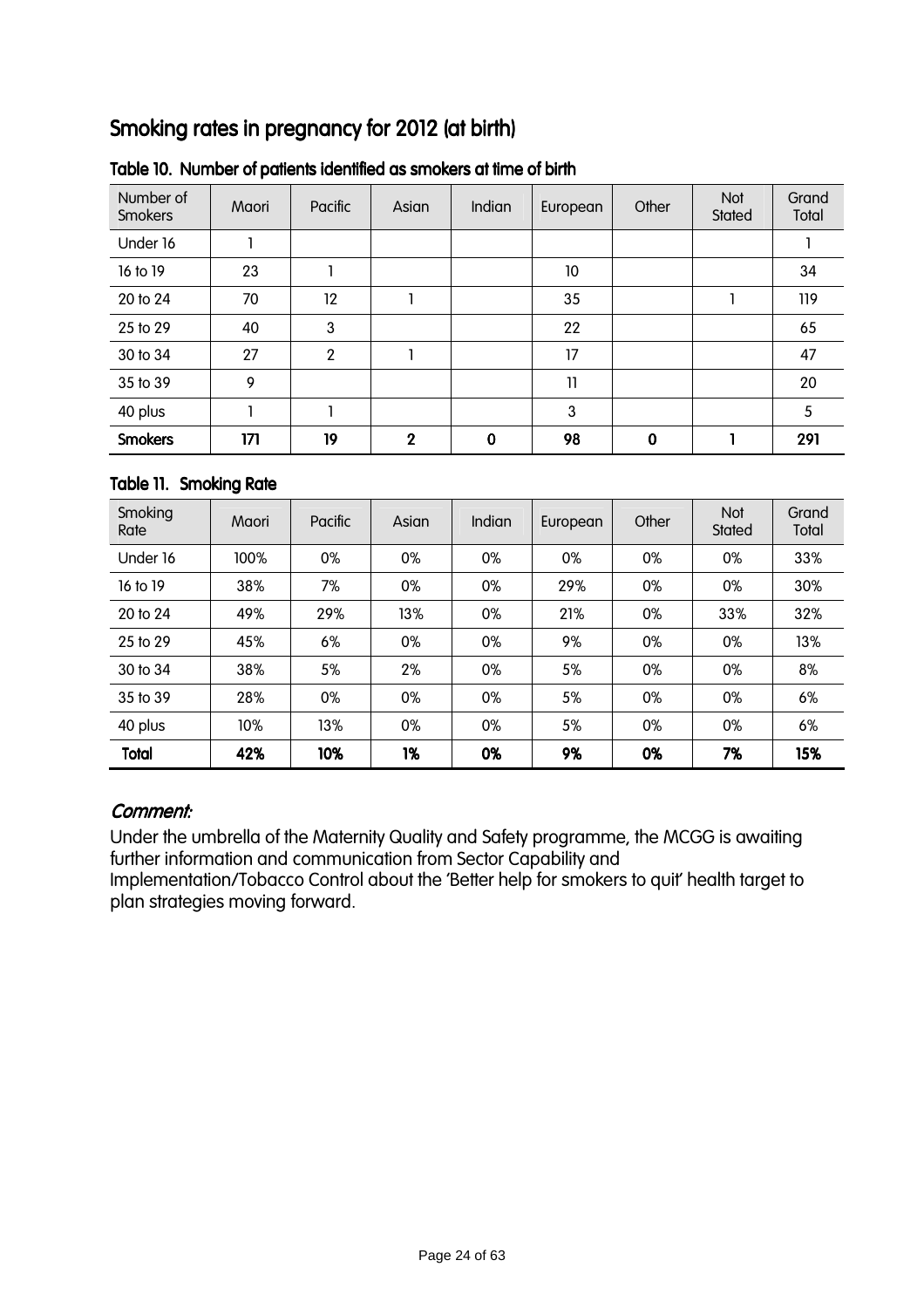### Home Births in Hutt

Hutt Valley DHB does not currently collect data on Homebirths. The Ministry of Health has provided the data for the 2011 calendar year from the National Maternity Collection. The number of homebirths for the 2011 year is 61 for this DHB region.

#### Comment: Comment:

This data is difficult to comment on, and further data over an extended time frame would be of more use to examine trends.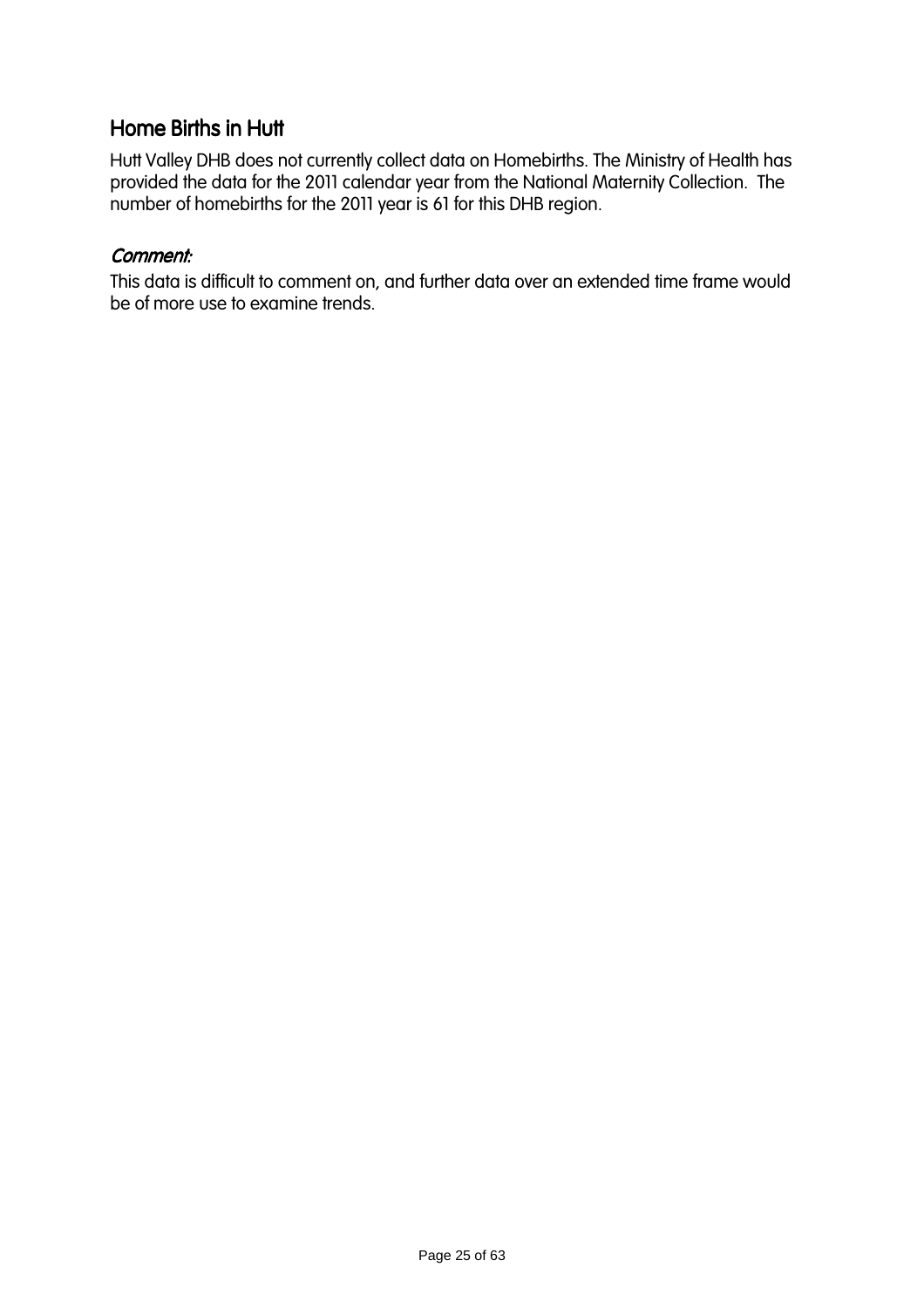

## Breastfeeding rates at discharge from Hutt Facility 2012 year

|  | Table 12. Feeding Type by Ethnicity |  |  |  |
|--|-------------------------------------|--|--|--|
|--|-------------------------------------|--|--|--|

| Feeding<br><b>Type</b> | Maori | Pacific | Asian | Indian | European | Other | Not<br>Stated | Grand<br>Total |
|------------------------|-------|---------|-------|--------|----------|-------|---------------|----------------|
| Exclusive              | 295   | 131     | 98    | 40     | 791      | 25    | 11            | 1391           |
| Fully                  | 5     | 4       | 9     | 5      | 29       |       |               | 53             |
| Partial                | 47    | 24      | 51    | 18     | 131      | 6     | 4             | 281            |
| Artificial             | 29    | 11      | 5     |        | 61       |       |               | 106            |
| Other                  | 2     |         |       |        | 8        |       |               | 13             |
| Total *                | 378   | 171     | 164   | 64     | 1020     | 32    | 15            | 1844           |

#### Table 13. Percentage of Feeding Type by Ethnicity

| Feeding<br>Type $(\%)$ | Maori | Pacific | Asian | Indian | European | Other | <b>Not</b><br>Stated | Grand<br>Total |
|------------------------|-------|---------|-------|--------|----------|-------|----------------------|----------------|
| Exclusive              | 78.04 | 76.61   | 59.76 | 62.50  | 77.55    | 78.13 | 73.33                | 75.43          |
| Fully                  | 1.32  | 2.34    | 5.49  | 7.81   | 2.84     | 3.13  | 0.00                 | 2.87           |
| Partial                | 12.43 | 14.04   | 31.10 | 28.13  | 12.84    | 18.75 | 26.67                | 15.24          |
| Artificial             | 7.67  | 6.43    | 3.05  | 0.00   | 5.98     | 0.00  | 0.00                 | 5.75           |
| Other                  | 0.53  | 0.58    | 0.61  | 1.56   | 0.78     | 0.00  | 0.00                 | 0.70           |

\* Excludes patients where feeding type is "Unknown" (13) and SCBU Transfers (125)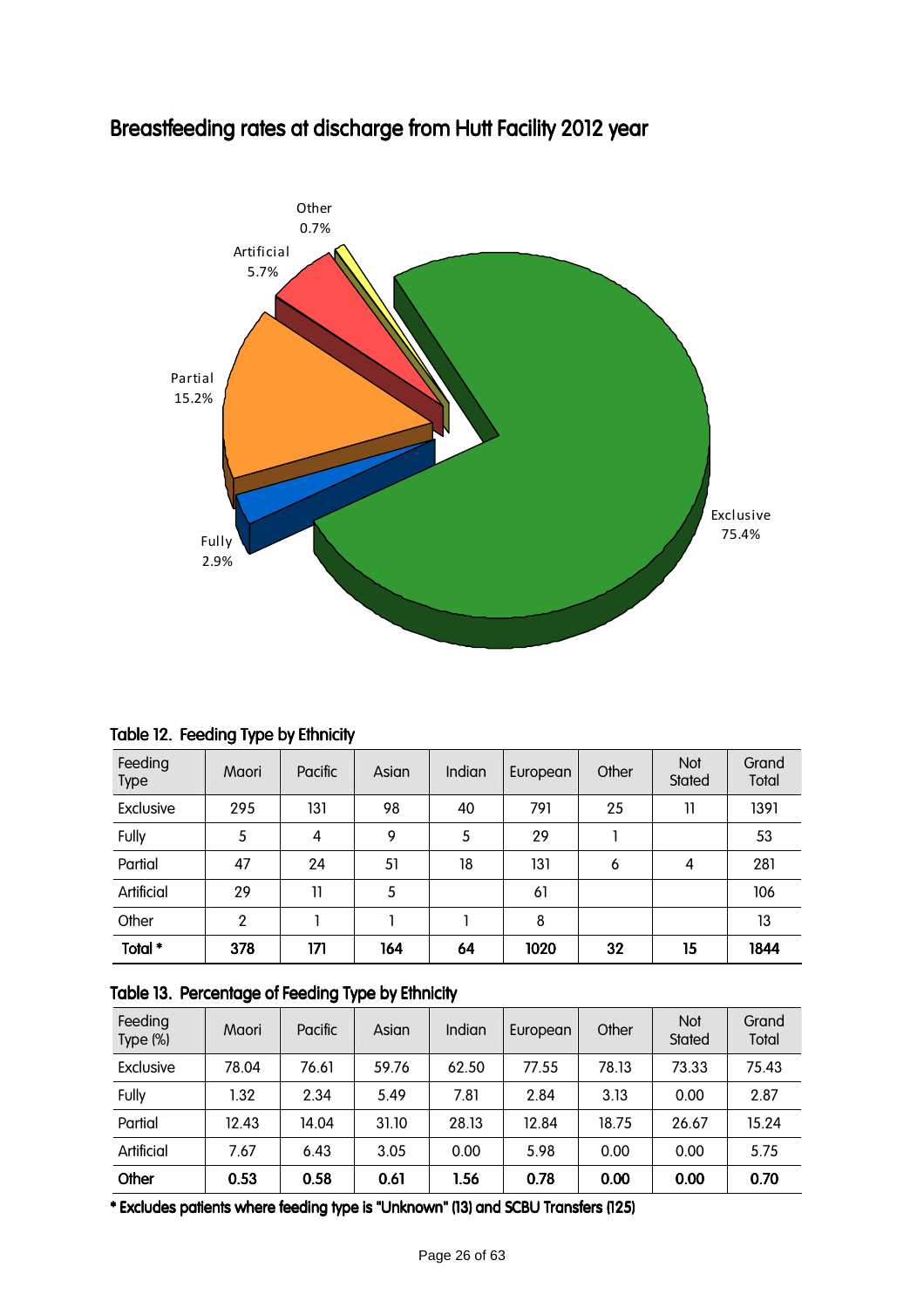## Section Three: Maternity Services Clinical Outcomes 2012



Indicator One: Standard primiparae<sup>3</sup> who have a Spontaneous vaginal birth

Numerator: Total number of standard primiparae who had a spontaneous vaginal birth Denominator: Total number of standard primiparae who give birth

#### Comment: Comment:

 $\overline{a}$ 

Our standard primiparae birth rate is comparable to the national rate for 2009 at 64.8%, 2010 at 65.5%, and 2011 at 65.6%<sup>4</sup> . The vaginal birth in standard primiparae has shown an increase in 2012. This is encouraging; however it is not statistically significant (P=0.17).

 $^3$  The definition of a Standard Primiparae must meet all the following criteria: no previous pregnancy of 20+ weeks; maternal age 20-34; cephalic presentation; singleton; term gestation; and without specified medical complications

<sup>&</sup>lt;sup>4</sup> All national rates are from NZ Maternity Clinical Indicators 2009, 2010 & 2011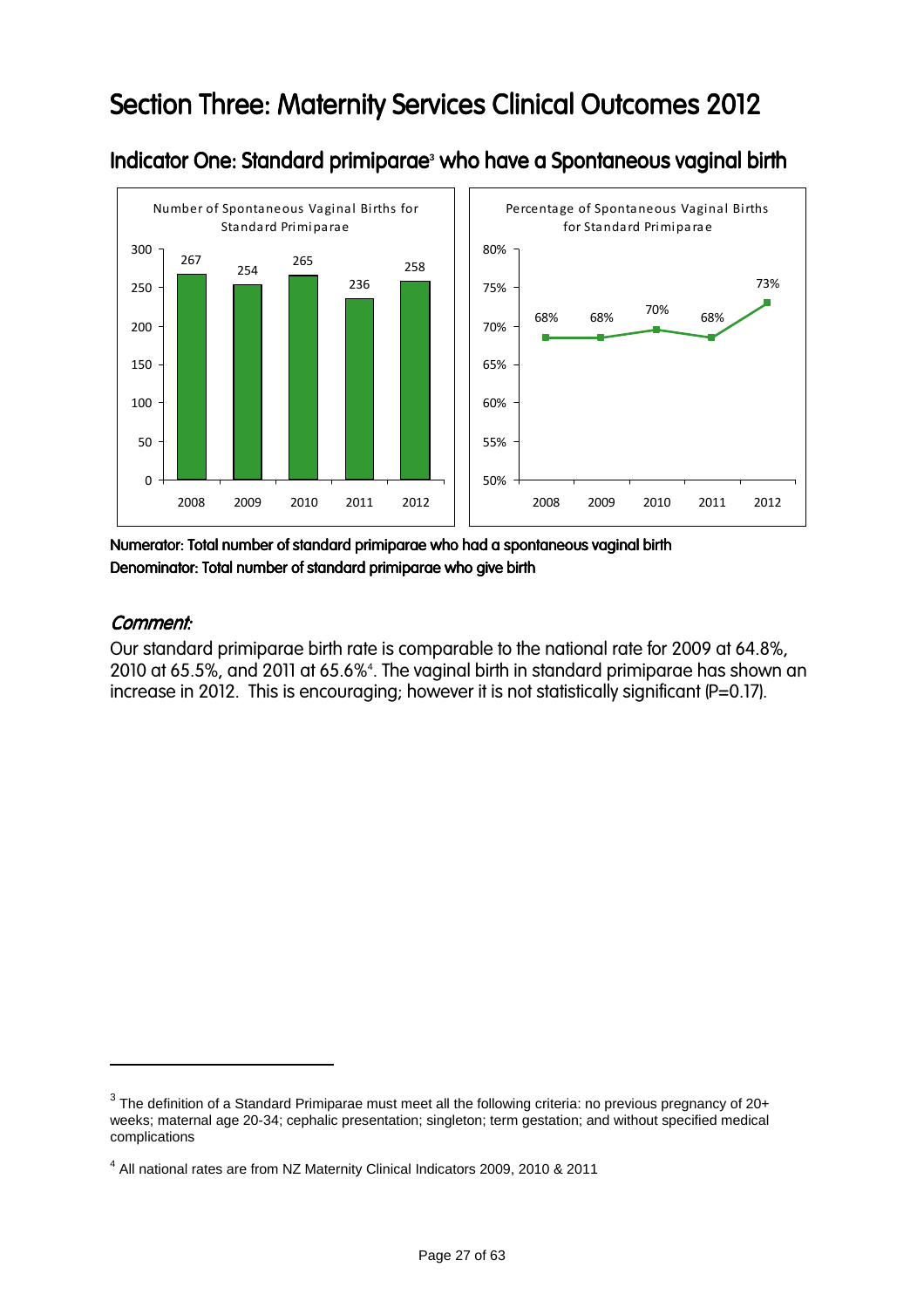

### Indicator Two: Standard primiparae who undergo induction of labour

Numerator: Total number of standard primiparae who undergo induction of labour f Denominator: Total number of standard primiparae who give birth

#### Comment: Comment:

Our IOL rate is comparable to the national rate for 2009 at 4.9%, and below the 2010 national rate of 4.4%. Nationally the percent for 2011 was 4.8%; our rate of induction of labour for standard primiparae continues to be below national average. One of the factors of a low induction rate is appropriate management of timing of birth. The unit's policy on induction for dates is to book the induction as closely to 42 weeks gestation as possible (as clinically indicated).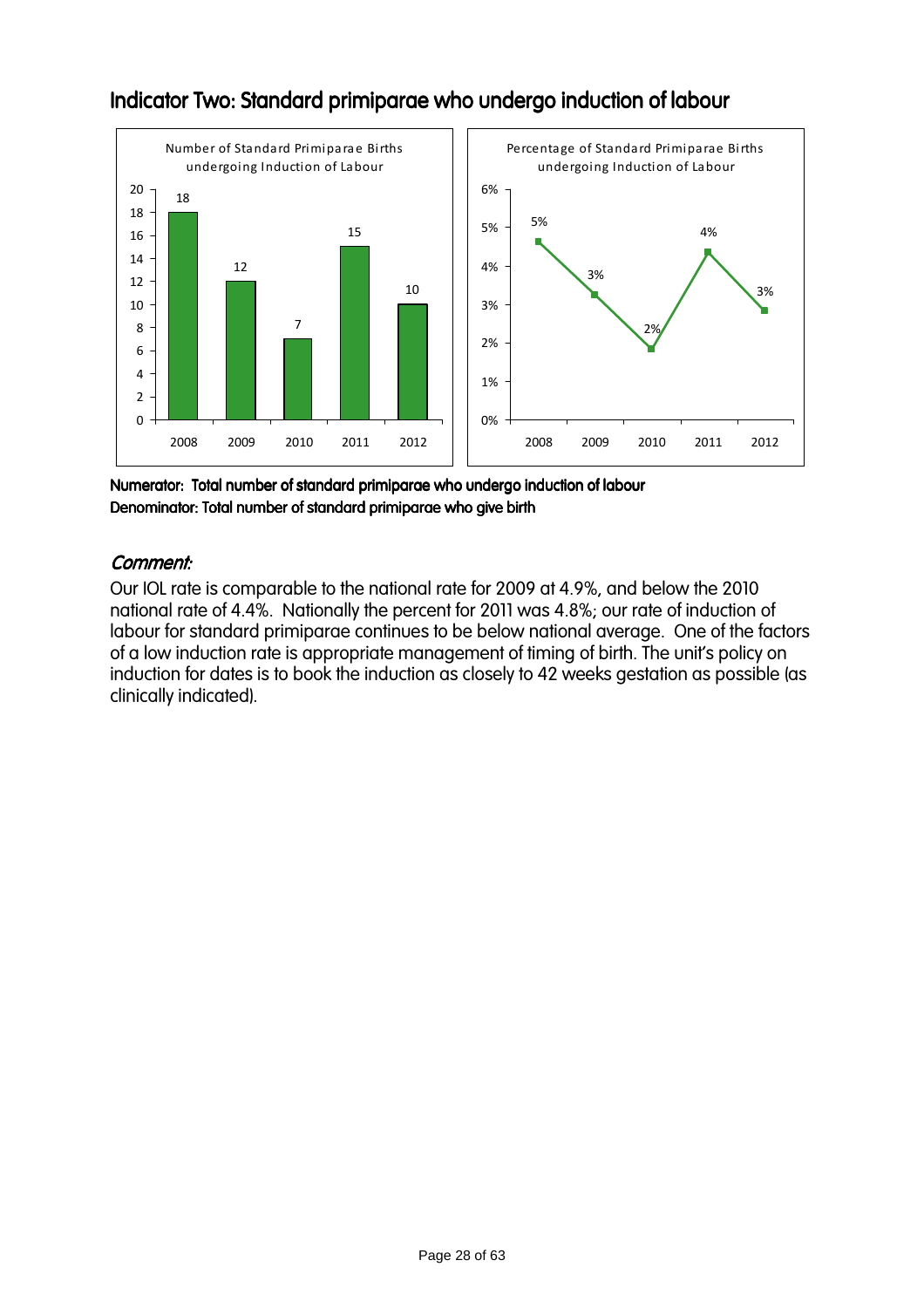### Indicator Three: Standard primiparae who undergo an instrumental vaginal birth



Numerator: Total number of standard primiparae who undergo an instrumental vaginal birth Denominator: Total number of standard primiparae who give birth

#### Comment: Comment:

Our rates for 2009 and 2010 are lower than national rates for 2009 16.3%, 2010 15.8% and 2011 at 16%. Our figures demonstrate we are below the national average. This may influence indicator 3. When the unit has junior registrars they are more likely to perform caesarean sections if not confident at performing forceps or ventouse deliveries. The consultant obstetricians' are committed to supporting the registrars to gain competence and confidence in performing instrumental births.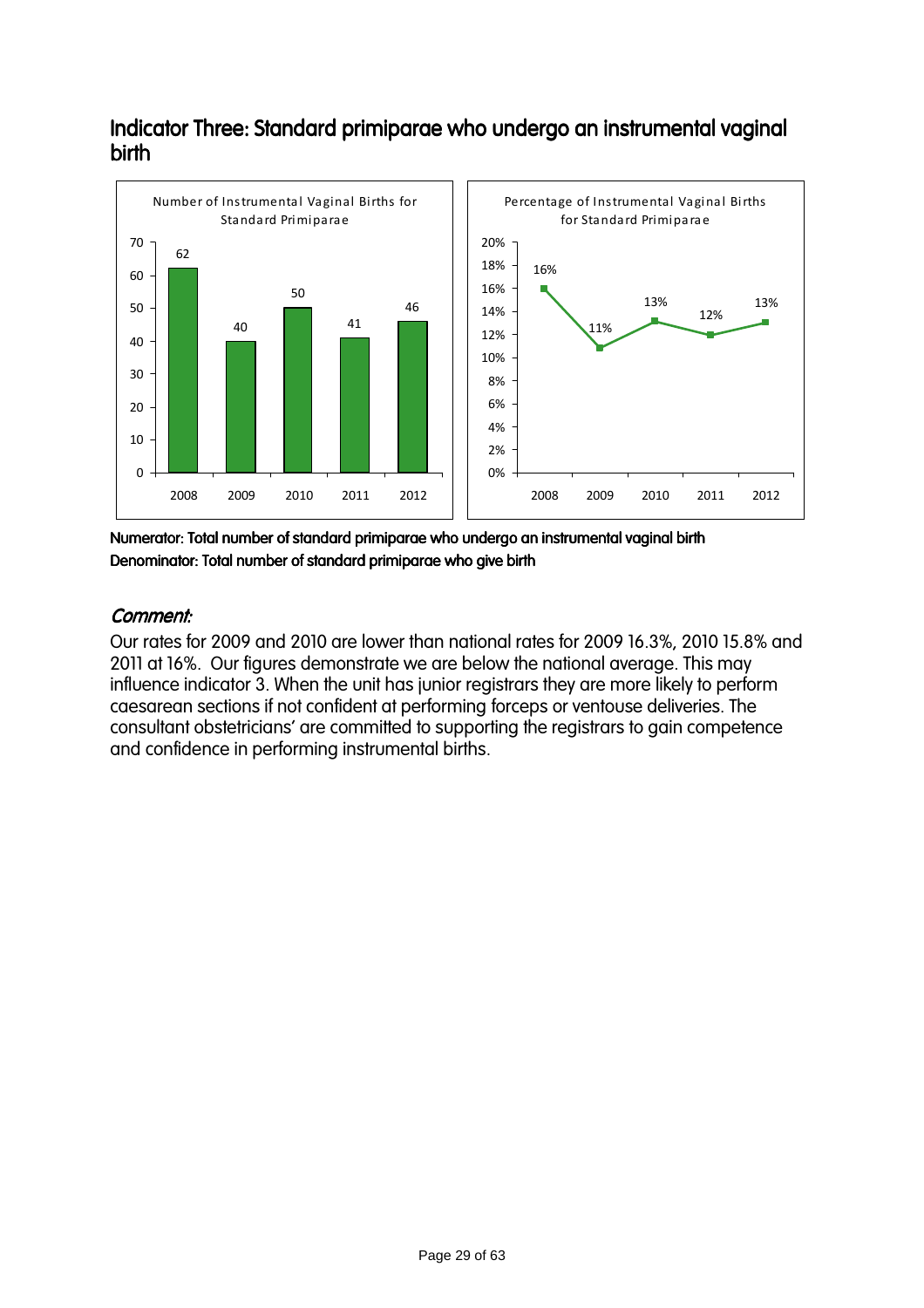

### Indicator Four: Standard primiparae undergoing caesarean section

Numerator: Total number of standard primiparae undergoing caesarean section Denominator: Total number of standard primiparae who give birth

#### Comment: Comment:

Hutt Valley DHB hovers around the national averages of 19.9% for 2009, 17.9% for 2010 and 17.9% for 2011. This maybe related to an increase in Spontaneous Vaginal Births and a slight percentage increase in Vaginal Instrumental births. It will be interesting to see 2013 data to see if this trend continues.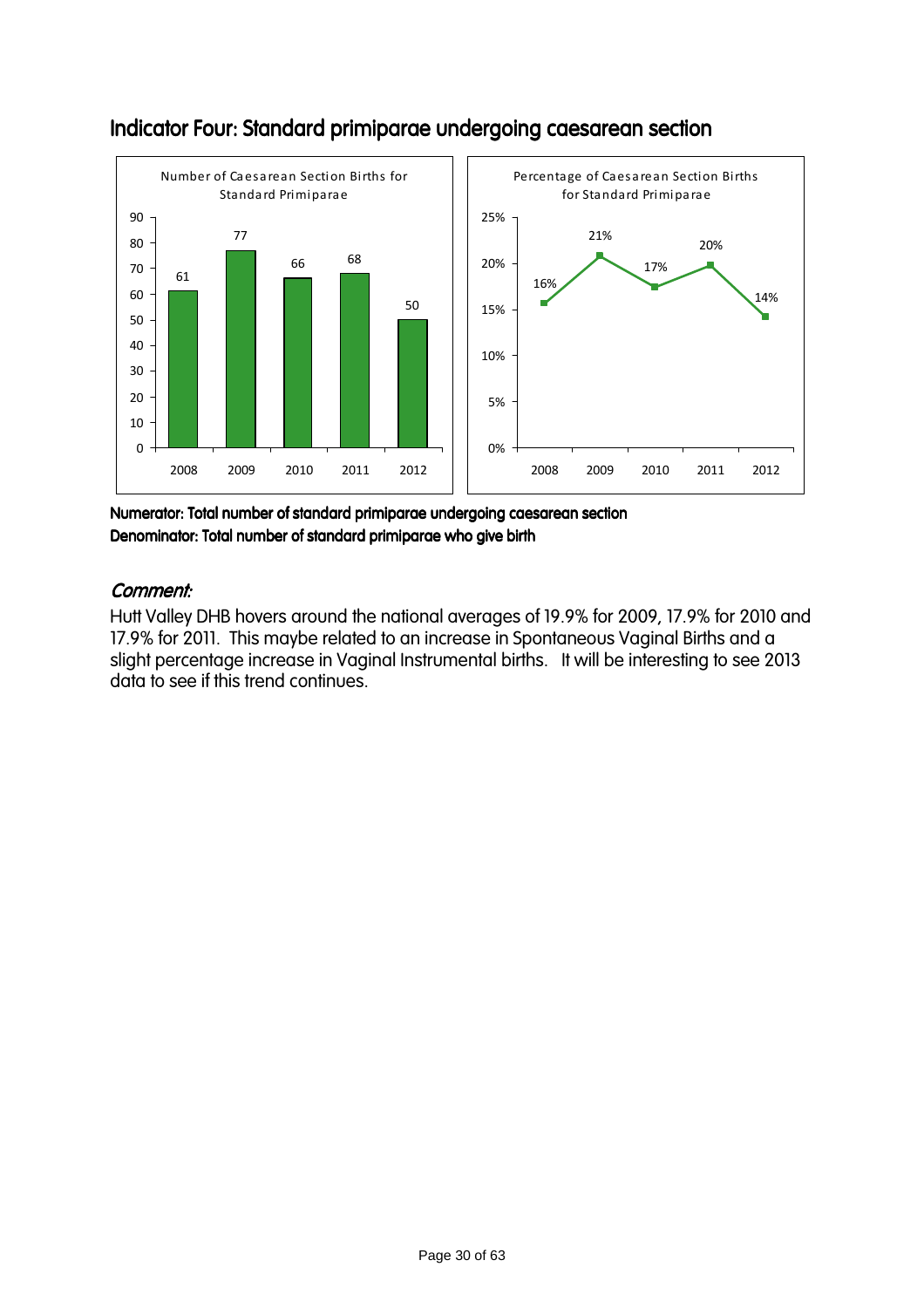### Indicator Five: Standard primiparae with an intact lower genital tract (no 1st -4th degree tear or episiotomy)



Numerator: Total number of standard primiparae with an intact lower genital tract Denominator: Total number of standard primiparae who gave birth vaginally

#### Comment: Comment:

Hutt Valley DHB is consistently above the national averages for intact lower genital tract comparing data from 2009 to 2011. (National averages: 2009 year 28.8%, 2010 year 28.4%, and 2011 year 27.3%).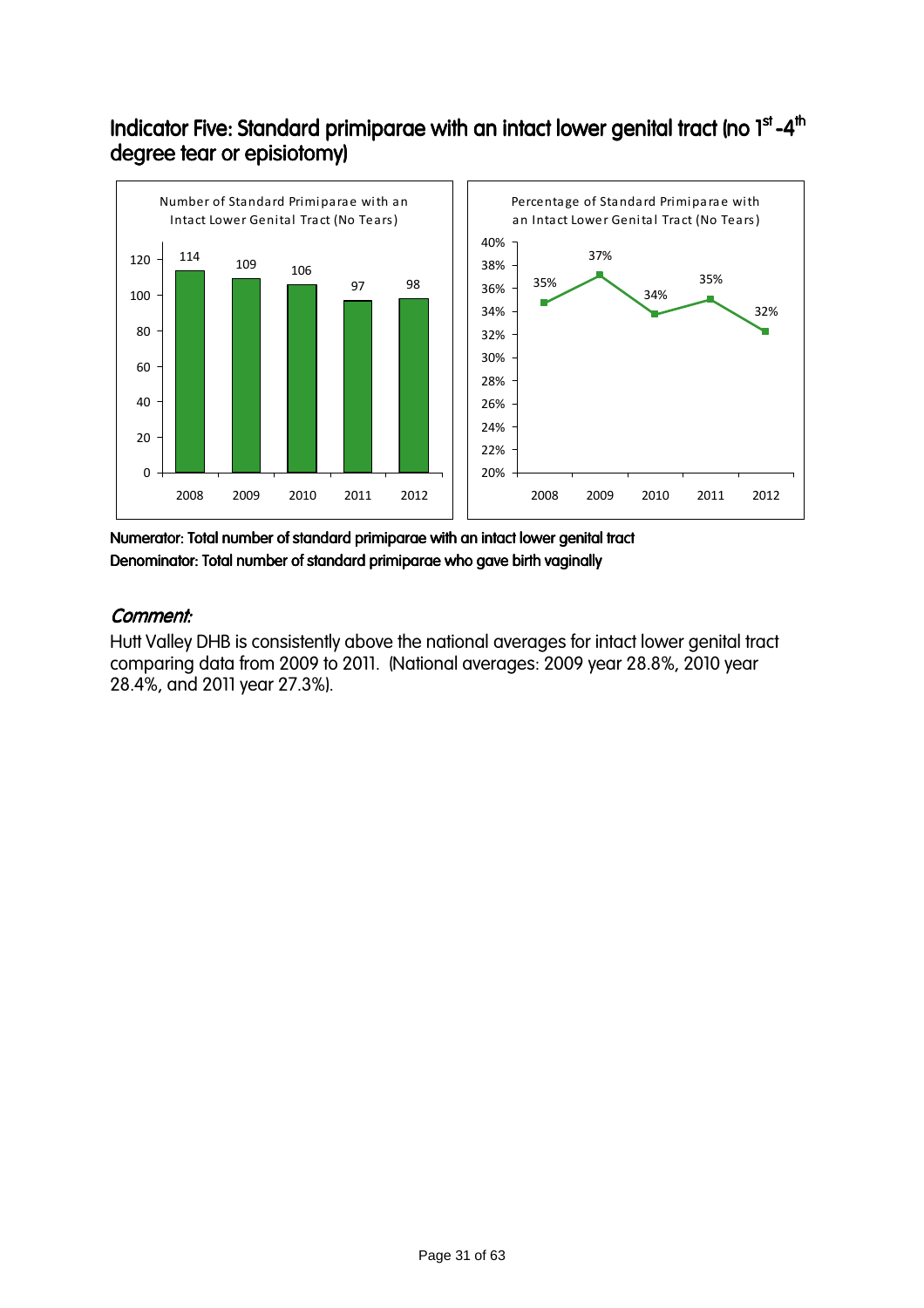### Indicator Six: Standard primiparae undergoing episiotomy and no 3<sup>rd/</sup>4<sup>th</sup> degree perineal tear



Numerator: Total number of standard primiparae undergoing episiotomy and no 3<sup>rd</sup>-4<sup>th</sup> degree perineal tear while giving birth vaginally

Denominator: Total number of standard primiparae who gave birth vaginally

#### Comment: Comment:

Even though national average remained between 19.2% for 2010 and 22.1% for 2011, Hutt Valley DHB episiotomy no  $3^{rd}/4^{th}$  degree perineal tear rate was well below the national average and static at 16%.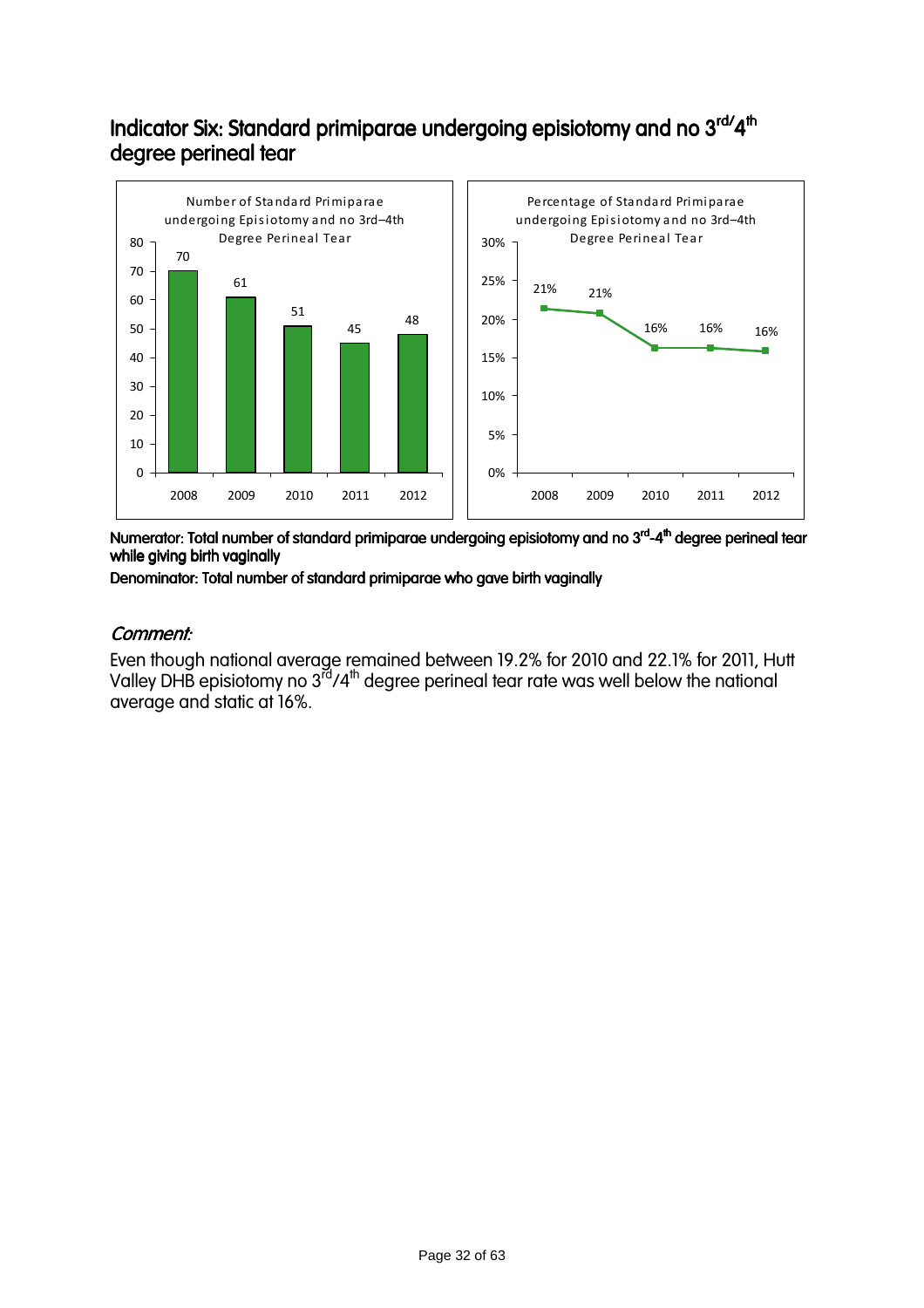### Indicator Seven; Standard primiparae sustaining a 3<sup>rd</sup>/4<sup>th</sup> degree perineal tear and no episiotomy



Numerator: Total number of standard primiparae sustaining a 3<sup>rd</sup>-4<sup>th</sup> degree perineal tear and no episiotomy Denominator: Total number of standard primiparae delivering vaginally

#### Comment: Comment:

This is below national averages 2009 to 2011, and indicates good practice managing the integrity of the perineum.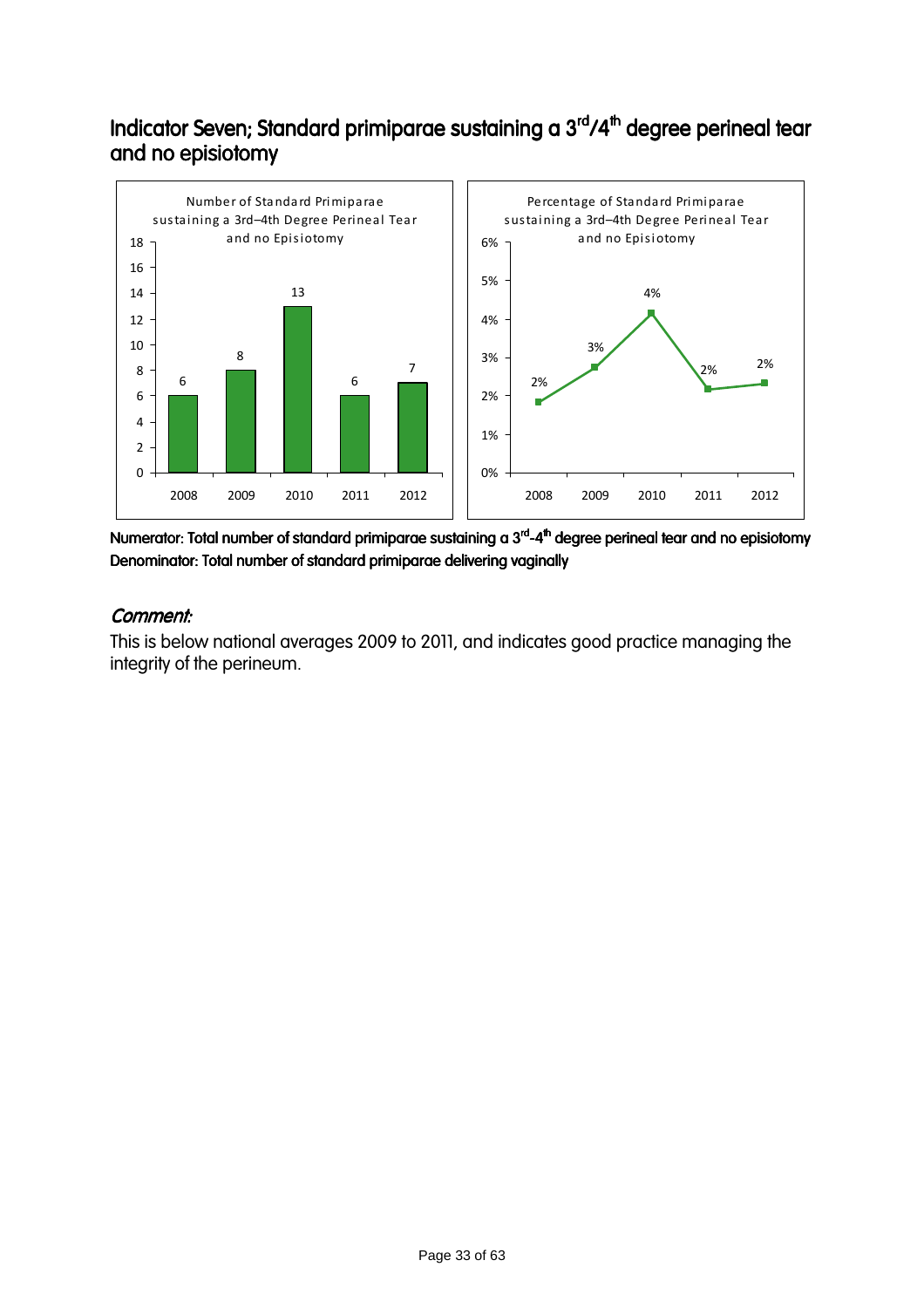### Indicator Eight: Standard primiparae undergoing episiotomy and sustaining a 3<sup>rd</sup>/4<sup>th</sup> degree perineal tear



Numerator: Total number of standard primiparae undergoing episiotomy and sustaining a 3<sup>rd</sup>-4<sup>th</sup> degree tear while giving birth vaginally

Denominator: Total number of standard primiparae delivering vaginally

#### Comment: Comment:

Consistent with national averages 2009 1.4%, 2010 1.1%, and 2011 1.3%. It is difficult to make further comments from such small numbers.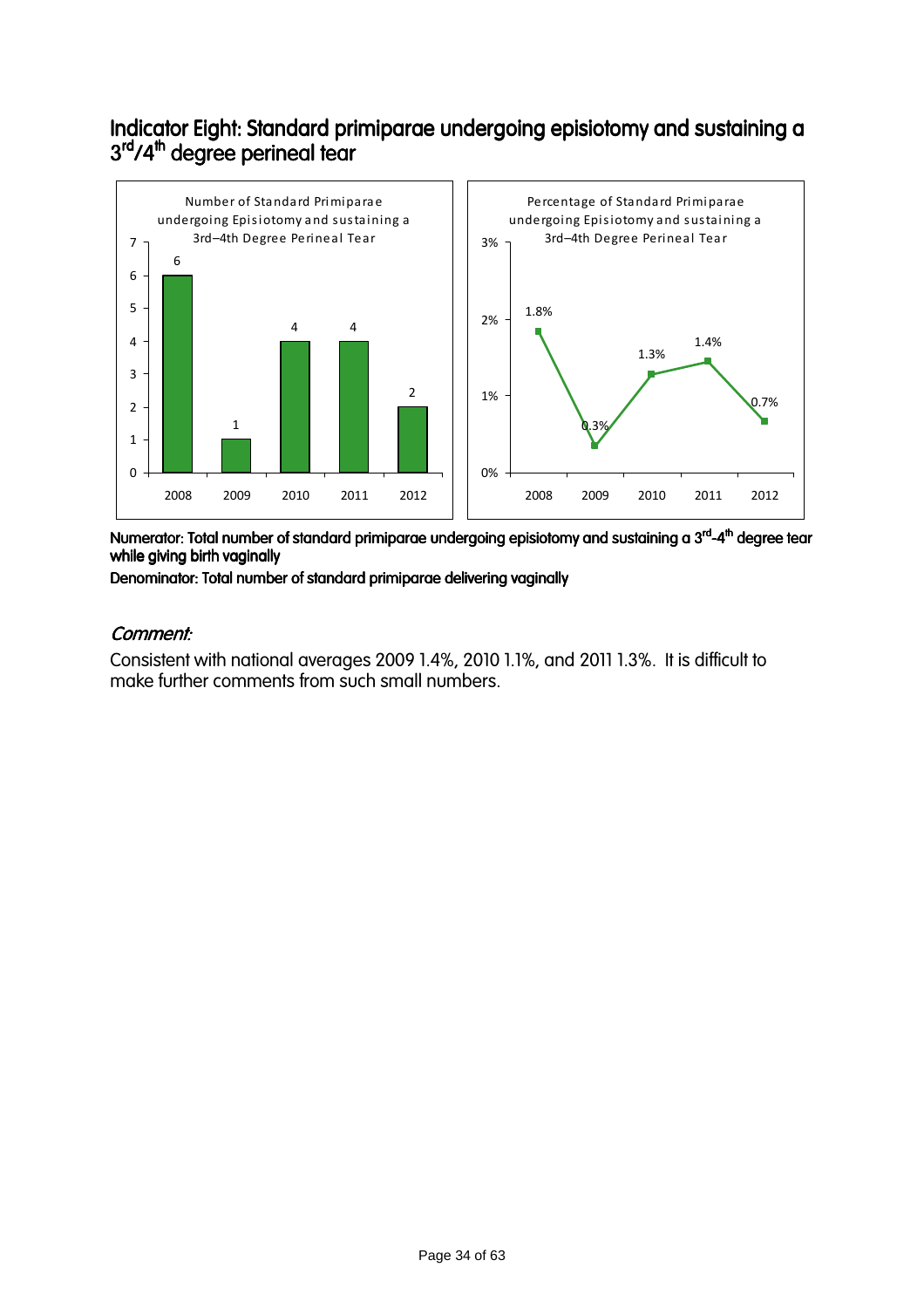

### Indicator Nine: General anaesthesia for all caesarean sections

Numerator: Total number of women having a general anaesthetic for a caesarean section Denominator: Total number of women having a caesarean section

### Comment: Comment:

National averages for 2009 9.0%, 2010 9.1%, and in 2011 8.3%. Our rates are comparable to this. In 2011 there is a decrease in both the national rate and Hutt Valley DHB rate.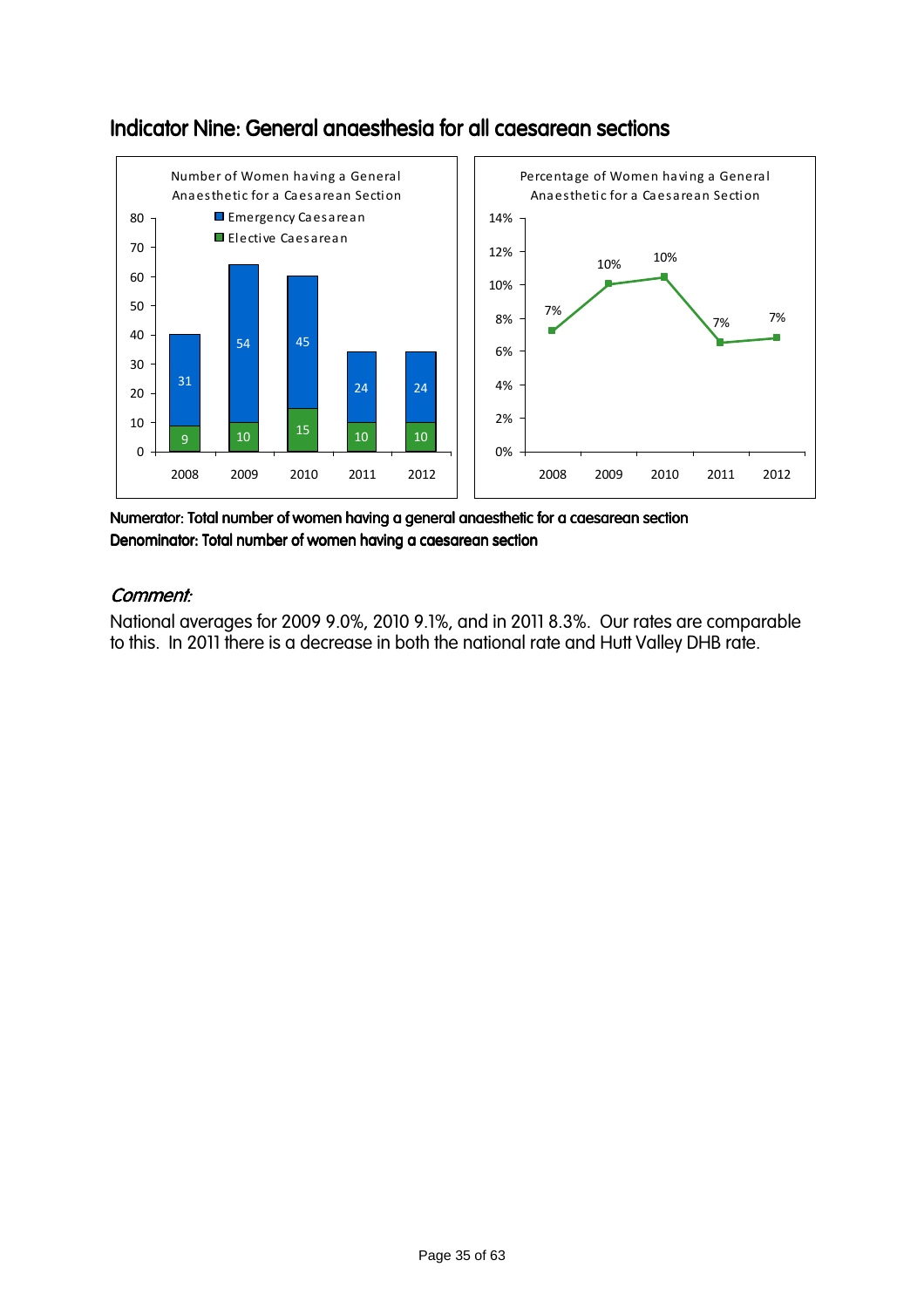### Indicator Ten: Postpartum haemorrhage and blood transfusion after vaginal birth



Numerator: Total number of women giving birth vaginally with a Postpartum haemorrhage who required a blood transfusion during the same admission

Denominator: Total number of women who give birth vaginally

#### Comments: Comments:

We note there is an increase in the postpartum haemorrhage rate with blood transfusion after vaginal birth between 2010 and 2012. This trend is a concern and may indicate practice issues and/or the pre-birth physical health of women. We have initiated a postpartum haemorrhage audit to investigate this problem.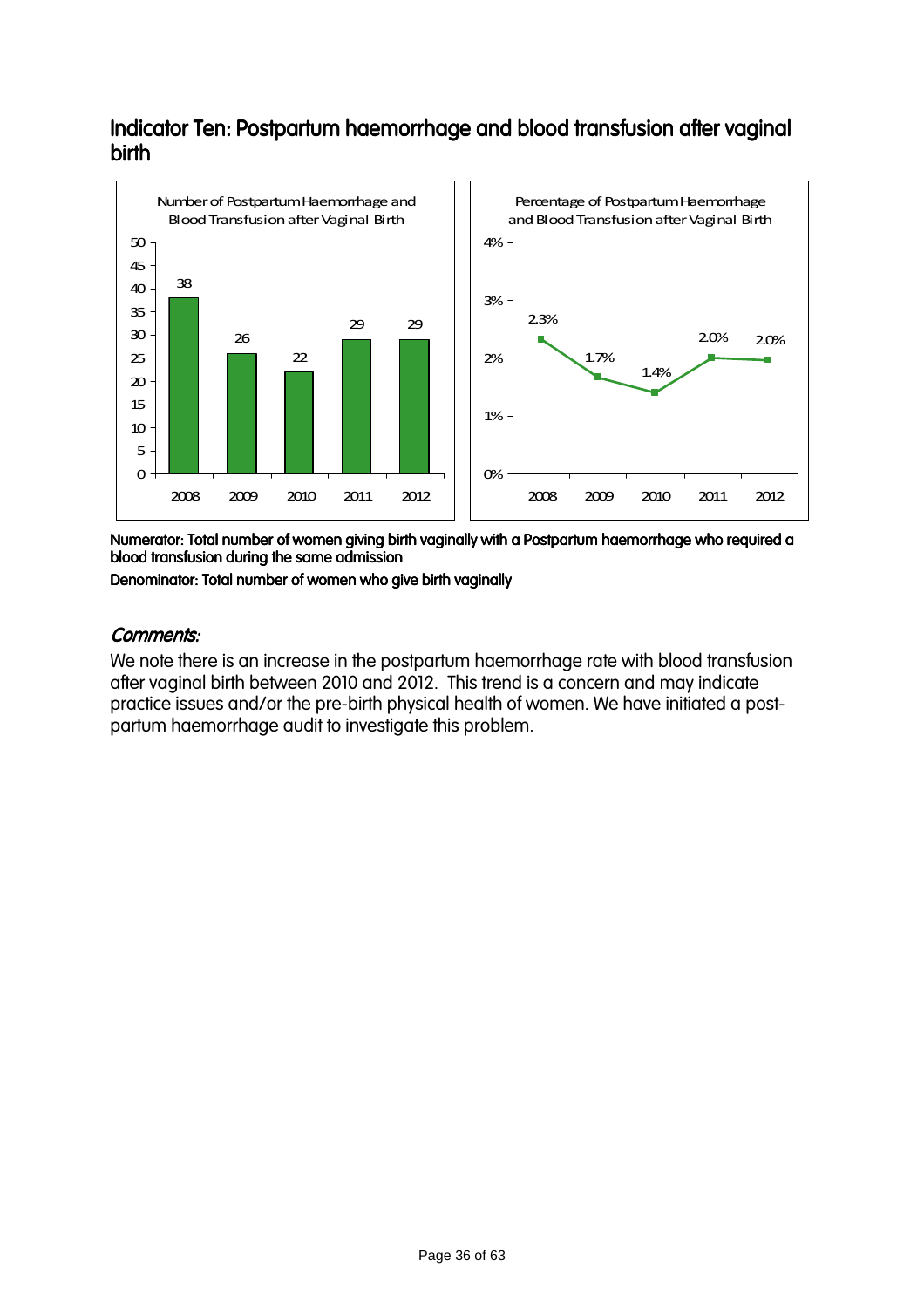### Indicator Eleven: Postpartum haemorrhage and blood transfusion after caesarean section



Numerator: Total number of women undergoing caesarean section with a Postpartum haemorrhage who required a blood transfusion during the same admission

Denominator: Total number of women who give undergo caesarean section

#### Comment: Comment:

As noted in Indicator 10 there is an increase in the postpartum haemorrhage rate with blood transfusion after vaginal birth between 2010 and 2012, there has been a concurrent increase for postpartum haemorrhage and blood transfusion after caesarean section from 2011 to 2012. This will also be address in the post-partum haemorrhage audit.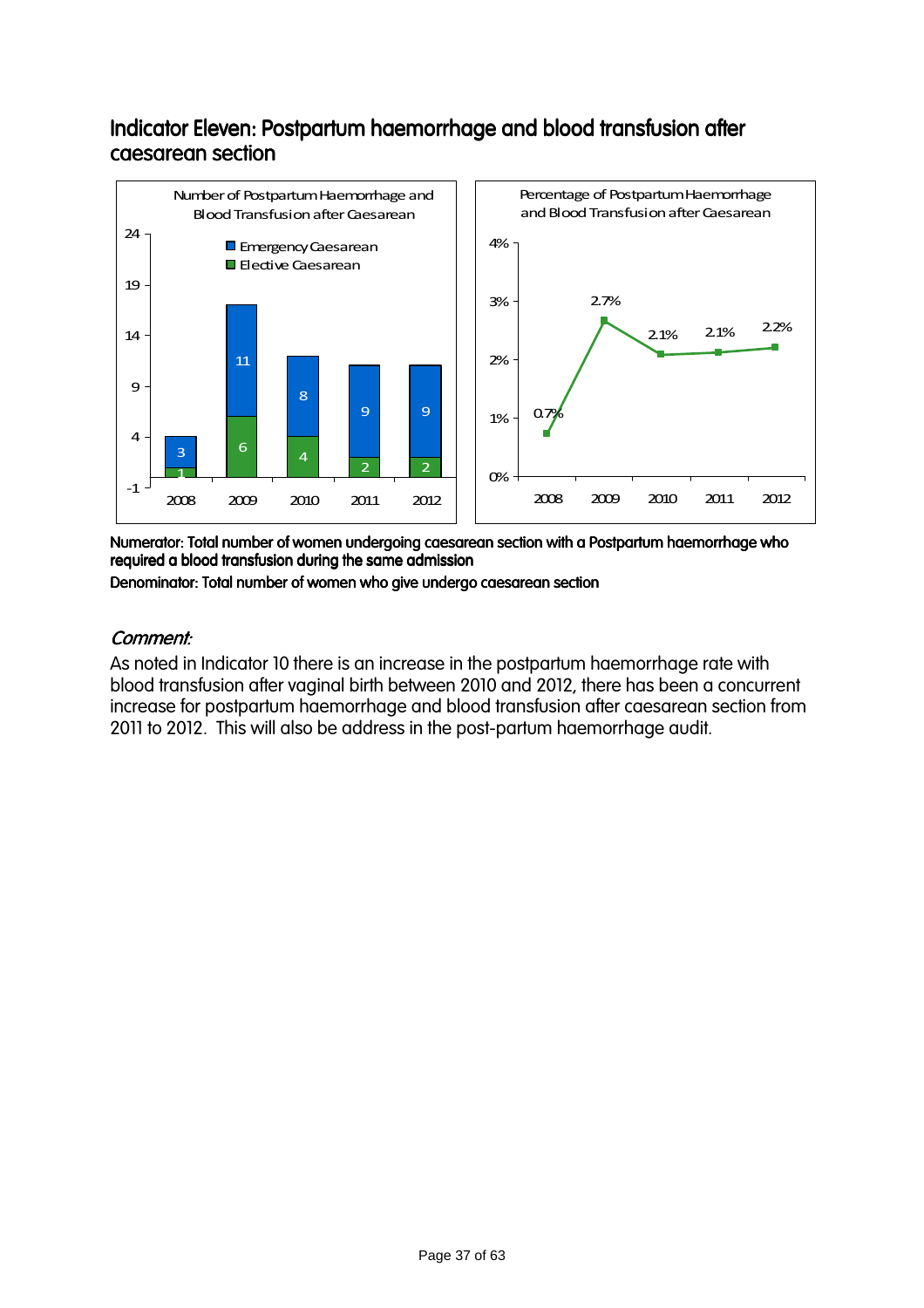

### Indicator Twelve: Premature births (between 32 and 36 weeks gestation)

Numerator: Total number of deliveries at between 32 weeks 0 days and 36 weeks 6 days gestation Denominator: Total number of hospital births

#### Comment: Comment:

We remain below the national averages from 2009 to 2011, and continue with a decrease in 2012.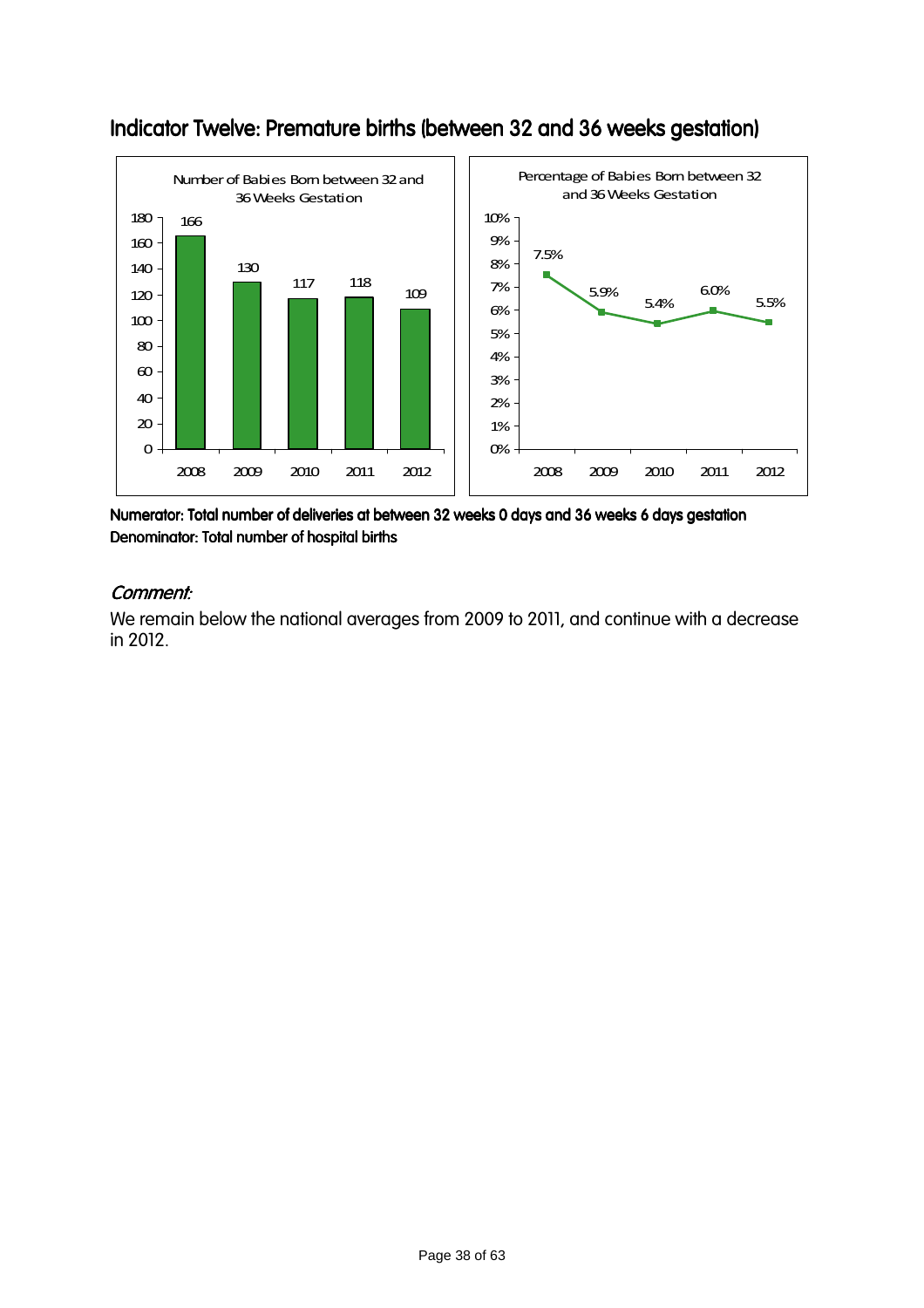# Section Four: Quality & Safety

### Maternity Quality and Safety Programme

Hutt Valley District Health Board was selected as a Demonstration Site for the Ministry of Health Maternity Quality and Safety Programme. Work has been reviewed, implemented and embedded at Hutt Valley DHB in the following areas as a result of that work. The final report was presented to MOH June 2011. The team focused on 4 main work streams as summarised below:

### Practical Obstetric Multi-Professional Training (PROMPT)

- Imbedded as regular training course
- Obstetric emergency skills and drills practised onsite at our DHB
- Focuses on teamwork and effective communication
- Maintained at no cost to participants

### Dashboard Dashboard

- Visible way of displaying clinical indicators, trends etc
- Reviewed monthly by Maternity Quality Committee
- Lots of work done on data collection, parameters, definitions
- Work being done on aligning data with MOH and Heath Round Table

### **Quality Forums**

- Getting right people, right time, right place
- Creating linkages
- Well established
- Good participation
- See Strategic Plan below for outline of HVDHB Quality forums

### **Community**

Website development undertaken. Currently awaiting Communications team due to change in staffing and IT system within DHB, aim to have live in 2013 year.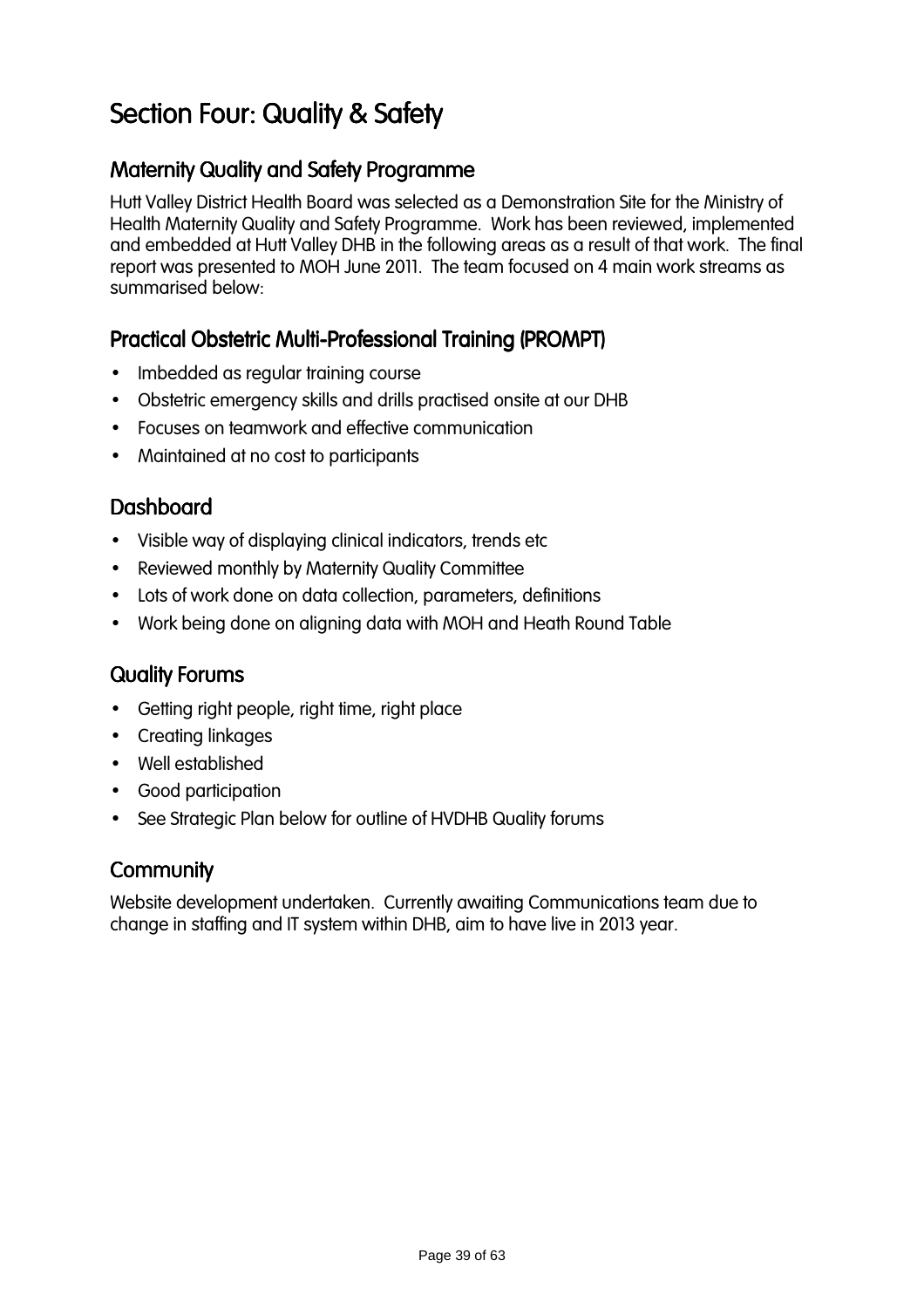### **Maternity Clinical Governance Group (MCGG)**

Work undertaken by all the selected Demonstration Sites and MOH was then incorporated into the current National Maternity Quality and Safety programme, rolled out in 2012.

Initial meetings were held with the Clinical Midwifery Manager, the Obstetric Team Leader and the Quality Facilitator, to plan the next phase, including establishing the MCGG and drafting the Strategic Plan for 2012/2013 year.

HVDHB established our Maternity Clinical Governance Group (MCGG) to oversee this programme and other maternity forums, and links to the DBH governance structure.

The recruitment process for MCGG members commenced in July 2012 with a variety of methods to reach a wide group of stakeholders. Adverts were run in the local community newspapers (Hutt News, Upper Hutt Leader and Wainuiomata Times).

The membership of this group includes clinicians, primary health representatives and consumers, who reflect our diverse ethnic community.

Maternity Clinical Governance Group Members

Anne Mitchell, Paediatrician Helen MacGregor, LMC Rep Joan Burns, DHB Quality Advisor Jo McMullan, Clinical Midwifery Manager (Chair) Karla Gunby, NZE Consumer Rep Lyn Taylor, Funding and Planning Mata Taafua, Pacific Island Consumer Rep

Margaret Hope, Core Midwife Rep Meera Sood, Obstetrician Mere Te Paki, Primary Health Rep Nicola Giblett, Quality Facilitator Regan Carroll, Maori Consumer Rep Sarah Boyes, Director of Operations

The MCGG and Maternity Quality and Safety Programme is coordinated by the Quality Facilitator, Surgical Women's and Children's Directorate.

The first complete MCGG meeting was held on 22/8/2012 and time was spent outlining and discussing all of the background and relevant documentation.

Terms of Reference were developed and signed off by the MCGG members. These are attached as an appendix.

### Central Region Midwifery Leaders Group (CRMLG)

The Chair of the MCGG also belongs to the CRMLG. This group is working on standardisation of documentation and processes across the region. They also provide a coordinated response for midwifery in settings such as the Regional Training Hub and Regional Clinical Leaders Board. The CRMLG have supported the Central Region Midwifery Educators to work together to develop the epidural passport and Midwifery Technical Skills curriculum.

### **National Level**

At a national level Hutt Maternity is also involved with many groups and committees:

#### Perinatal and Maternal Mortality Review Committee (PMMRC)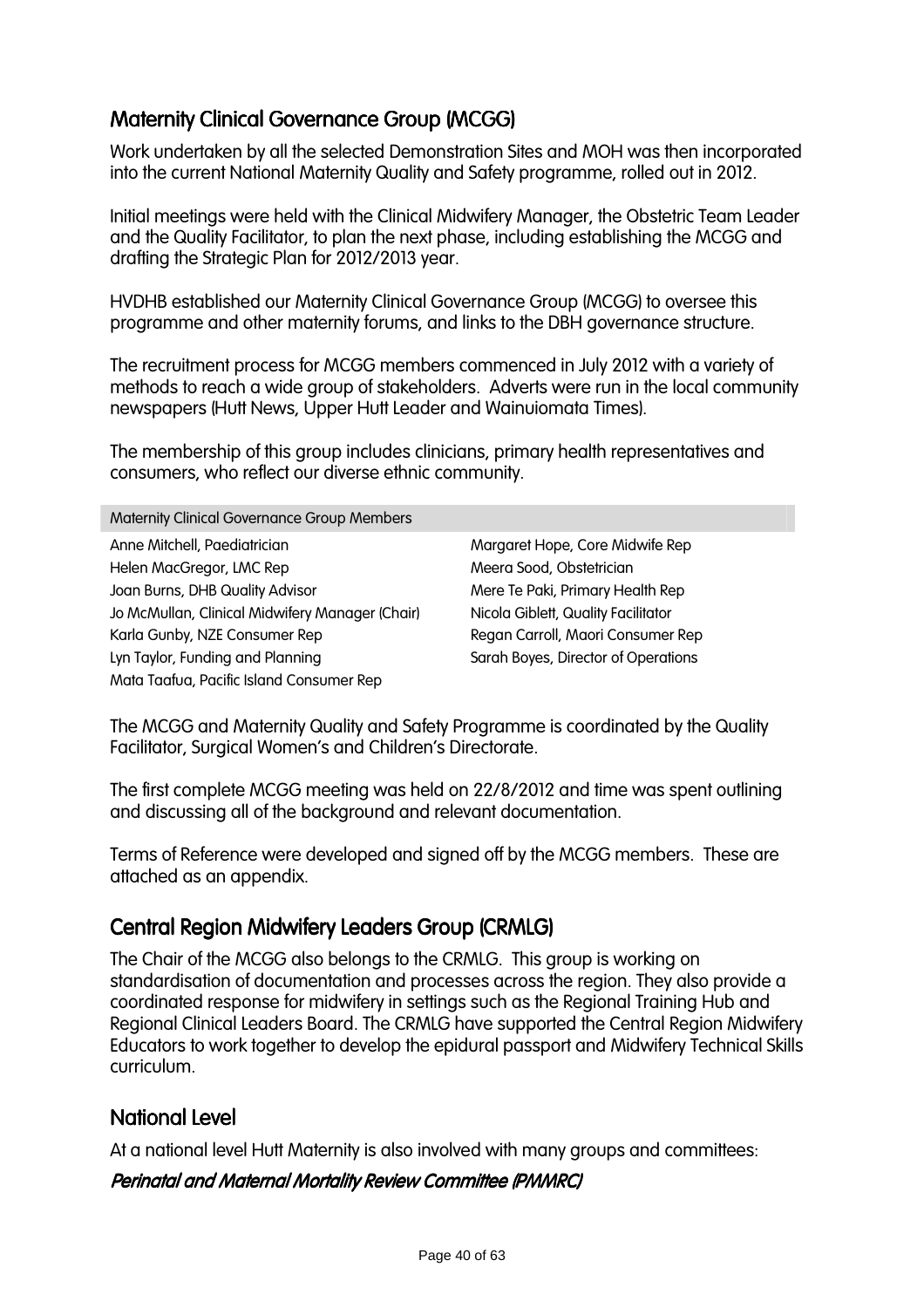The PMMRC is a national body that reviews the deaths of mothers and babies in New Zealand. Each year PMMRC provides a series of recommendations applicable to maternity services and practice. Each DHB has a local coordinator.

The Coordinator at HVDHB completes data collection, and the dissemination of the recommendations from the reviews to the Maternity Quality Team for consideration. The Coordinator also facilitates the in-house Perinatal Mortality Meetings 3-4 times a year.

#### The Australasian Maternity Outcomes Surveillance System (AMOSS)

AMOSS is an Australasian group collecting data on rare conditions affecting women in pregnancy, birth and postnatally. The aim of AMOSS is to improve the safety and quality of maternity care in Australia and New Zealand by collating the information gathered and interpreting into reliable evidence-based practice.

Data is collected via the PMMRC local Coordinator.

Our local Coordinator was recently interviewed by AMOSS for their 15<sup>th</sup> international newsletter, talking about their experience as a coordinator and the impact of AMOSS.

#### **Health Round Table (HRT)**

HVDHB has been a member of Health Round Table for several years. HRT is a non-profit collaborative that collects, analyses and publishes health statistical information. HRT offers comparisons amongst similar organisations and identifying ways to improve operational practices.

#### **Midwifery Leaders Forum**

The Clinical Midwifery Manager (CMM) is a member (and the secretary) of the national Midwifery Leaders Forum. The purpose of the forum is to enable maternity issues to be addressed in a systematic and proactive manner. It provides an opportunity to lead on midwifery issues within the context of DHB employed midwives. The group is a key stakeholder in matters which may impact on the midwifery workforce and the direction, development and delivery of services.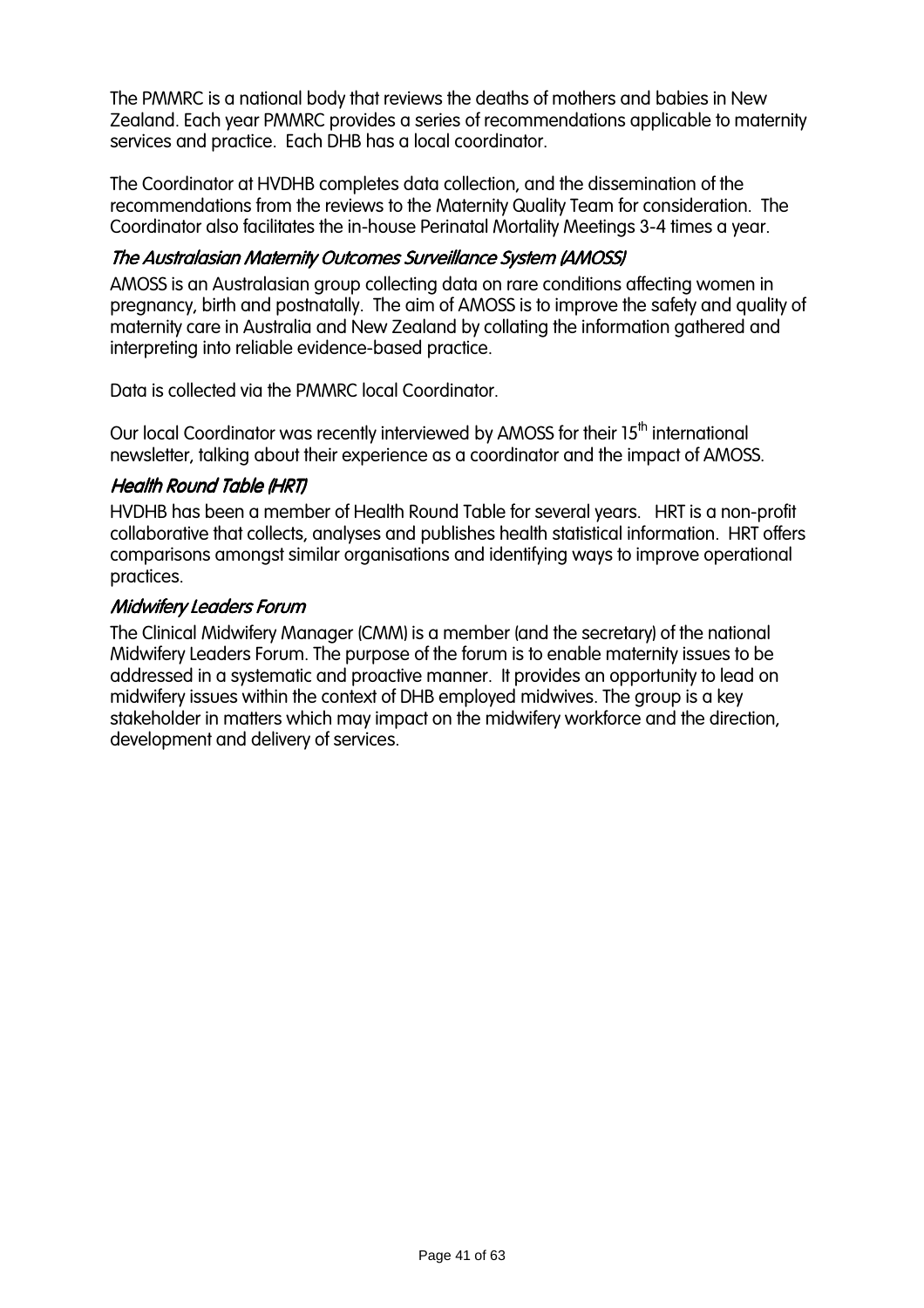### Strategic Plan July 2012 to June 2013

Our first Maternity Strategic Plan was published in June 2012. Using the MOH Guide, "Implementing the Maternity Quality and Safety Programme in Your DHB" as our basis, we incorporated the 7 elements.

The following tables outline our aims and objectives of the MCGG and Maternity and Quality Safety Programme.

| Date         | Objective      |                                                                                                                            | Strategy                                                                                                                                                                      | Expected<br>Outcome                                                                                                                                                            | Outcome                                                                                                                           | <b>Status</b>         |
|--------------|----------------|----------------------------------------------------------------------------------------------------------------------------|-------------------------------------------------------------------------------------------------------------------------------------------------------------------------------|--------------------------------------------------------------------------------------------------------------------------------------------------------------------------------|-----------------------------------------------------------------------------------------------------------------------------------|-----------------------|
| June<br>2012 | 1              | Recruitment of a<br>Sub-Regional<br>Director of<br>Midwifery                                                               | Regional<br>discussion by<br>DONs/CMM re<br>role<br>Presentation of<br>proposal at Sub-<br><b>Regional CEO</b><br>Meeting<br>Role Scope<br>outlined<br>Recruitment<br>process | Employment of a<br>DOM for the<br>Region                                                                                                                                       | Action<br>Proposal<br>submitted to CEO<br>November 2012.<br>Comment<br>Sub<br>regional/regional<br>3D restructure in<br>progress. | Awaiting<br>response. |
| June<br>2012 | $\overline{2}$ | Establish a<br>Clinical<br>Governance<br>Group and<br>framework for<br>Maternity<br>Services at<br><b>HVDHB</b>            | Recruit and form<br>group,<br>considering<br>skill/knowledge<br>mix and<br>representation.<br>Define TOR<br>MCGG to<br>establish priorities<br>and direction of<br>the MQSP.  | <b>Maternity Clinical</b><br>Governance<br>Group (MCGG) is<br>formed.<br>Strategic Plan is<br>implemented for<br><b>Maternity Quality</b><br>and Safety<br>Programme<br>(MQSP) | <b>Action</b><br><b>First MCGG</b><br>Meeting held 22<br>August 2012.                                                             | Completed             |
| June<br>2012 | 3              | <b>Align Maternity</b><br>Clinical<br>Governance<br>Group with<br><b>HVDHB</b><br>governance<br>framework and<br>structure | Liaise with HVDHB<br>Quality and<br>Executive Teams.                                                                                                                          | HVDHB over-<br>arching<br>Governance<br>aligned.                                                                                                                               | Action<br>Liaison with DHB<br><b>Quality Manager</b><br>Comment<br>sub<br>regional/regional<br>3D restructure in<br>progress      | Awaiting<br>Response  |

### Clinical Governance/Leadership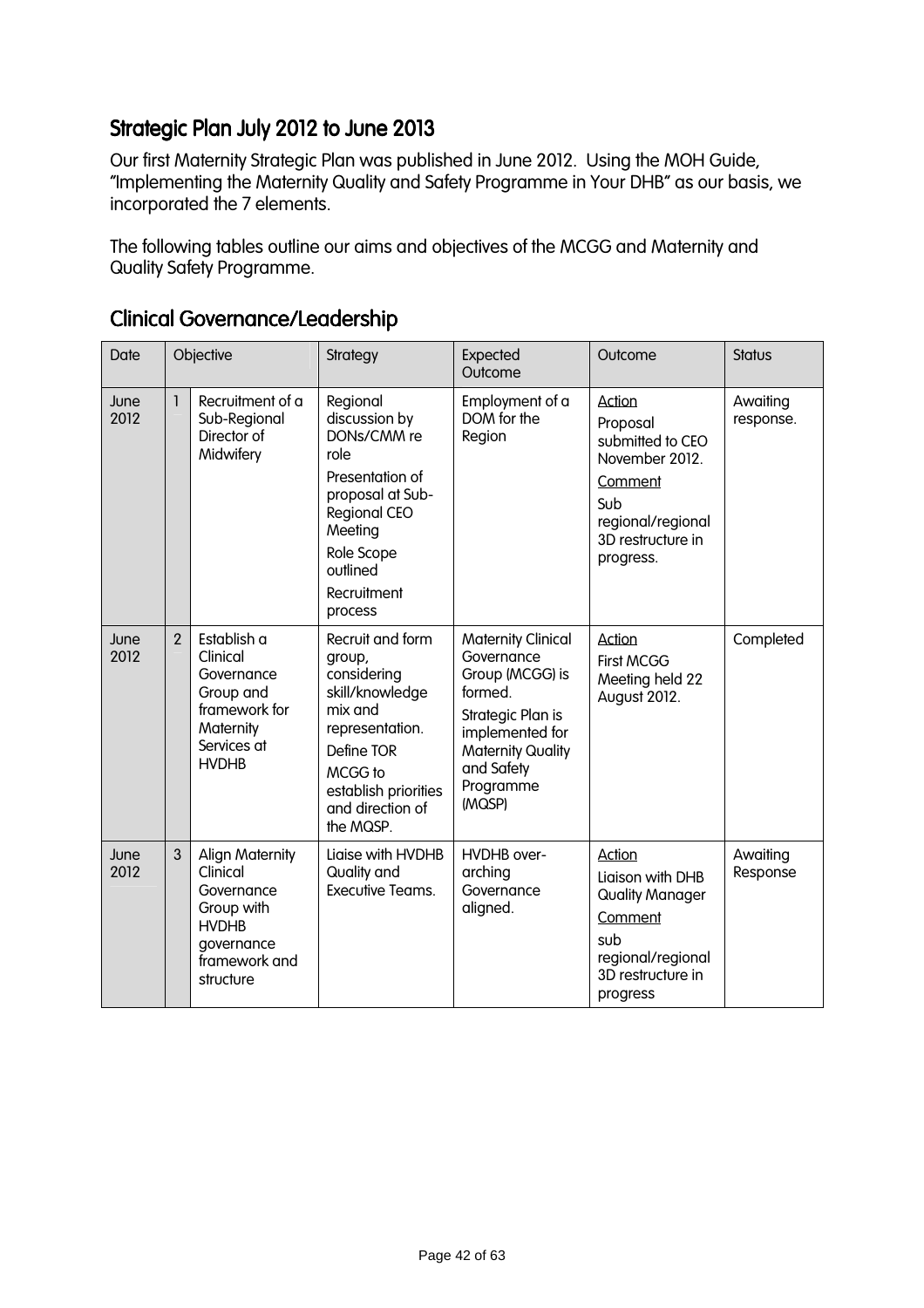| Date         |   | Objective                                                                                                                                   | Strategy                                                                                                                                                                                                                                                 | <b>Expected Outcome</b>                                                             | Outcome                                                                                                                              | <b>Status</b>                         |
|--------------|---|---------------------------------------------------------------------------------------------------------------------------------------------|----------------------------------------------------------------------------------------------------------------------------------------------------------------------------------------------------------------------------------------------------------|-------------------------------------------------------------------------------------|--------------------------------------------------------------------------------------------------------------------------------------|---------------------------------------|
| June<br>2012 | 4 | Establish a<br><b>Maternity Quality</b><br>Facilitator role                                                                                 | Recruit and<br>explore avenues<br>to have a Quality<br><b>Facilitator Role</b><br>Scope role/JD<br>Use Project<br>Coordinator until<br>this established                                                                                                  | <b>Maternity Quality</b><br><b>Facilitator Role</b><br>established and<br>recruited | <b>Action</b><br>Job description<br>and advertising<br>Comment<br>Awaiting signing<br>of contract.<br>Midwife in role at<br>present. | Complete                              |
| June<br>2012 | 5 | Investigate the<br>facility for an<br>Admin Support<br><b>Role Maternity</b><br>Quality and<br>Safety                                       | Outline proposed<br>role and JD,<br>including FTEs<br>and possibilities<br>of working within<br>current staffing<br>structures.<br>Discuss role with<br>Director of<br>Operations,<br>Surgical Women's<br>and Children's<br><b>Directorate</b><br>(SWCD) | Admin Support<br>Role agreed on<br>and recruitment<br>considered                    | Action<br>Job description<br>completed<br>Administration<br>restructure in<br>process.                                               | Awaiting<br>Director of<br>Operations |
| June<br>2012 | 6 | Establish<br>allocated FTEs for<br>lead clinicians for<br><b>Maternity Clinical</b><br>Governance and<br>Quality and<br>Safety<br>Programme | Discuss with<br>Director of<br>Operations<br>(SWCD)                                                                                                                                                                                                      | FTEs allocated for<br>lead Clinical staff                                           | Action<br>Negotiated with<br>Director of<br>Operations                                                                               | Complete                              |

## Co-ordination and administration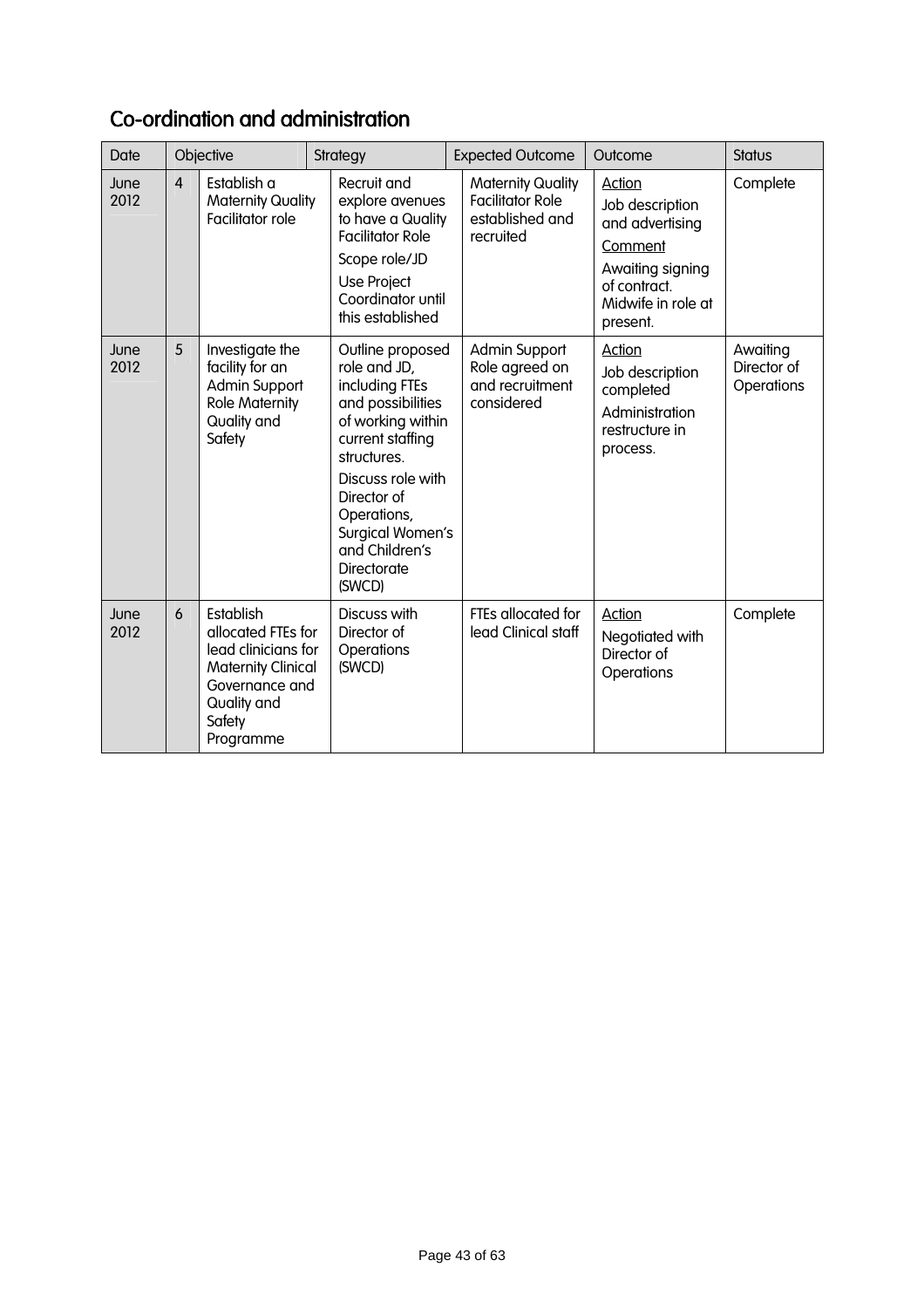## Consumer engagement

| Date         | Objective      |                                                                                          | Strategy                                                                                                                                                                                                                                                                                                                                                                                     | Expected<br>Outcome                                                   | Outcome                                                                                                                                                                                                             | <b>Status</b>                        |
|--------------|----------------|------------------------------------------------------------------------------------------|----------------------------------------------------------------------------------------------------------------------------------------------------------------------------------------------------------------------------------------------------------------------------------------------------------------------------------------------------------------------------------------------|-----------------------------------------------------------------------|---------------------------------------------------------------------------------------------------------------------------------------------------------------------------------------------------------------------|--------------------------------------|
| June<br>2012 | $\overline{7}$ | To engage<br>consumer<br>participation on<br>the MCGG                                    | Outline role<br>Advertise role                                                                                                                                                                                                                                                                                                                                                               | Consumer<br>participation on<br>the MCGG                              | <b>Action</b><br>Recruitment                                                                                                                                                                                        | Complete                             |
| June<br>2012 | 8              | Establish website<br>as forum for<br>information<br>sharing and<br>engaging<br>consumers | Draft website<br>Go live<br>Review website                                                                                                                                                                                                                                                                                                                                                   | Web site is live<br>and used                                          | <b>Action</b><br>Design and draft<br>content<br>Comment<br>With Web Design<br>company. Go<br>Live end of March<br>2013                                                                                              | Complete                             |
| June<br>2012 | 9              | Investigate<br>Consumer<br>interface<br>methods                                          | Utilise current<br>feedback in<br>conjunction with<br><b>HVDHB Quality</b><br>Team, Maori<br>Health Unit,<br>current MOH<br>reports.<br>Establish<br>community<br>based forums to<br>garner best<br>methods for<br>consumer<br>feedback with<br>special attention<br>to vulnerable<br>groups<br>Review the<br>previous<br>Community<br>Consultation<br>documents and<br>feedback<br>comments | Feedback is<br>utilised as<br>guidance to<br>engage with<br>consumers | <b>Action</b><br>Develop methods<br>of engagement<br>Comment<br>Utilising a 3D<br>approach<br><b>HVDHB</b><br>Consumers are<br>currently liaising<br>with CCDHB<br>Consumers to<br>discuss methods<br>of engagement | On agenda for<br><b>MCGG in 2013</b> |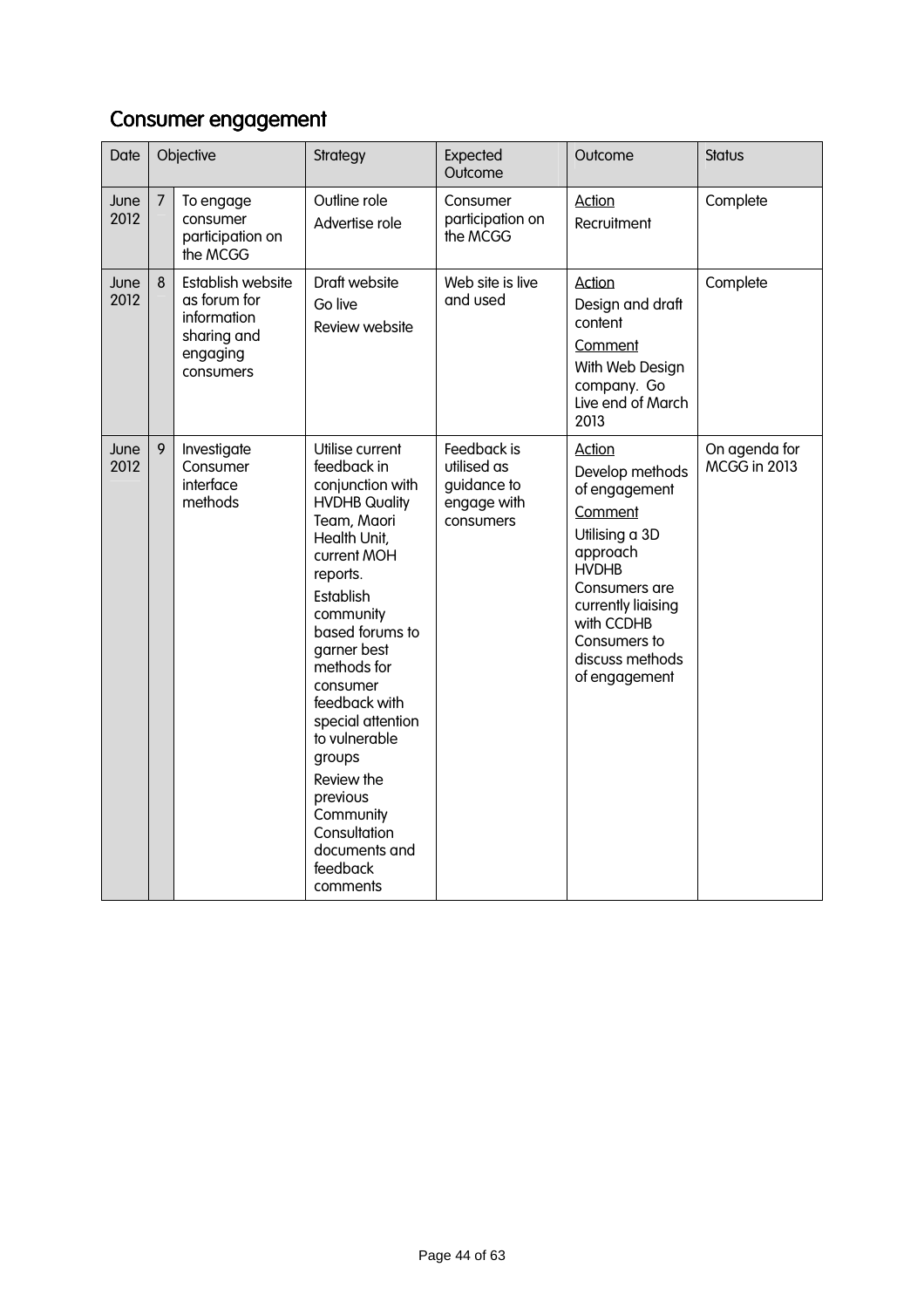## Sector engagement

| Date         | Objective |                                                                                                                    | Strategy                                                                                                                                                                                                                                                                                      | Expected<br>Outcome                                                                            | Outcome                                                         | <b>Status</b>                        |
|--------------|-----------|--------------------------------------------------------------------------------------------------------------------|-----------------------------------------------------------------------------------------------------------------------------------------------------------------------------------------------------------------------------------------------------------------------------------------------|------------------------------------------------------------------------------------------------|-----------------------------------------------------------------|--------------------------------------|
| June<br>2012 | 10        | Increase our<br>profile among<br>external<br>stakeholders                                                          | Website<br>Meet and Greet<br>Forums<br><b>Newsletters</b>                                                                                                                                                                                                                                     | Web site is live<br>and used                                                                   | <b>Action</b><br>Website<br>development as<br>above             | In progress for<br>2013              |
| June<br>2012 | 11        | Investigate ways<br>to encourage<br>sector<br>engagement                                                           | Use a variety of<br>techniques ie<br>survey and face to<br>face meetings<br>about how<br>stakeholders wish<br>to engage with<br>the service<br>Meet and Greet<br>Forums<br><b>Newsletters</b><br>Review the<br>previous<br>Community<br>Consultation<br>documents and<br>feedback<br>comments | Participation in<br><b>MCGG</b><br>Participation in<br>wider range of<br>Maternity<br>Meetings | <b>Action</b><br>Plan strategy for<br>stakeholder<br>engagement | On agenda for<br><b>MCGG in 2013</b> |
| June<br>2012 | 12        | Ongoing<br>promotion of<br>PROMPT and<br>increased<br>participation by<br>wider range of<br>sector<br>stakeholders | Increase access<br>to booking of<br>PROMPT.<br>Advertise on<br>website                                                                                                                                                                                                                        | Increased<br>participants                                                                      | <b>Action</b><br>Embedded                                       | Ongoing                              |
| June<br>2012 | 13        | Continue to<br>foster relations<br>with LMCs at<br><b>LMC</b> interface<br>monthly meeting                         | Ongoing monthly<br>meetings.<br>Regular<br>attendance by<br><b>Clinical DHB</b><br>Leadership, and<br><b>Maternity Quality</b><br>Facilitator                                                                                                                                                 | Open meetings<br>Good attendance<br>Productive<br>outcomes from<br>meetings are<br>actioned    | <b>Action</b><br>Embedded                                       | Ongoing                              |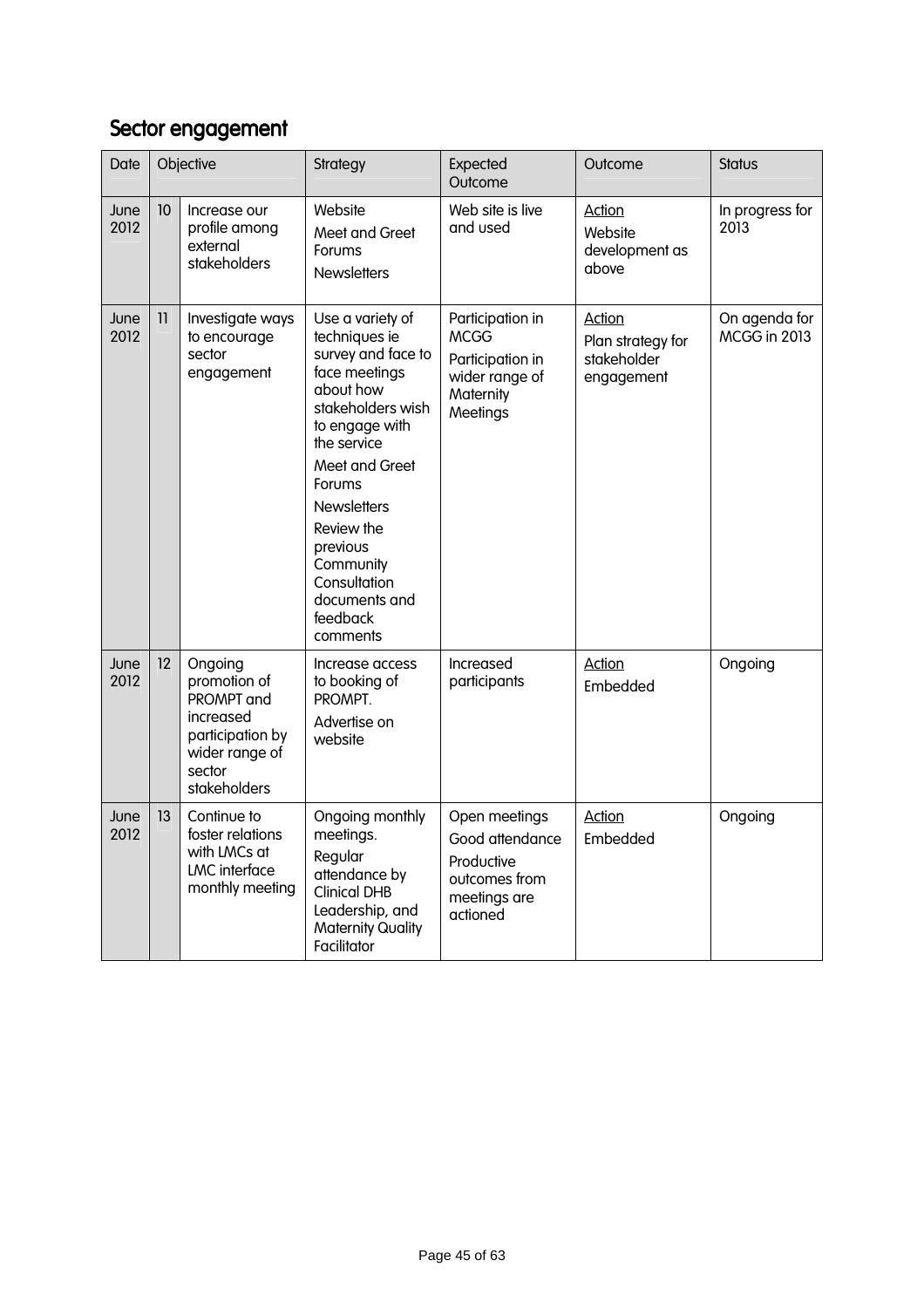## Data monitoring

| Date         | Objective |                                                           | Strategy                                                                                                                    | <b>Expected</b><br>Outcome                                                                                | Outcome                                                                                                                                                                                                        | <b>Status</b> |
|--------------|-----------|-----------------------------------------------------------|-----------------------------------------------------------------------------------------------------------------------------|-----------------------------------------------------------------------------------------------------------|----------------------------------------------------------------------------------------------------------------------------------------------------------------------------------------------------------------|---------------|
| June<br>2012 | 4         | Ongoing<br>monitoring of<br><b>KPIs</b>                   | Monthly<br>Dashboard<br>Monthly MCGG<br>review<br>Audits on 'red' or<br>'orange'<br>indicators                              | Dashboard<br>remains up to<br>date and visible to<br>stakeholders<br>Action is taken on<br>'alarm' issues | Action<br>Work done on<br>National KPIs as<br>priority for Annual<br>Report. Once<br><b>Annual Report</b><br>submitted work to<br>be done in 2013<br>on aligning our<br>Dashboard with<br><b>National KPIs</b> | Ongoing       |
| June<br>2012 | 15        | Align HVDHB<br>KPIs with MOH<br>and HRT                   | Sub group<br>including<br>members of IS<br>department                                                                       | Data, parameters<br>and definitions<br>are consistent<br>amongst HVDHB,<br>MOH and HRT<br>data sets       | Action<br>As above                                                                                                                                                                                             | Ongoing       |
| June<br>2012 | 16        | Data is<br>presented in the<br>Maternity<br>Annual Report | The Maternity<br>Quality Facilitator<br>to work with IS<br>and Business<br>Analyst to<br>produce an<br><b>Annual Report</b> | First report will be<br>completed for<br>2012 calendar<br>year                                            | <b>Action</b><br>Draft report to be<br>submitted by 31st<br>March                                                                                                                                              | completed     |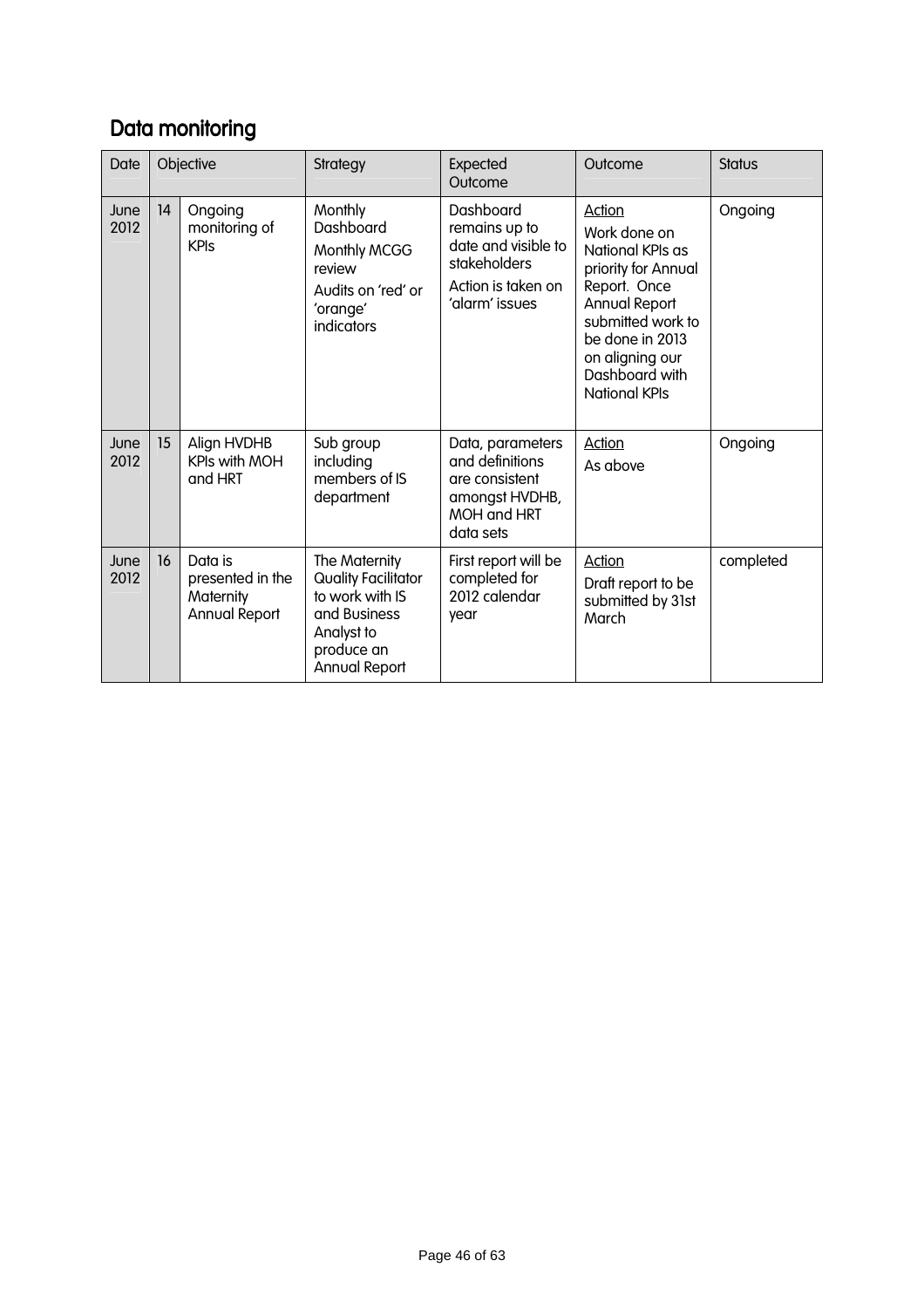## Information and communication systems

| Date         | Objective |                                                                                                                     | Strategy                                                                                                                                                                                                                                                  | Expected<br>Outcome                                                                                                                          | Outcome                                                                                                                                                                                                                                           | <b>Status</b>                                                 |
|--------------|-----------|---------------------------------------------------------------------------------------------------------------------|-----------------------------------------------------------------------------------------------------------------------------------------------------------------------------------------------------------------------------------------------------------|----------------------------------------------------------------------------------------------------------------------------------------------|---------------------------------------------------------------------------------------------------------------------------------------------------------------------------------------------------------------------------------------------------|---------------------------------------------------------------|
| June<br>2012 | 17        | Develop a<br>framework for<br>communications<br>and information<br>sharing with the<br>wider maternity<br>community | Website and<br>updates<br>Communications<br>book<br>Meeting<br>agendas, notes<br>and actions<br>points<br>accessible to all<br>Local<br>newspaper<br>updates<br><b>Annual Grand</b><br>Round<br><b>Annual Report</b><br>Staff emails<br><b>LMC</b> emails | Improved<br>visibility of the<br>maternity<br>Service.<br><b>Better</b><br>communications<br>across internal<br>and external<br>stakeholders |                                                                                                                                                                                                                                                   | On hold<br>pending<br>Website and<br>work on Annual<br>Report |
| June<br>2012 | 19        | Develop a<br>seamless robust<br>process for<br>maternity<br>documentation<br>requirements                           | Review whole<br>documentation<br>system - gap<br>analysis<br>Standardise<br>processes and<br>unit<br>documentation<br>Identify<br>unnecessary<br>duplication                                                                                              | Required<br>maternity<br>information is<br>available,<br>accessible and<br>standardised as<br>necessary.                                     | <b>Action</b><br>Further work<br>required<br>Comment<br>With development of<br>Annual Report,<br>documentation/data<br>issues highlighted.<br>Consumers tasked<br>with reviewing<br>current patient<br>information used in<br>maternity services. | Ongoing                                                       |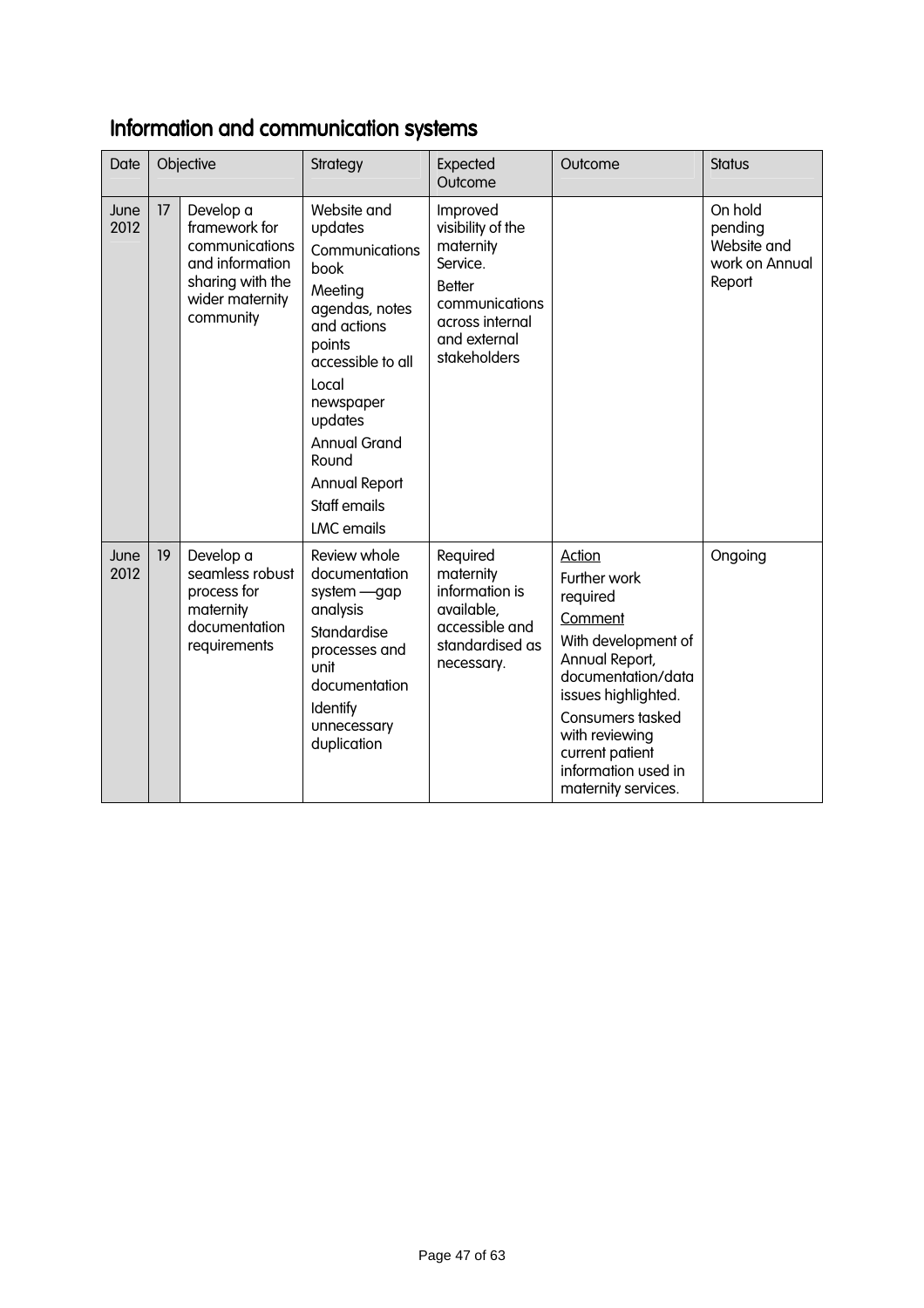

### **Quality Improvement**

Maternity Quality and Safety Structure - 2012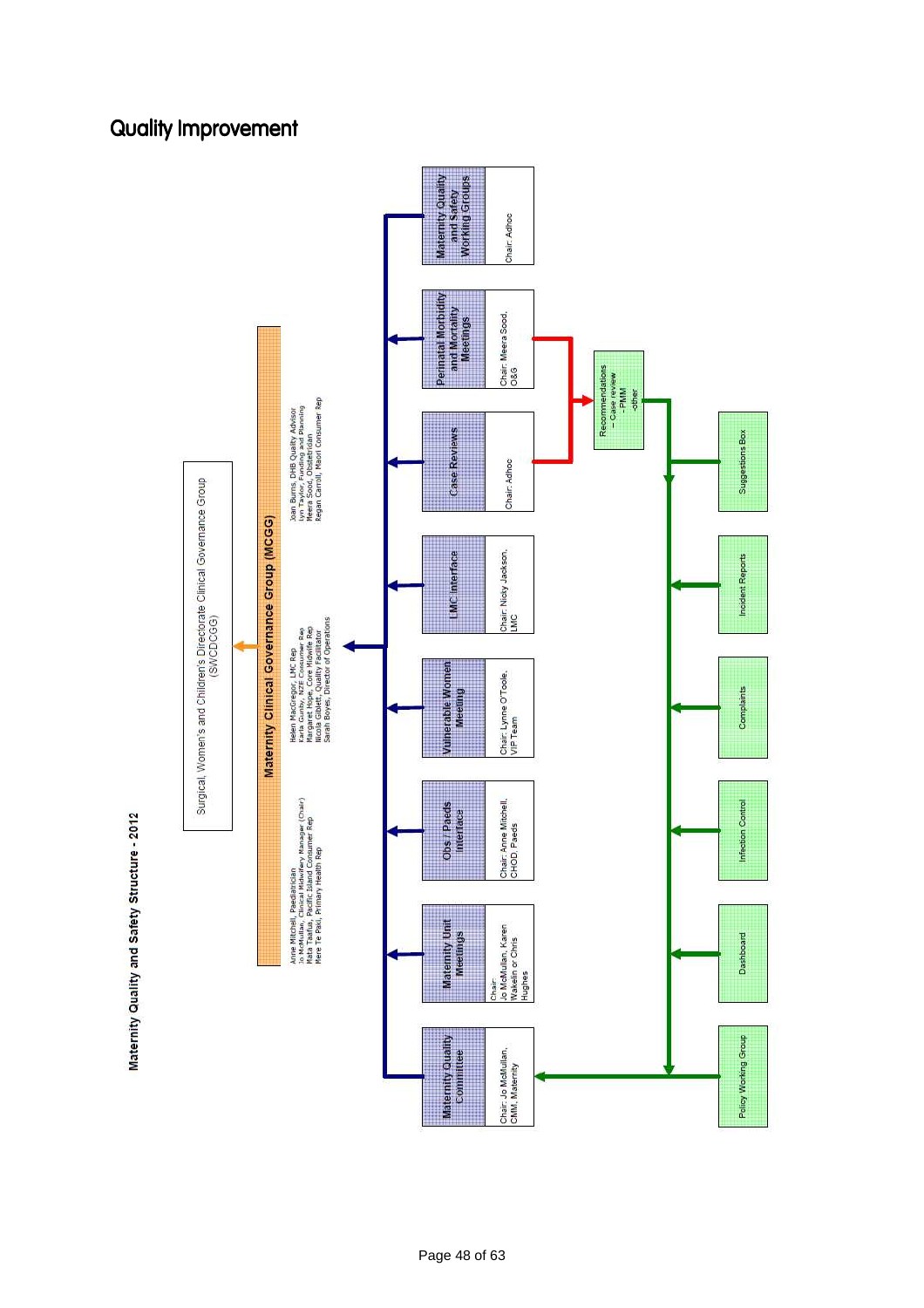### Quality Framework Structure

As part of the demonstration site we looked at our quality forums. We outlined a structure for our meetings. Our ongoing work has been to formalise this structure. There is now a clear framework with reporting structures in place.

### CTG Meeting/Audit

The maternity team meets weekly to review all the previous week's emergency caesarean sections and instrumental births with attention given to the CTG recordings. The management of each labour and birth are critiqued and issues or policy changes are forwarded to the maternity quality committee.

### Policy work

In early 2012 a standardized pathway for policy review on a rotational basis was established and is overseen by dedicated "Owner". All policies are reviewed and signed off by the Maternity Quality Committee. The finalised policies are then available both hard copy in the unit and electronically on the HVDHB Intranet. Our longer term goal is to have these on our HuttMaternity Website.

### **Compliments**

We have had 50 praises registered with the DHB Quality Team for 2012. The themes across these compliments surround care and staff professionalism.

"I was also encouraged to stay an additional night as I was struggling to breastfeed and it was the best advice given"

"The midwives are very encouraging and supportive, they were great at listening to me as a mother as I experienced new skills and gave great advice, being careful not to tell me what to do but rather suggest ideas – allowing me to make decisions for myself empowering me and my partner as the parents. Nothing was ever too much trouble and they were always positive and cheerful in their approach"

### Reportable Events, Serious Events and Complaints

HVHDB had no adverse serious (SAC2) or sentinel (SAC1) events in the 2012 year.

For our internal event reporting there were 30 events. All events are reviewed by the Clinical Midwifery Manager and line managers as appropriate.

These can be summarized into 3 main categories

- Ward Administration issues: such as incorrect controlled drug counts, staffing levels, and equipment.
- Care service coordination issues: primarily surround inter-service communications eg appropriate timing of calling Paediatric team for a delivery.
- Drug and Fluid errors: eg Medications given but not charted, medications not been given as charted.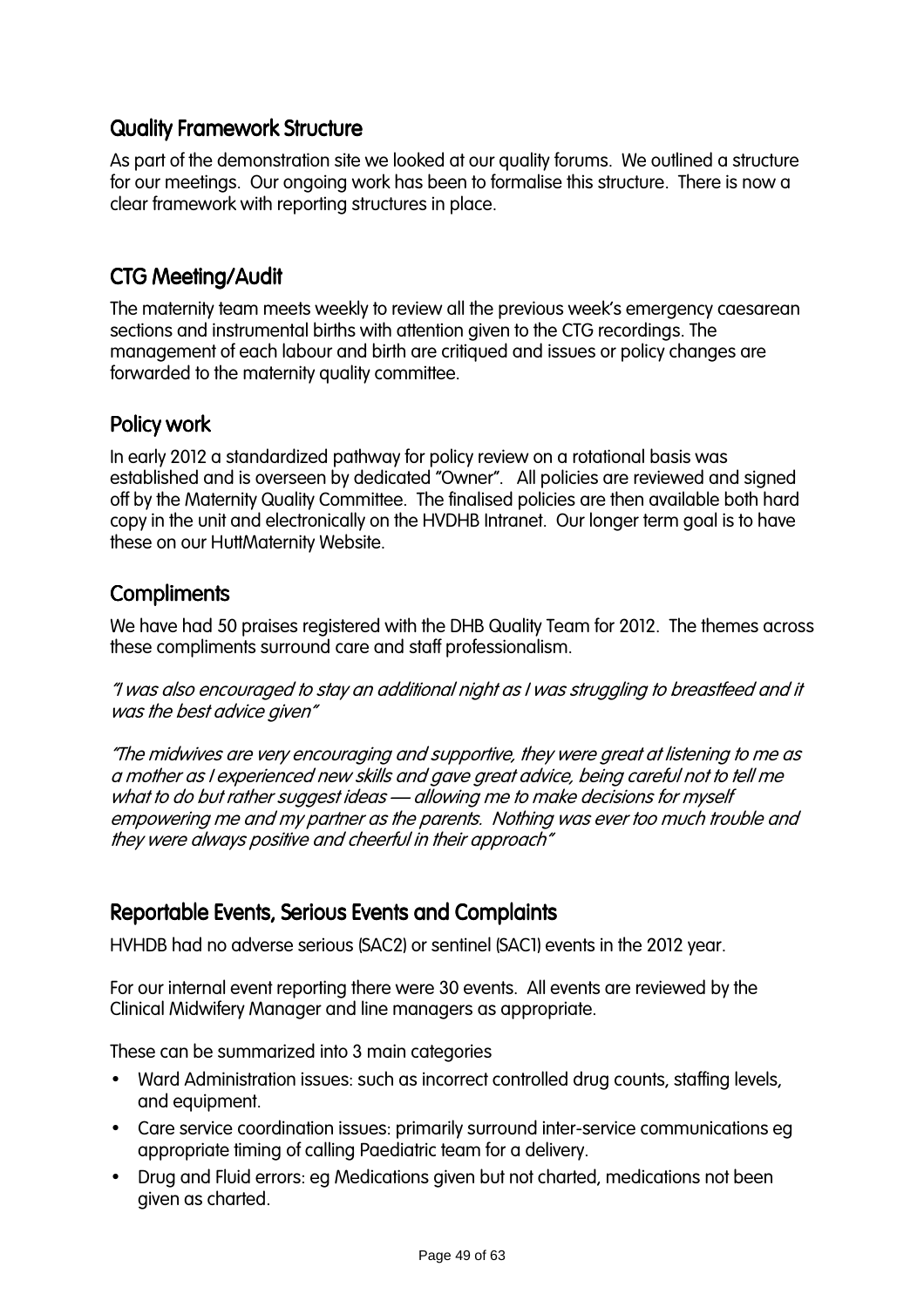### **Complaints**

In the 2012 year there was 18 complaints registered with the DHB Quality Team. These can be summarized into 2 main categories

Person event: While some complaints directly reflected the care given, others focused on poor communication. One complaint focused on the lack of facility for partners to stay and our guideline on this is currently being reviewed.

Environment event: These reflect the physical environment such as poorly labelled access to the unit, shower design, and noise in the ward.

Our compliments, complaints and recommendations from all sources are reviewed by the Maternity Quality Committee. Appropriate actions are planned, documentation altered as needed and decisions communicated to relevant parties. Feedback from the Maternity Quality Committee is a standard item on our MCGG agenda.

All compliments and complaints are currently administrated through the DHB Quality Team. There is a suggestions box at the Maternity Unit reception.

### **Perinatal Mortality Cases**

MCGG Recommendation: small community, detailed info. Not to list

In 2012 there were 8 stillbirths (0.4%) and 2 neonatal deaths. The age range of the mothers was 20 -39 years with representation across Maori, Pacifica, New Zealand European and Other ethnicities. There was an even split between primiparas and multiparas, and between smokers and non-smokers. One mother would be classed as morbidly obese and 3 overweight.

Almost half the babies (3) had a congenital abnormality as the primary cause of death, followed by chorioamnionitis as the second most common cause of death (2). Eight out of the ten cases had a post-mortem. The small numbers do not allow for any statistically significant analysis, however, we are aware of the PMMRC recommendations that we endeavour to incorporate into practice.

### Sub Regional

There is a national intent towards regionalisation and neighbouring DHBs having closer working relationships and collaboration across services. This is in response to increasing fiscal constrains, clinically vulnerable services, inequalities in access to health services and increased expectations of healthcare services.

In 2012 there was an overall vision for a 3D (three District Heath Boards) sub-regional approach amongst Hutt Valley DHB, Wairarapa DHB, and Capital and Coast DHB of greater collaboration.

Hutt began working closely with Wairarapa DHB to strategize the progression of the alliance and subsequent direction with CCDHB.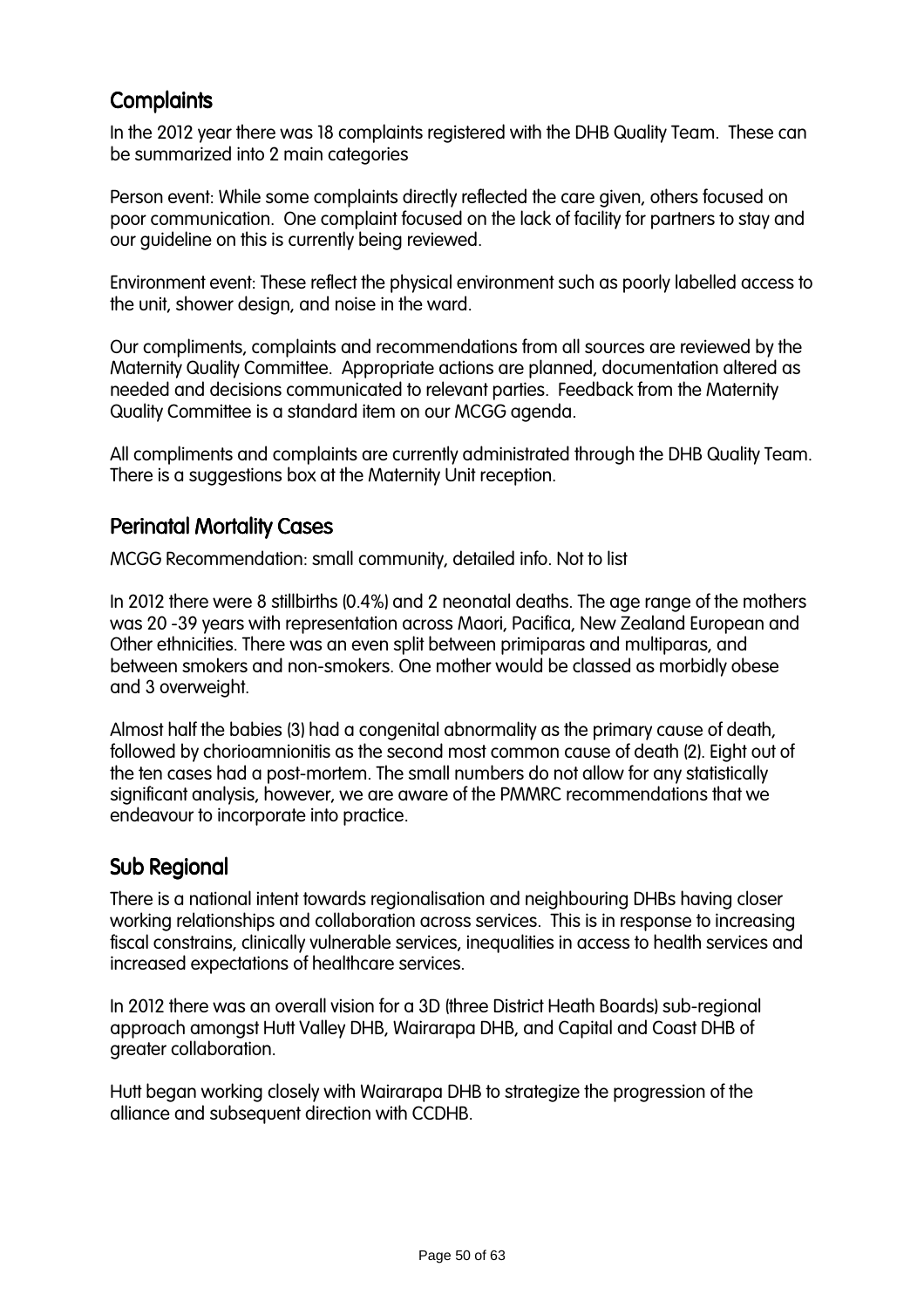### Baby Friendly Hospital Initiative (BFHI)

Monthly quality audits are undertaken to ensure robust data input into our breastfeeding statistics. This is lead by our Lactation Consultations and midwifery staff.

### WellChild/Tamariki Ora (WC/TO), General Practitioner (GP), Oral Health Enrolment

Our breastfeeding rates remain below the national average, which is of continuing concern. We know that the future health of the infant is enhanced if breastfeeding is practiced, but this does require timely communication between providers so that every service is able to support the family and that the infant's care pathway is optimised.

We have agreed strategies to improve a timely connection between key stakeholders following the hospital discharge of mother and baby to better support breastfeeding, receipt of scheduled WCTO visits, early access to oral health care and commencement of timely vaccination.

Nationally, fewer than half of newborns were enrolled with a GP at 12 weeks; this has been addressed nationally (October 2012 commencement) through early enrolment of the newborn with a GP. This process enables newborn babies to receive timely immunisation and other health checks. This process requires GP notification at hospital discharge, which is already embedded through our hospital discharge processes.

We estimate from our National Immunisation Register (NIR), that at least 10% of newborns have not been identified as having nominated a WC/TO at hospital discharge. However, approximately 20% of infants do not receive their first WC/TO visit. This is due to a combination of system failures, i.e. timeliness of the maternity discharge notification to the chosen WCTO provider and the associated planning and management of the first WC/TO visit.

To overcome these gaps, consultation with our key stakeholders has resulted in a recommendation that the hospital discharge is communicated to the nominated WC/TO provider. This requires an IT system update to involve the parent in that notification at hospital discharge, as is current for the GP notification. We also require an IT system change for enrolment of the infant at hospital discharge to our oral health services. This will allow infants to be scheduled for a first visit at age two years and any infants who are identified as vulnerable will be targeted for scheduled visits from six months of age.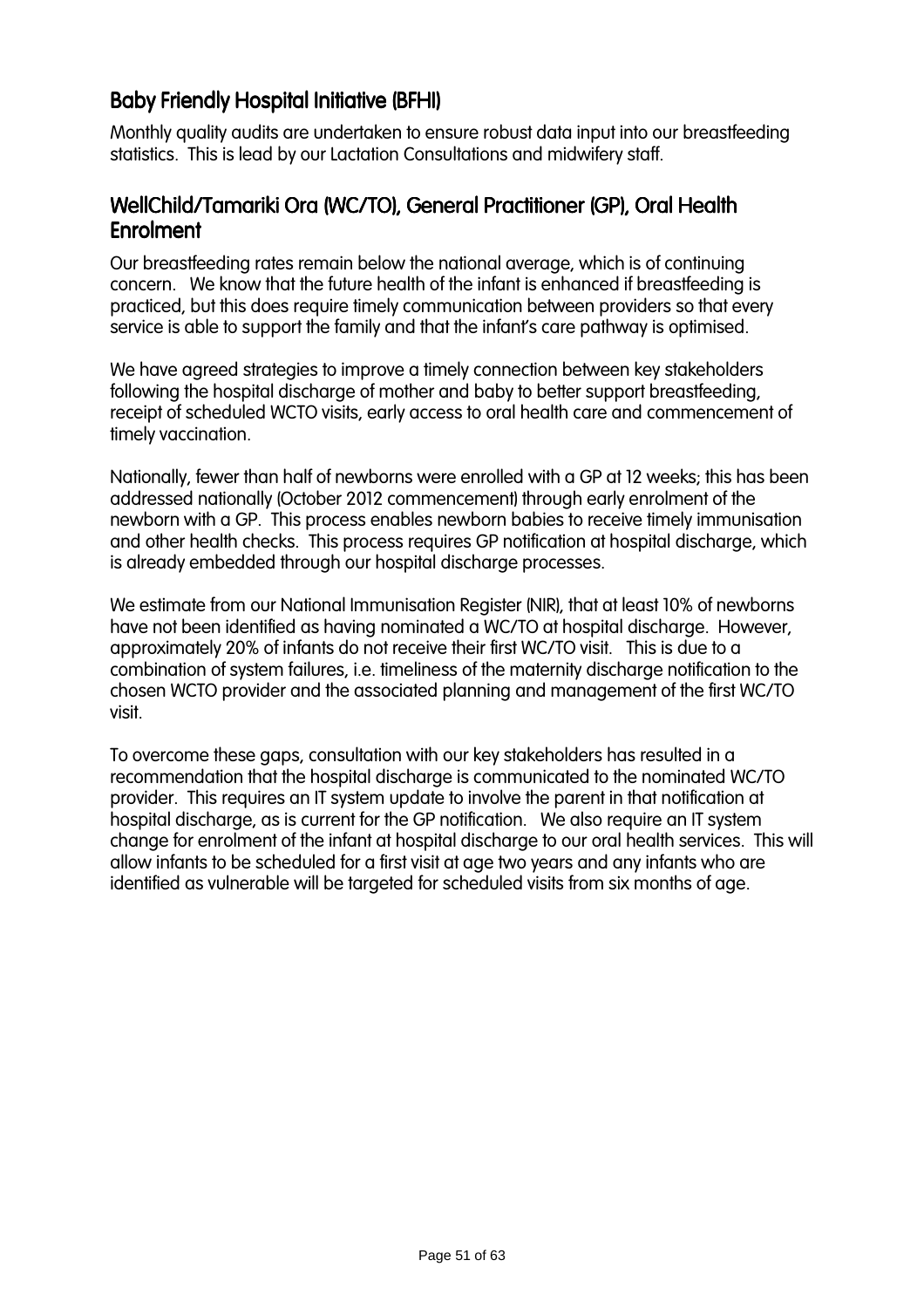### New Zealand Maternity Standards

Along side the New Zealand Clinical Indicators and the 7 elements for the Maternity Quality and Safety Programme MOH have outline 3 high level standards. These clearly outline audit criteria and measurements for the provision of equitable, safe and high-quality maternity services nationally. Hutt Valley DHB meet a portion of these criteria, those that we do not currently meet are items for investigation within our strategic planning.

#### Standard One:

Maternity services provide safe, high-quality services that are nationally consistent and achieve optimal health outcomes for mothers and babies.

| <b>Audit Criteria</b>                                                                                                                                                                                                      | Measurement                                                                                                                                                                                                             |                                                                               |
|----------------------------------------------------------------------------------------------------------------------------------------------------------------------------------------------------------------------------|-------------------------------------------------------------------------------------------------------------------------------------------------------------------------------------------------------------------------|-------------------------------------------------------------------------------|
| 8. All DHBs have a system of<br>ongoing multidisciplinary clinical<br>quality review and audit of their<br>maternity services, involving<br>consumer representatives and all<br>Practitioners linked to maternity<br>care. | 8.1 Multidisciplinary meetings convene at least<br>every three months.                                                                                                                                                  | Yes                                                                           |
|                                                                                                                                                                                                                            | 8.2 DHBs report on implementation of findings<br>And recommendations from multidisciplinary<br>meetings.                                                                                                                | Yes                                                                           |
|                                                                                                                                                                                                                            | 8.3 DHBs invite all practitioners linked to<br>maternity care, including holders of Access<br>Agreements, to participate in the<br>multidisciplinary meetings, and report on<br>proportion of practitioners who attend. | All invited, don't<br>report on proportion<br>of practitioners who<br>attend. |
|                                                                                                                                                                                                                            | 8.4 All DHBs produce an annual maternity<br>report.                                                                                                                                                                     | Underway for 2012,<br>will be completed<br><b>June 2013</b>                   |
|                                                                                                                                                                                                                            | 8.5 DHBs can demonstrate that consumer<br>representatives are involved in their audit of<br>maternity services.                                                                                                         | Yes                                                                           |
| 9. All DHBs work with professional<br>organisations<br>And consumer groups to identify                                                                                                                                     | 9.1 All DHBs plan, provide and report on<br>appropriate and accessible maternity services<br>to meet the needs of their population.                                                                                     | In Strategic Planning<br>and Annual Report                                    |
| the needs of their population and<br>provide appropriate services<br>accordingly.                                                                                                                                          | 9.2 All DHBs identify and report on the groups of<br>women within their population who are<br>accessing maternity services, and whether they<br>Have additional health and social needs.                                | In Strategic Planning<br>and Annual Report                                    |
|                                                                                                                                                                                                                            | 9.3 All DHBs plan and provide appropriate<br>services<br>For the groups of women within their population<br>who are accessing maternity services and who<br>have identified additional health and social<br>needs.      | In Strategic Planning<br>and Annual Report                                    |
|                                                                                                                                                                                                                            | 9.4 The proportion of women with additional<br>health and social needs who receive continuity<br>of midwifery care is measured and increases<br>over time.                                                              | Data collection to be<br>devised and collated                                 |
| 10. Communication between<br>maternity providers is open and<br>effective.                                                                                                                                                 | 10.1 Local multidisciplinary clinical audit<br>demonstrates effective communication among<br>maternity providers.                                                                                                       | Audit across LMCs                                                             |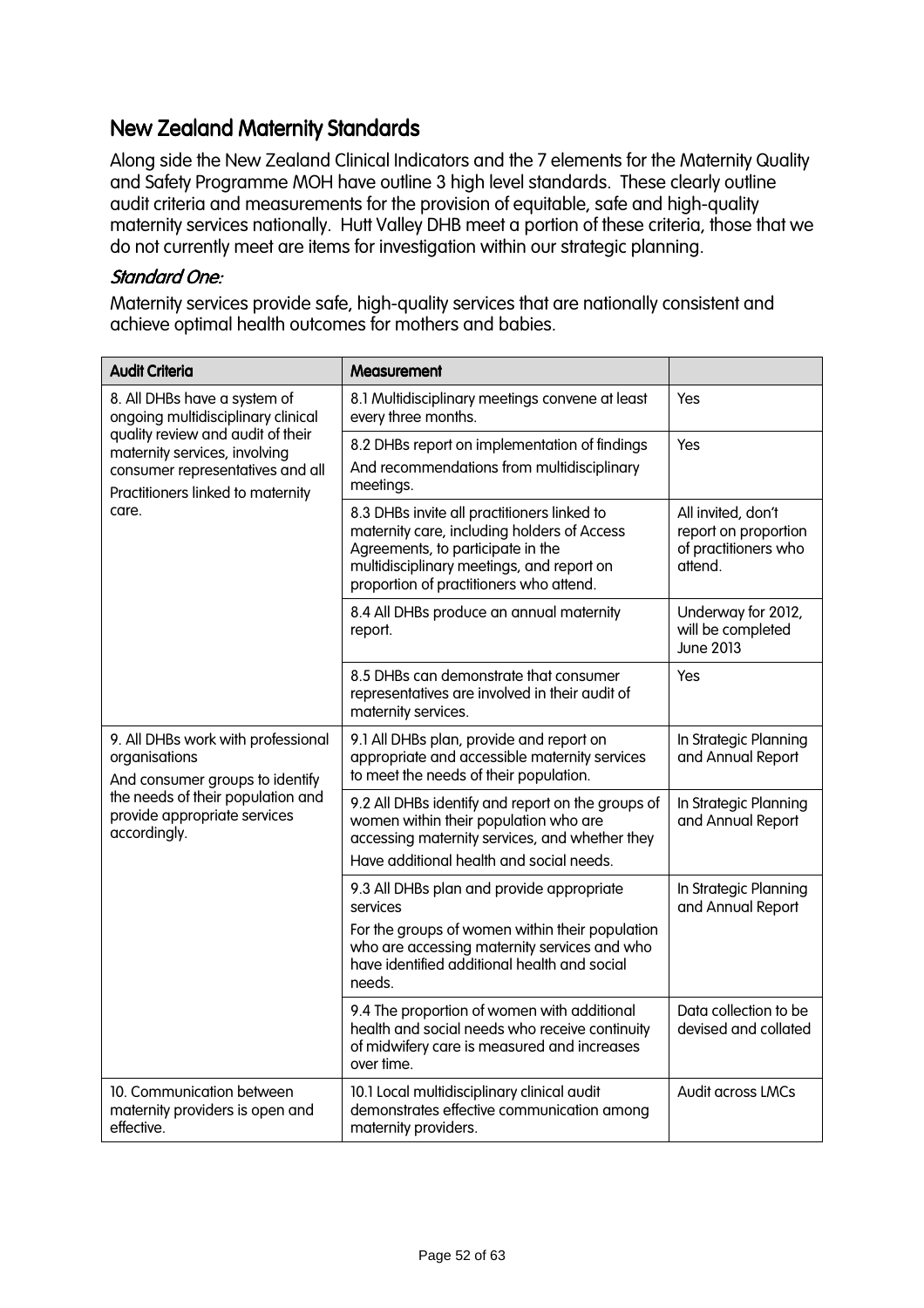| <b>Audit Criteria</b>                                                                                                             | Measurement                                                                                                                                   |                                                                         |
|-----------------------------------------------------------------------------------------------------------------------------------|-----------------------------------------------------------------------------------------------------------------------------------------------|-------------------------------------------------------------------------|
|                                                                                                                                   | 10.2 The number of sentinel and serious events<br>in which poor communication is identified as a<br>risk decreases over time.                 | Review of past<br>sentinel events for<br>communication<br><b>issues</b> |
| 11. A national set of evidence-<br>informed clinical<br>quidelines is implemented within<br>each DHB funded<br>Maternity service. | 11.1 The number of national evidence-informed<br>clinical guidelines implemented in each DHB<br>funded maternity service increases over time. |                                                                         |
| 12. National maternity service<br>specifications are implemented<br>within each DHB-funded maternity<br>service.                  | 12.1 100% maternity service specifications are<br>implemented in each DHB-funded maternity<br>service.                                        | Yes                                                                     |

Audit criteria Measurement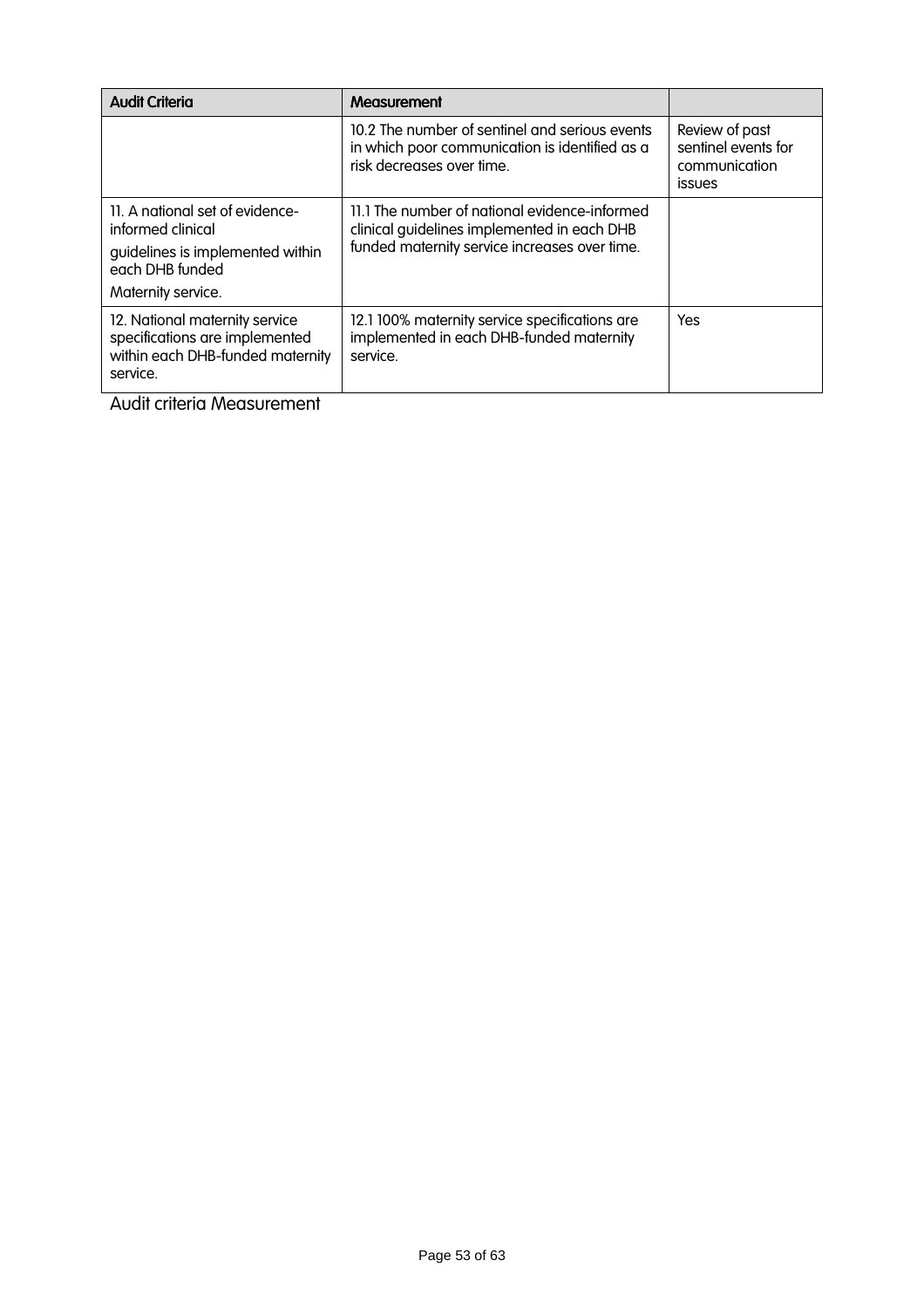### Standard Two:

Maternity services ensure a woman-centred approach that acknowledges pregnancy and childbirth as a normal life stage.

| <b>Audit Criteria</b>                                                                                         | Measurement                                                                                                                                                                              |     |
|---------------------------------------------------------------------------------------------------------------|------------------------------------------------------------------------------------------------------------------------------------------------------------------------------------------|-----|
| 16. All women have access to<br>pregnancy, childbirth and<br>parenting information and<br>education services. | 16.1 All DHBs provide access to pregnancy, childbirth and<br>parenting information and education services.                                                                               |     |
| 17. All DHBs obtain and respond to<br>regular consumer feedback on                                            | 17.1 All DHBs apply the national tool for feedback on maternity<br>services at least once every five years.                                                                              |     |
| maternity services.                                                                                           | 17.2 All DHBs demonstrate in their annual maternity report how<br>they have responded to consumer feedback on maternity<br>services.                                                     | Yes |
| 18. Maternity services are culturally<br>safe and appropriate.                                                | 18.1 Consumer feedback demonstrates that consumers<br>consider the services to be culturally safe and appropriate.                                                                       |     |
|                                                                                                               | 18.2 All DHBs demonstrate in their annual maternity reports<br>how they have responded to consumer<br>Feedback on whether services are culturally safe and<br>appropriate.               |     |
| 19. Women can access continuity<br>of care from<br>A Lead Maternity Carer for primary<br>maternity care.      | 19.1 All DHBs have a mechanism to provide<br>Information about local maternity facilities and services and<br>facilitate women's contact with Lead Maternity Carers and<br>primary care. |     |
|                                                                                                               | 19.2 The proportion of women accessing continuity of care from<br>a Lead Maternity Carer for primary maternity care is reported in<br>each DHB's annual maternity report.                | Yes |

Audit criteria Measurement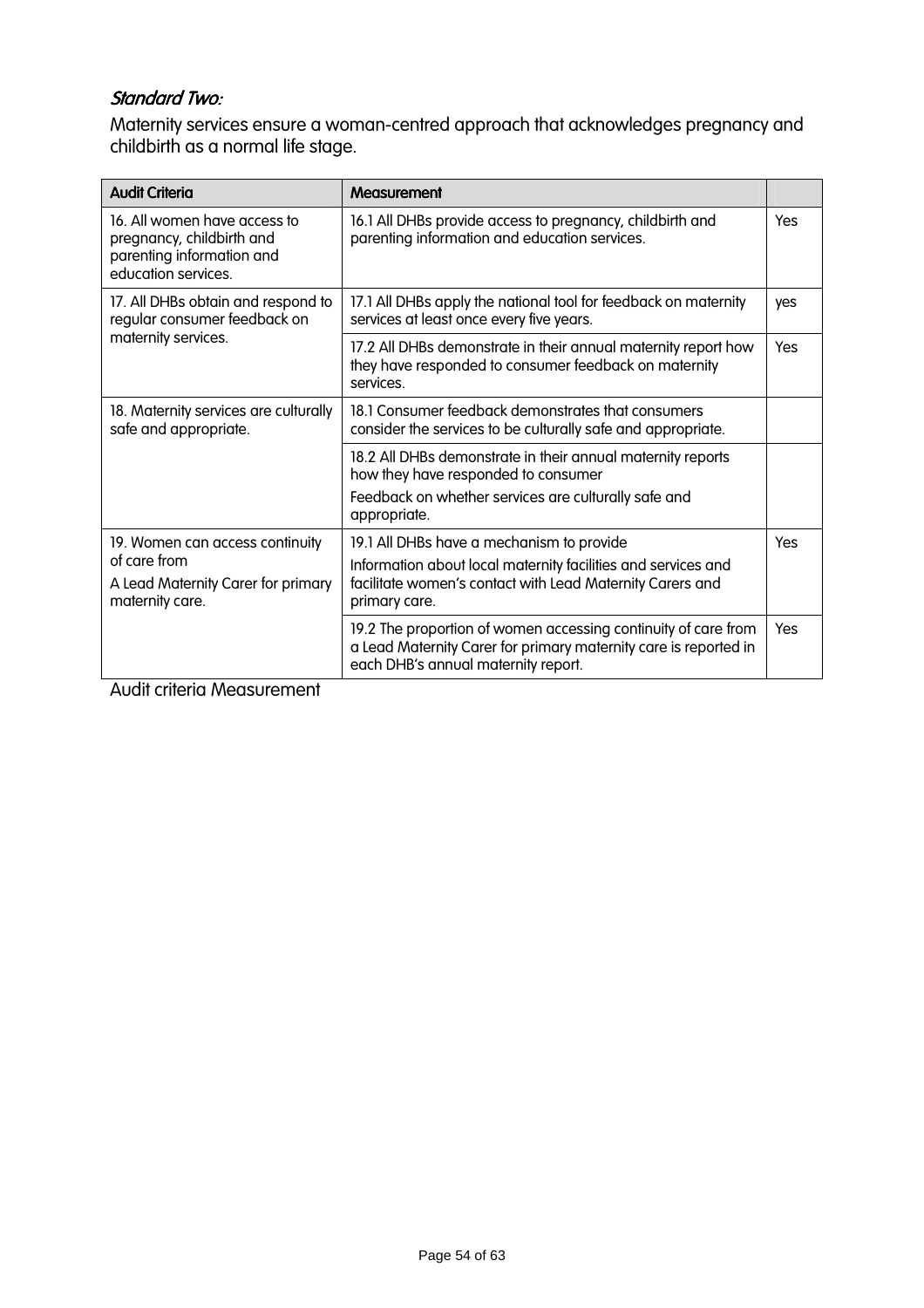### Standard Three:

All women have access to a nationally consistent, comprehensive range of maternity services that are funded and provided appropriately to ensure there are no financial barriers to access for eligible women.

A

| <b>Audit Criteria</b>                                                                                                                                                                      | <b>Measurement</b>                                                                                                                                                                                              |                                                  |
|--------------------------------------------------------------------------------------------------------------------------------------------------------------------------------------------|-----------------------------------------------------------------------------------------------------------------------------------------------------------------------------------------------------------------|--------------------------------------------------|
| 22. All DHBs plan locally and<br>regionally to provide the nationally<br>agreed levels of primary,<br>secondary and tertiary maternity<br>facilities and services for their<br>population. | 22.1 Local services are consistent with the national and<br>regional plans and are accessible and appropriate for<br>the local population.                                                                      |                                                  |
| 23. Women and their babies have<br>access to the levels of maternity<br>and newborn services, including<br>mental health, that are clinically<br>indicated.                                | 23.1 Local multidisciplinary clinical audit demonstrates<br>women and babies have access to levels of care that<br>are clinically indicated.                                                                    | Data collection<br>to be devised<br>and collated |
| 24. Primary, secondary and<br>tertiary services are effectively<br>linked with seamless transfer of                                                                                        | 24.1 All DHBs report on implementation of the<br>Next annual<br>report<br>Maternity Referral Guidelines processes for transfer of<br>clinical responsibility.                                                   |                                                  |
| Clinical responsibility between<br>levels of maternity care, and<br>between maternity and other<br>health services.                                                                        | 24.2 Local multidisciplinary clinical audit demonstrates<br>effective linkages between services.                                                                                                                | Data collection<br>to be devised<br>and collated |
| 25. All DHBs plan locally and<br>regionally for effective clinical and<br>organisational pathways to                                                                                       | 25.1 All DHBs have local and regional maternity and<br>neonatal emergency response plans agreed by key<br>stakeholders including emergency response services.                                                   | Yes                                              |
| respond to maternity and neonatal<br>emergencies.                                                                                                                                          | 25.2 All maternity providers can demonstrate<br>knowledge of local and regional maternity and<br>neonatal emergency response plans.                                                                             | Yes                                              |
|                                                                                                                                                                                            | 25.3 Local multidisciplinary clinical audit demonstrates<br>effective communication among maternity providers in<br>cases of clinical emergency.                                                                | Data collection<br>to be devised<br>and collated |
| 26. Women whose care is<br>provided by a secondary<br>Or tertiary service receives<br>continuity of midwifery and                                                                          | 26.1 All DHBs provide, or accommodate, a model<br>Of continuity of midwifery and obstetric care when<br>secondary or tertiary services are responsible for the<br>woman's care.                                 | Under<br>development                             |
| obstetric care.                                                                                                                                                                            | 26.2 Consumer feedback demonstrates that an<br>increasing proportion of women requiring secondary<br>or tertiary level care are satisfied with the continuity of<br>midwifery and obstetric care they received. | Under<br>development                             |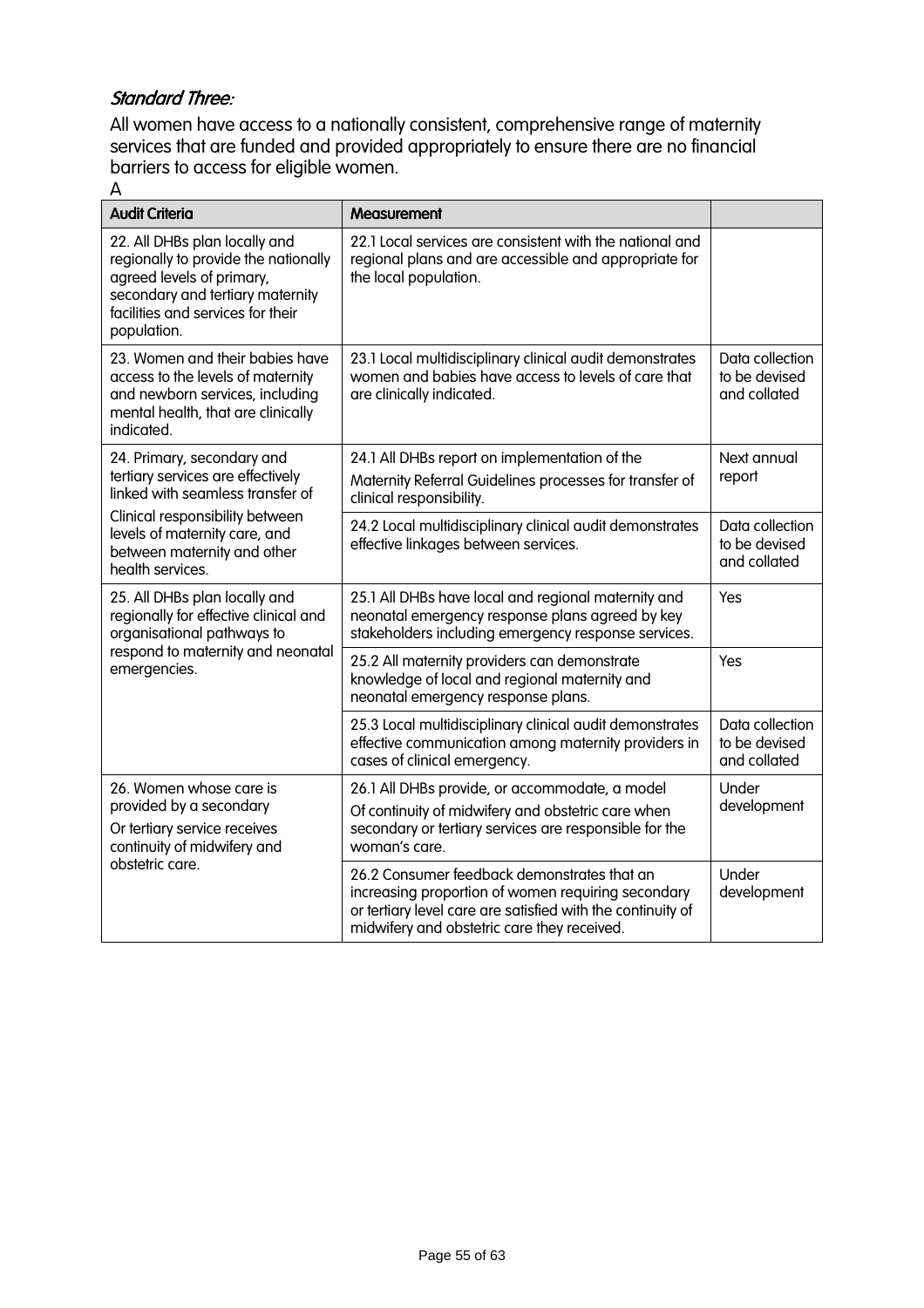# Section Five: Forward Planning

In the 2012 year the MCGG have identified 3 ongoing work streams to continue to establish the elements of the Maternity Quality and Safety Programme. As a result of this they have established 3 working groups to focus on these areas:

- Data/Dashboard/Documentation
- Sector & Consumer Engagement
- Strategic Planning

These working groups sit along side the rest of the work the MCGG is undertaking from the 2012-2013 strategic plan and upcoming items as raised.

As we were ambitious with our first strategic plan for the July 2012 - June 2013 timeframe, there are several items as outlined earlier that are ongoing. We will continue to work on these for the latter half of 2013, and commence our next strategic plan for the 2014 calendar year.

### **Maternal Mental Health**

The PMMRC 2010 recommended a strengthening of maternal mental health provision. In 2012 a multidisciplinary meeting was held and a referral pathway drafted to navigate amongst the disparate mental health providers within the DHB.

The vision of the maternity service is to provide a multidisciplinary approach to women with mental health concerns, to provide a seamless wrap-around service. Discussions with Regional Maternal Mental Health have provided potential areas of collaboration that will be cemented in 2013.

Maternal mental health was invited to be a member of the Vulnerable Women's Group.

From March 2013, Hutt Maternity is starting a monthly combined clinic with Maternal Mental Health Services. This is run by a dedicated Obstetrician and Midwife, alongside a specialist nurse from Regional Maternal Mental Health, supported by a Psychiatrist.

### Increasing targets to reduce smoking

As mentioned early the MCGG are awaiting further communications/information from Sector Capability and Implementation/Tobacco Control about the 'Better help for smokers to quit' health target to plan strategies moving forward.

### Maternal and Child Nutrition and Physical Activity Services

HEHA change to RFP for Maternal and Child Nutrition and Physical Activity Services – late 2012 Regional Public Health, HVDHB, CCDHB, and WDHB collaborated in an EOI to the Ministry of Health for a sub-regional approach to maternal and child nutrition, awaiting MOH response.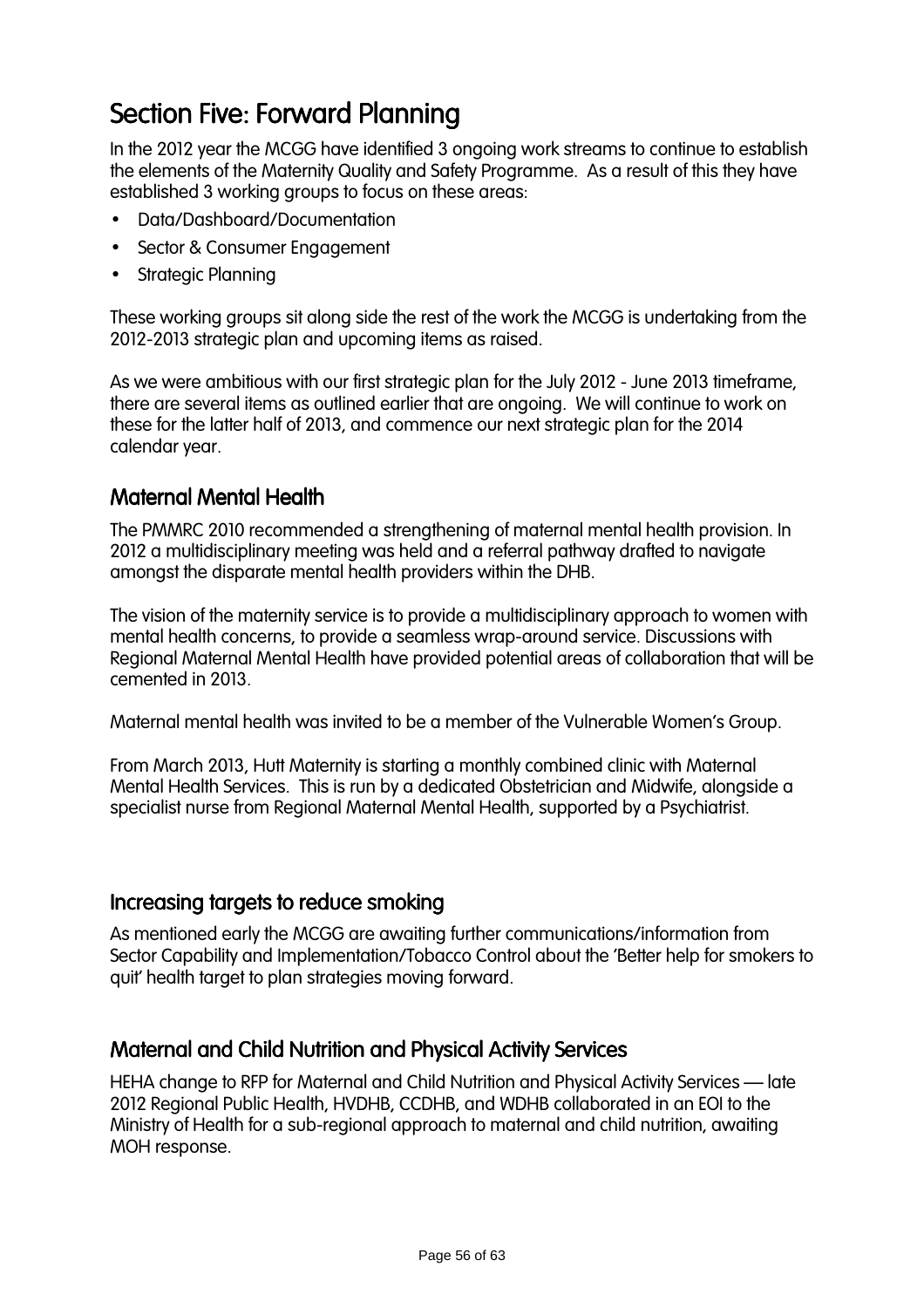## **Obstetric Cardiology**

Hutt Maternity has been negotiating improved access to Cardiology for pregnant women. The DHB has a Cardiologist with special interest in Obstetrics. The aim is to have an ongoing closer consultative process for pregnant women needing cardiologist input.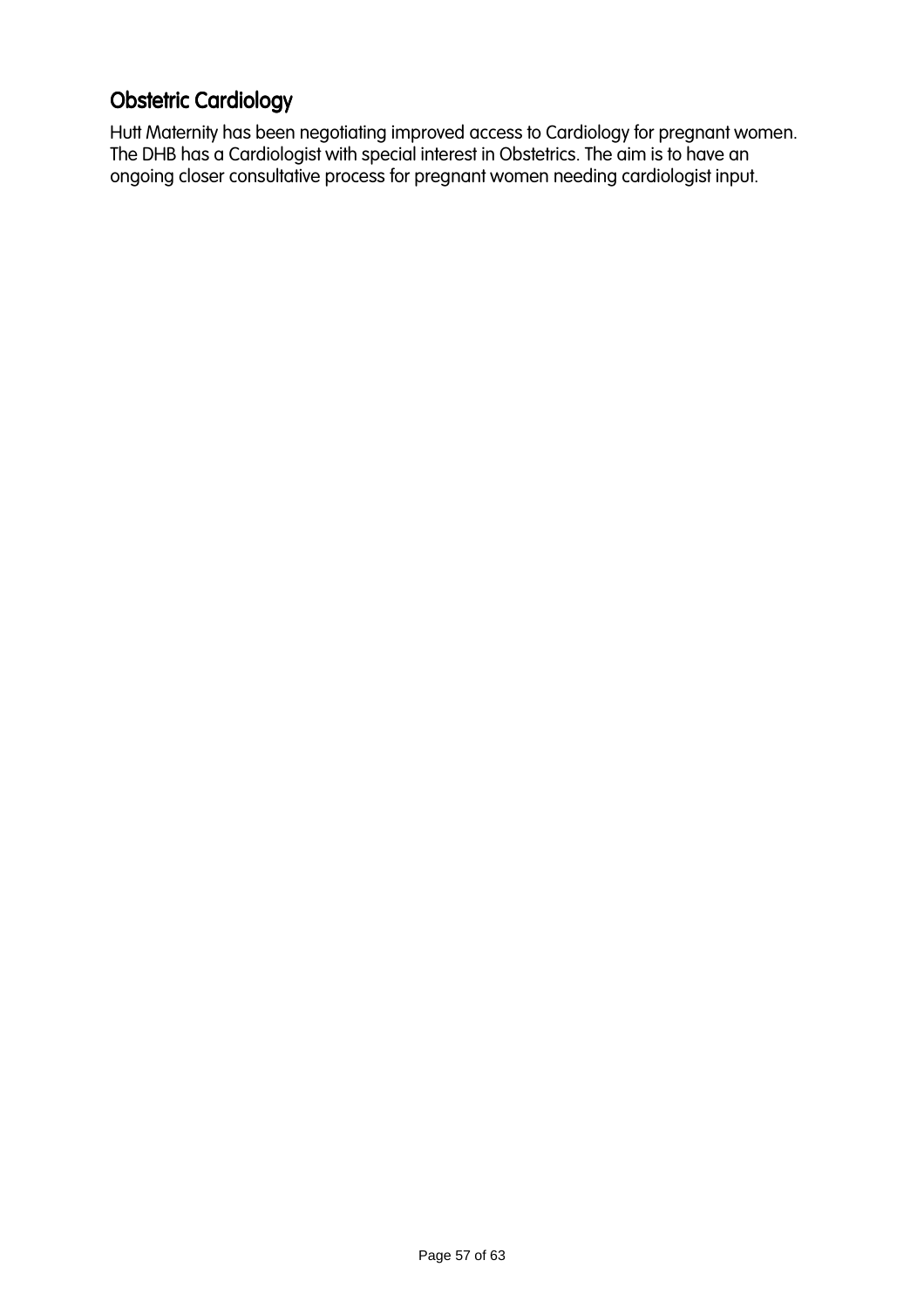# Appendix One: Data Information

### Data Sources

Data for birth numbers and clinical indicators was sourced from hospital events stored in the Hutt Patient Management System (IBA) and the Hutt Maternity Database (Concerto).

Data from the Hutt PMS is reported to the National Minimum Dataset (NMDS) and coded using ICD-10-AM-v6 clinical codes. Therefore the coding rules followed for extracting patients to meet the specifications of this report were obtained from the Ministry of Health's Analytical Services team.

Data captured in the Maternity Database is sourced from online forms completed by Maternity staff during the patient admission and the clinical summary completed by the consultant after patient discharge. This data was used to determine the parity of the patient and provide detailed Breast Feeding reporting as this information is not available using clinical codes.

For this report, all women discharged following a publicly funded hospital birth in 2012 and all babies live-born in hospital in 2012 were selected based on the rules listed below. Specific conditions and procedures (including birth type) were identified using ICD-10-AM-v6 clinical codes.

### Coding extract rules for Mothers

All records (including privately funded) where any of the following codes are present, and where Delivery date (DPD, if null then ESD) is between 01/01/2012 and 31/12/2012:

- Z370 to Z379 (ICD-10-AM-v6, outcome of delivery)
- O80 to O82 (ICD-10-AM-v6, delivery diagnosis code)
- 9046700, 9046800, 9046801, 9046802, 9046803, 9046804, 9046805, 9046900, 9046901, 9047000, 9047001, 9047002, 9047003, 9047004, 1652000, 1652001, 1652002, 1652003 (Blocks 1336 to 1340) (ICD-10-AM-v6, delivery procedure code)

### Coding extract rules for Babies

Please extract all records (including privately funded) where Event start date is between 01/01/2010 and 31/12/2010 and at least one of the following criteria is met:

- any diagnosis code is equal to Z380 to Z388 (ICD-10-AM-v6, Live born infant)
- $\bullet$  Event type = BT

### **Standard Primiparae**

Must meet all the following criteria:

- No previous pregnancy of 20+ weeks, and
- Maternal age 20-34, and
- Cephalic presentation, and
- Singleton, and
- Term gestation, and
- Without specified medical complications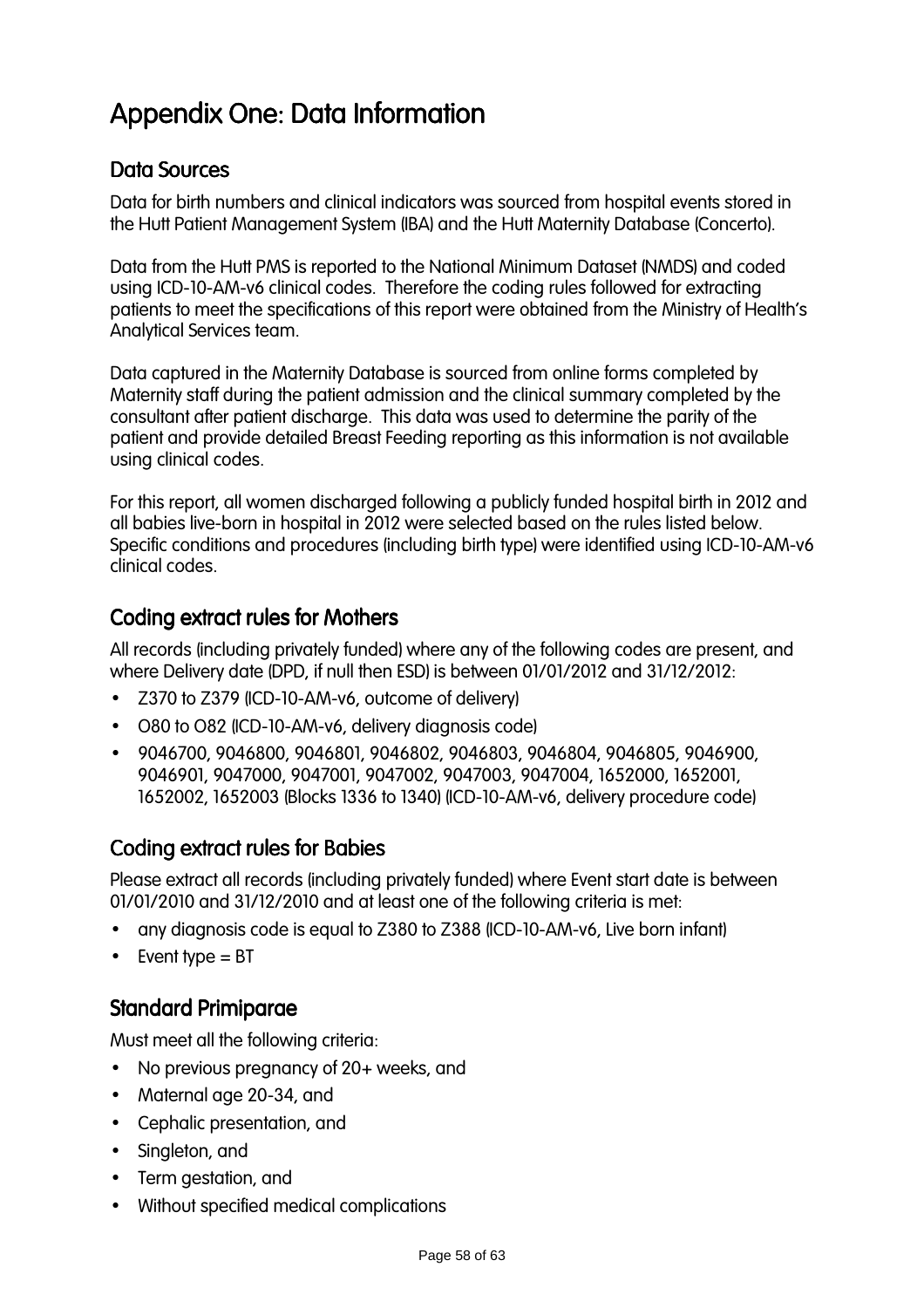|                | Indicator                                                                                                                  | <b>Numerator</b>                                                                                                                                           | <b>Denominator</b>                                               | <b>Coding Rules</b>                                                                                                                                                        |
|----------------|----------------------------------------------------------------------------------------------------------------------------|------------------------------------------------------------------------------------------------------------------------------------------------------------|------------------------------------------------------------------|----------------------------------------------------------------------------------------------------------------------------------------------------------------------------|
| $\mathbf{I}$   | Standard primiparae<br>who have a<br>spontaneous vaginal<br>birth                                                          | Total number of<br>standard primiparae<br>who have a<br>spontaneous vaginal<br>birth                                                                       | Total number of<br>standard primiparae<br>who give birth         | Standard primiparae<br>with a 9046700<br>procedures or O80<br>diagnosis.                                                                                                   |
| $\overline{2}$ | Standard primiparae<br>who undergo an<br>instrumental vaginal<br>birth                                                     | Total number of<br>standard primiparae<br>who undergo an<br>instrumental vaginal<br>birth                                                                  | Total number of<br>standard primiparae<br>who give birth         | Standard primiparae<br>with one of the<br>following procedures<br>9046800, 9046801,<br>9046802, 9046803,<br>9046804, 9046805<br>9046900, 9046901 or a<br>diagnosis of O81. |
| $\mathbf{3}$   | Standard primiparae<br>who undergo<br>Caesarean section                                                                    | Total number of<br>standard primiparae<br>who undergo<br>Caesarean section                                                                                 | Total number of<br>standard primiparae<br>who give birth         | Standard primiparae<br>with one of the<br>following procedures<br>1652000, 1652001,<br>1652002, 1652003 or a<br>diagnosis of O82                                           |
| $\overline{4}$ | Standard primiparae<br>who undergo<br>induction of labour                                                                  | Total number of<br>standard primiparae<br>who undergo induction<br>of labour                                                                               | Total number of<br>standard primiparae<br>who give birth         | Standard primiparae<br>with one of the<br>following procedures<br>9046500, 9046501,<br>9046502, 9046503,<br>9046504, 9046505.                                              |
| 5              | Standard primiparae<br>with an intact lower<br>genital tract (no 1 <sup>st</sup> to<br>$4th$ degree tear or<br>episiotomy) | Total number of<br>standard primiparae<br>with an intact lower<br>genital tract                                                                            | Total number of<br>standard primiparae<br>giving birth vaginally | Standard primiparae<br>excluding 9047200<br>procedures and<br>excluding O700, O701,<br>0702, 0703, 0709<br>diagnosis.                                                      |
| 6              | Standard primiparae<br>undergoing episiotomy<br>and no 3rd- or 4th-<br>degree perineal tear                                | Total number of<br>standard primiparae<br>undergoing episiotomy<br>and no 3rd- or 4th-<br>degree perineal tear<br>while giving birth<br>vaginally          | Total number of<br>standard primiparae<br>giving birth vaginally | Standard primiparae<br>with 9047200<br>procedures but no<br>0702 or 0703<br>diagnosis.                                                                                     |
| $\overline{7}$ | Standard primiparae<br>sustaining a 3rd-<br>or4th-degree perineal<br>tear and no episiotomy                                | Total number of<br>standard primiparae<br>sustaining a 3rd- or 4th-<br>degree perineal tear<br>and no episiotomy                                           | Total number of<br>standard primiparae<br>giving birth vaginally | Standard primiparae<br>with O702 or O703<br>diagnosis and no<br>9047200 procedure.                                                                                         |
| 8              | Standard primiparae<br>undergoing episiotomy<br>and sustaining a 3rd-<br>or 4th-degree perineal<br>tear                    | Total number of<br>standard primiparae<br>undergoing episiotomy<br>and sustaining a 3rd- or<br>4th-degree perineal<br>tear while giving birth<br>vaginally | Total number of<br>standard primiparae<br>giving birth vaginally | Standard primiparae<br>with a 9047200<br>procedures and O702<br>or O703 diagnosis.                                                                                         |

## New Zealand Maternity Clinical Indicators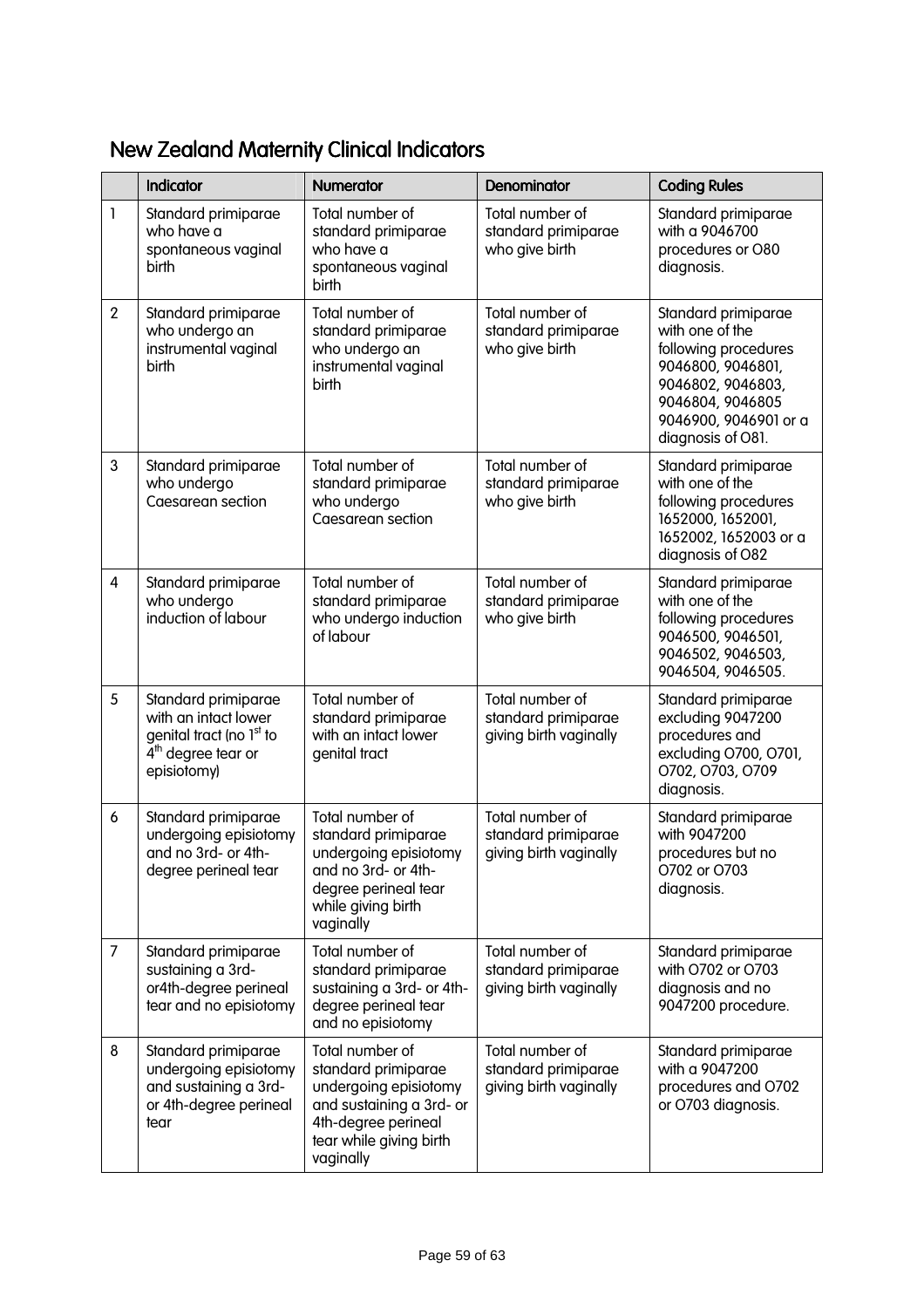|              | <b>Indicator</b>                                                                    | <b>Numerator</b>                                                                                                             | Denominator                                               | <b>Coding Rules</b>                                                                                                                                                                                                                              |
|--------------|-------------------------------------------------------------------------------------|------------------------------------------------------------------------------------------------------------------------------|-----------------------------------------------------------|--------------------------------------------------------------------------------------------------------------------------------------------------------------------------------------------------------------------------------------------------|
| 9            | General anaesthesia<br>for Caesarean section                                        | Total number of women<br>having a general<br>anaesthetic for a<br>Caesarean section                                          | Total number of women<br>having a Caesarean<br>section    | All Caesarean Births<br>(1652000,1652001,1652<br>002,1652003 or O82)<br>with a 92514XX<br>procedure                                                                                                                                              |
| 10           | Postpartum<br>Haemorrhage and<br><b>Blood transfusion with</b><br>Caesarean section | Total number of women<br>who undergo<br>Caesarean section who<br>require a blood<br>transfusion during the<br>same admission | Total number of women<br>who undergo<br>Caesarean section | All Caesarean Births<br>(1652000, 1652001,<br>1652002, 1652003 or<br>O82) with one of the<br>following procedures<br>1370601, 1370602,<br>1370603, 9206000,<br>9206200, 9206300,<br>9206400 and a<br>diagnosis of O72.0,<br>072.1,072.2 or 072.3 |
| $\mathbf{1}$ | Postpartum<br>Haemorrhage and<br><b>Blood transfusion with</b><br>vaginal birth     | Total number of women<br>who give birth vaginally<br>who require a blood<br>transfusion during the<br>same admission         | Total number of women<br>who give birth vaginally         | All Vaginal Births<br>(9046700 or O80) with<br>one of the following<br>procedures 1370601,<br>1370602, 1370603,<br>9206000, 9206200,<br>9206300, 9206400 and<br>a diagnosis of O72.0,<br>O72.1, O72.2 or O72.3                                   |
| 12           | Premature births<br>(between 32 and 36<br>weeks gestation)                          | <b>Total number of babies</b><br>born at between 32<br>weeks 0 days and 36<br>weeks 6 days gestation                         | <b>Total number of babies</b><br>born in hospital         |                                                                                                                                                                                                                                                  |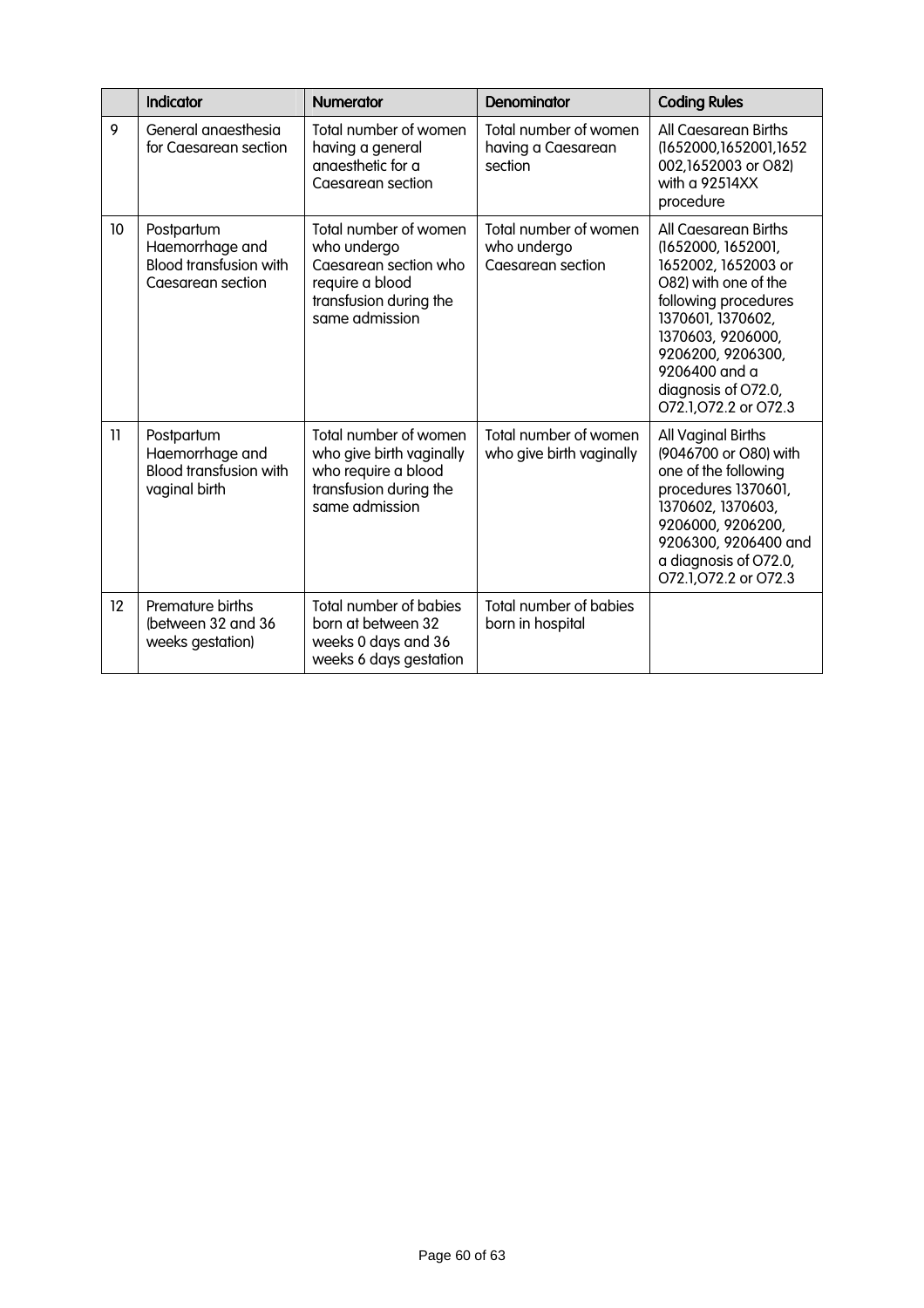# Appendix Two: Terms of Reference MCGG

## Hutt Valley District Health Board Maternity Clinical Governance Group (MCGG)

### **Background**

The Ministry of Health (MOH) have provided a national quality and safety programme in order to improve quality of maternity care and outcomes across New Zealand. The programme is based upon: the Maternity Standards 2011; Referral Guidelines 2011; Primary Maternity Services Notice 2007 (Section 88); DHB Maternity Service Specifications; New Zealand Maternity Clinical Indicators; and New Zealand Maternity Clinical Guidelines. Hutt Valley DHB, chosen as an original quality demonstration site in 2010, developed a clinical governance structure to oversee and ensure coherence of all maternity quality and safety activities. The continuance of the project with an enhanced governance structure will augment existing activities and inform future direction.

The establishment of the Maternity Clinical Governance Group (MCGG) provides a mechanism whereby clinicians and community representatives can provide advice to form the strategic direction of maternity services as it pertains to the health and wellbeing of women using maternity services across the Hutt Valley District Health Board.

#### Scope

Maternity quality and safety activities incorporating internal and external stakeholders, across both hospital and community.

#### Purpose

- To oversee and ensure coherence of maternity quality and safety activities
- To provide visible leadership and expert advice throughout the DHB and community regarding quality and safety activities
- To provide a focus for multidisciplinary maternity stakeholders to work collaboratively
- To provide a conduit for information exchange between the maternity service and the community
- To support the implementation of recommendations from local quality initiatives eg clinical reviews, and national bodies such as Perinatal Maternal Mortality Review Committee and the National Maternity Group
- To make decisions about quality improvement activates
- To ensure strategic alignment with DHB, regional and national quality and safety policies
- To oversee the production of the annual maternity report on maternity services and outcomes
- To report issues and risks to the Strategic Clinical and Corporate Governance Group (SCCG).

### **Meeting Frequency**

The group will plan to meet initially monthly, and then frequency of meetings to be determined by the group, but a minimum of four times a year. NB: Additional meetings can take place at the discretion of the Chairperson and with the approval of the clinical director to address any pertinent quality or safety issues.

#### **Chairperson**

The MCGG group will nominate a chair person and deputy chairperson at the first meeting. Ideally the chair will sit on the directorate strategic governance group.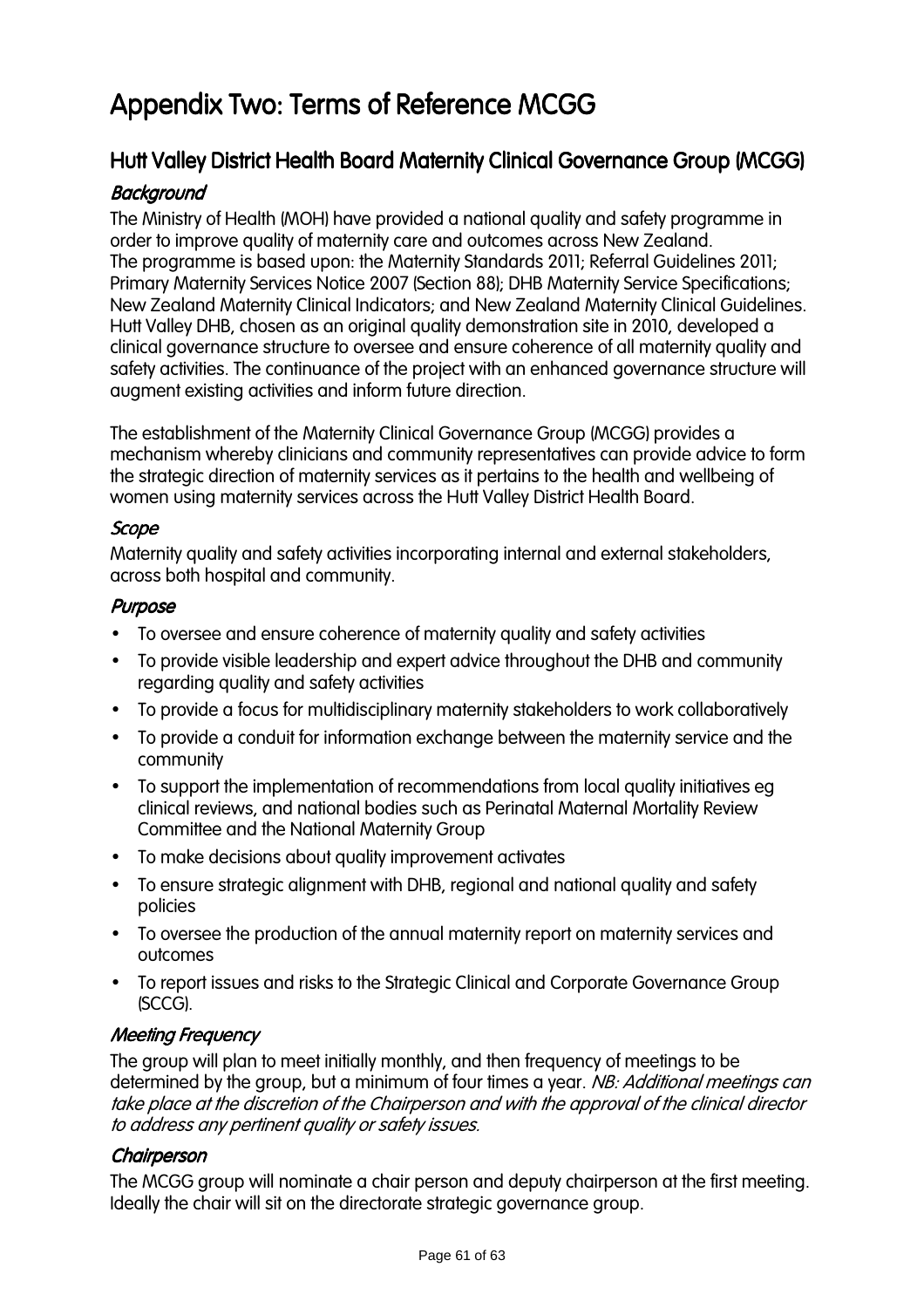#### **Quorum**

A quorum will consist of a minimum of 6 group members (including the Chair/Deputy Chair) plus one.

NB: In the event of the planned absence of one of the elected clinical representatives, a proxy can be nominated and attend in their place. Group members should notify the Chair, in advance of the meeting, of their proxy nomination.

#### **Reporting requirements**

The MCGG will report as required to the SCCG as appropriate.

The SCCG, CEO or Board can request specific reports from the MCGG.

The MCGG will provide input and sign-off of the annual maternity report as required by the MOH.

#### Membership/representation

Individuals will be appointed to the MCGG on the basis of their experience and expertise in maternal health.

Each appointment will be for a specified term of 1 year with the option of reappointment

Membership of the group shall be a combination of the following:

- Director of Operations, SWCD
- Clinical Head of Department (or delegate)
- Clinical Midwifery Manager (or delegate)
- 1 HVDHB Quality Team Representative
- 1 SWCD Quality Facilitator
- Paediatric Representative
- Core Midwife Representative
- Lead Maternity Carers' Representative
- 1-2 Consumer Representative(s)
- 1 Primary Health Representative
- Planning and Funding Representative
- Maori Health Representative
- Pacific Health Representative

Other experts can be co-opted to the group for short periods to advise/ assist with particular work undertaken by the group.

Dual representation is acceptable as long as it does not create a conflict of interest. Conflicts of interest need to be declared and minuted.

#### Duties and responsibilities of members of the MCGG

- active participation in meetings and work groups as needed
- 100% attendance at meetings, or in the event of not being able to attend, notifies the MCGG Chair and arranges a proxy.
- recommend improvements to processes and systems
- Active involvement in actioning recommendations and monitoring the results.